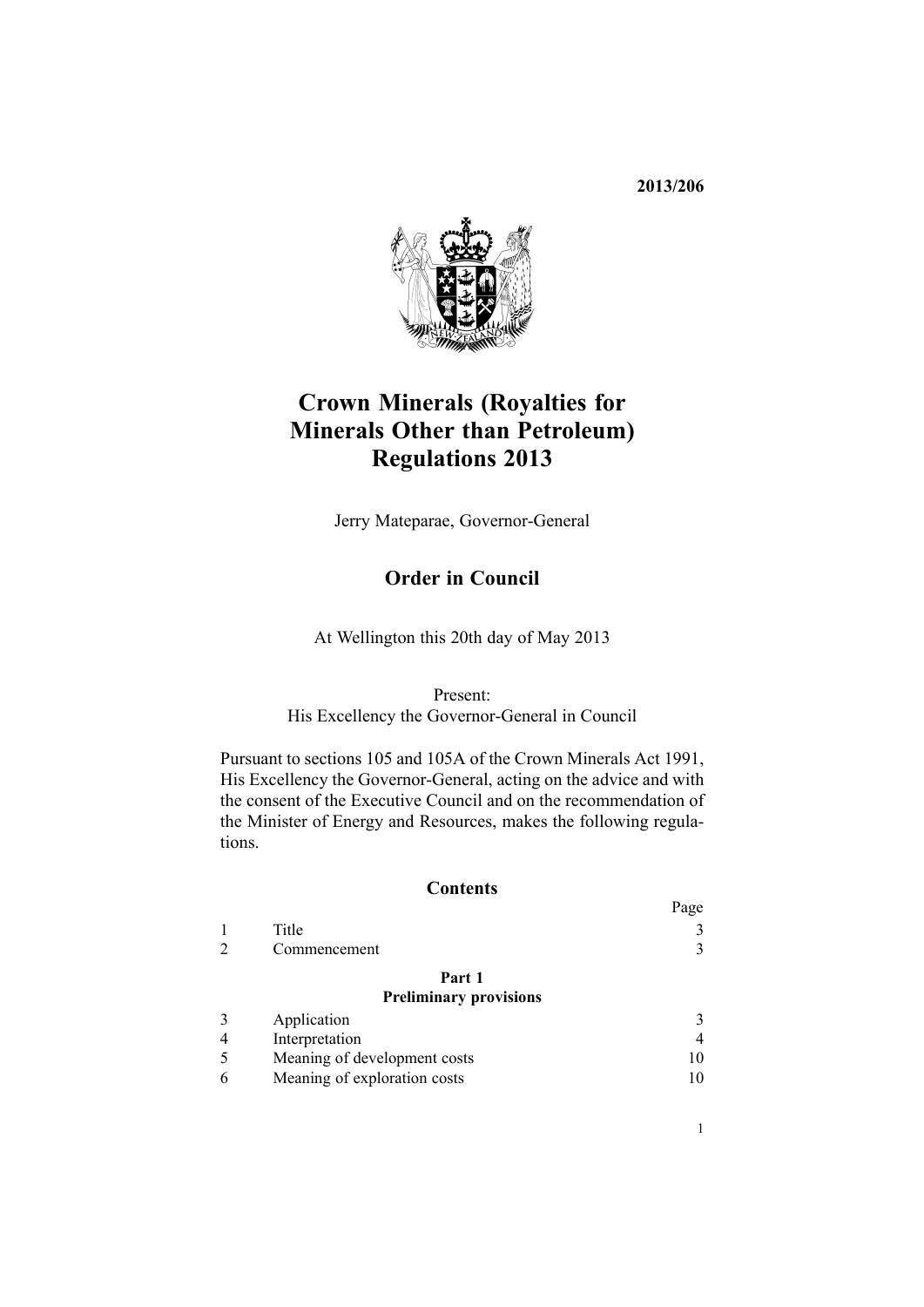|    | <b>Crown Minerals (Royalties for Minerals</b><br><b>Other than Petroleum) Regulations 2013</b>                              | 2013/206 |
|----|-----------------------------------------------------------------------------------------------------------------------------|----------|
| 7  | Meaning of production costs                                                                                                 | 11       |
| 8  | Meaning of restoration costs                                                                                                | 12       |
| 9  | Meaning of related parties                                                                                                  | 12       |
| 10 | GAAP accounting procedures to be used                                                                                       | 13       |
| 11 | Form of provision of document if not prescribed                                                                             | 13       |
|    | Part 2                                                                                                                      |          |
|    | <b>Royalties for minerals</b><br>Subpart 1—When royalties payable and rates of royalties                                    |          |
| 12 | Permit holder must pay royalties                                                                                            | 14       |
| 13 | Royalty payable for Tier 1 permits                                                                                          | 15       |
| 14 | Royalty payable for Tier 2 permits                                                                                          | 15       |
| 15 | Royalty rate for minerals specified in Schedule                                                                             | 16       |
|    | Subpart 2—How to calculate net sales revenues, gross<br>sales revenues, accounting profits, and allowable APR<br>deductions |          |
| 16 | Net sales revenues                                                                                                          | 17       |
| 17 | Gross sales revenues                                                                                                        | 18       |
| 18 | Netbacks and net forwards                                                                                                   | 19       |
| 19 | Point of valuation                                                                                                          | 21       |
| 20 | Calculation of accounting profits                                                                                           | 22       |
| 21 | Calculation of capital proceeds                                                                                             | 23       |
| 22 | Allowable deductions for exploration costs                                                                                  | 24       |
| 23 | Allowable deductions for depreciation                                                                                       | 25       |
| 24 | Allowable deductions for pre-production costs (for                                                                          | 26       |
|    | permits other than those preceded by mining licence)                                                                        |          |
| 25 | Allowable deductions for pre-production costs (for                                                                          | 27       |
|    | permits preceded by existing privilege)                                                                                     |          |
| 26 | Allowable deductions for restoration costs                                                                                  | 28       |
| 27 | Allowable deductions for operating losses carried forward                                                                   | 28       |
| 28 | Allowable deductions for unclaimed restoration costs                                                                        | 28       |
| 29 | Calculation of final accounting profits                                                                                     | 29       |
| 30 | Items not calculated according to arm's length contract                                                                     | 29       |
| 31 | Deductions allowed only once                                                                                                | 29       |
| 32 | Arm's length value                                                                                                          | 30       |
| 33 | Allocation of common costs and revenues where Crown<br>owned and privately owned minerals extracted                         | 31       |
| 34 | Allocation of common costs and revenues where permits                                                                       | 31       |
| 35 | worked together as single project<br>Allowable APR deductions if transfer of participating                                  | 31       |
| 36 | interest<br>Calculations must be exclusive of GST                                                                           | 32       |

2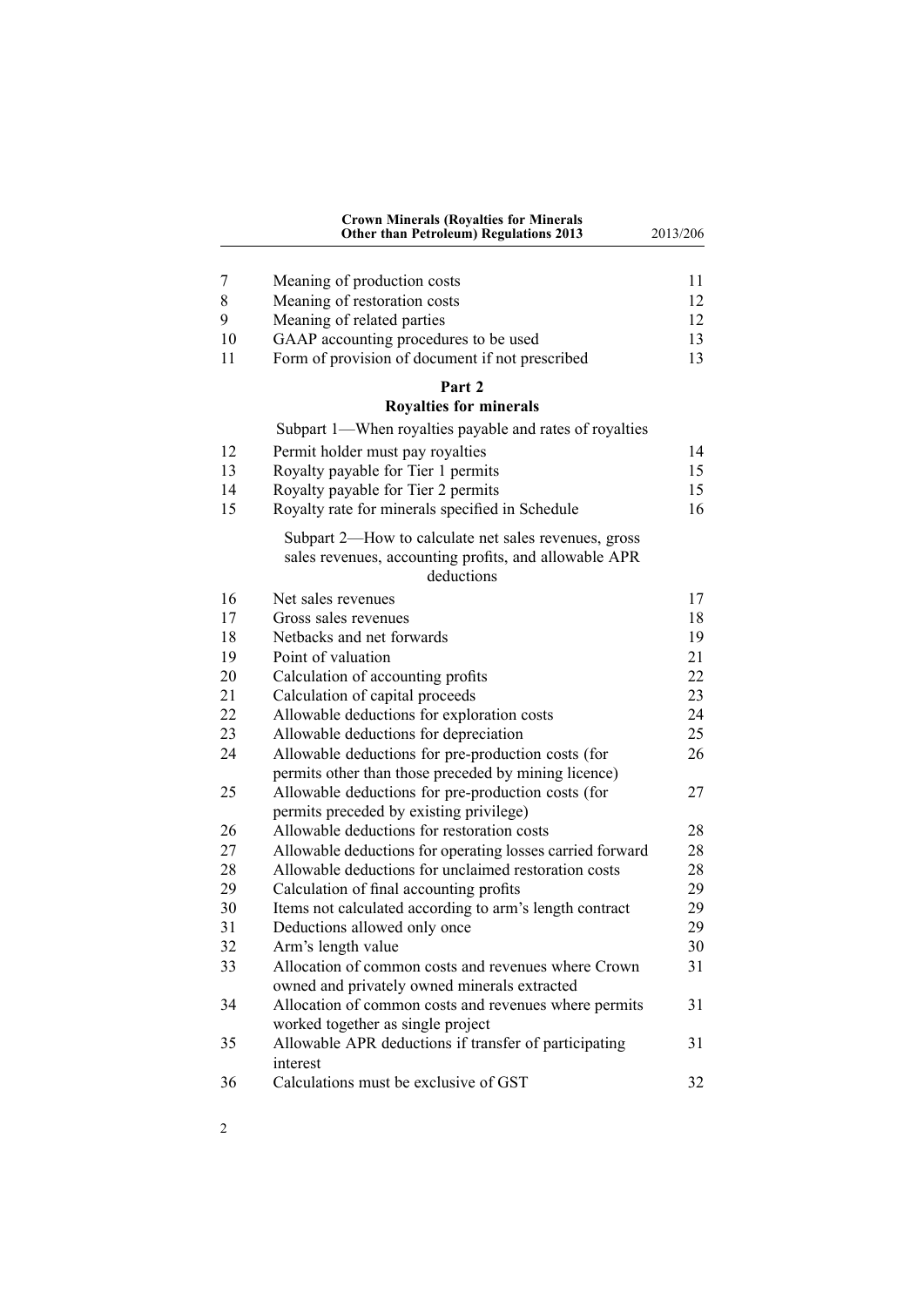<span id="page-2-0"></span>

|          | <b>Crown Minerals (Royalties for Minerals</b> |            |
|----------|-----------------------------------------------|------------|
| 2013/206 | <b>Other than Petroleum) Regulations 2013</b> | Part 1 r 3 |

#### **[Part](#page-31-0) 3**

### **[Royalty](#page-31-0) returns, payments, and refunds**

| 37 | Reporting period                                     | 32 |
|----|------------------------------------------------------|----|
| 38 | Royalty returns: categories of, and when and how     | 32 |
|    | required                                             |    |
| 39 | Interim royalty return: contents                     | 33 |
| 40 | Annual royalty return: contents                      | 34 |
| 41 | Final royalty return: contents                       | 37 |
| 42 | Royalty returns where permit holder 2 or more permit | 38 |
|    | participants                                         |    |
| 43 | Accountant or auditor statement                      | 39 |
| 44 | Payment and refund of royalties                      | 40 |
| 45 | Accounts and records                                 | 43 |
| 46 | Transitional provision                               | 44 |
|    | Schedule                                             | 45 |
|    | Royalty navabla for cartain Tiar 2 narmits           |    |

**[Royalty](#page-44-0) payable for certain Tier 2 permits**

### **Regulations**

### **1 Title**

These regulations are the Crown Minerals (Royalties for Minerals Other than Petroleum) Regulations 2013.

### **2 Commencement**

These regulations come into force on 24 May 2013.

# **Part 1 Preliminary provisions**

#### **3 Application**

- (1) These regulations apply in relation to—
	- (a) exploration permits for minerals granted after the commencement of these regulations; and
	- (b) mining permits for minerals granted after the commencement of these regulations other than those that fall within <sup>a</sup> category described in subclause (2)(b) or (c).
- (2) These regulations do not apply to—
	- (a) prospecting permits for minerals; or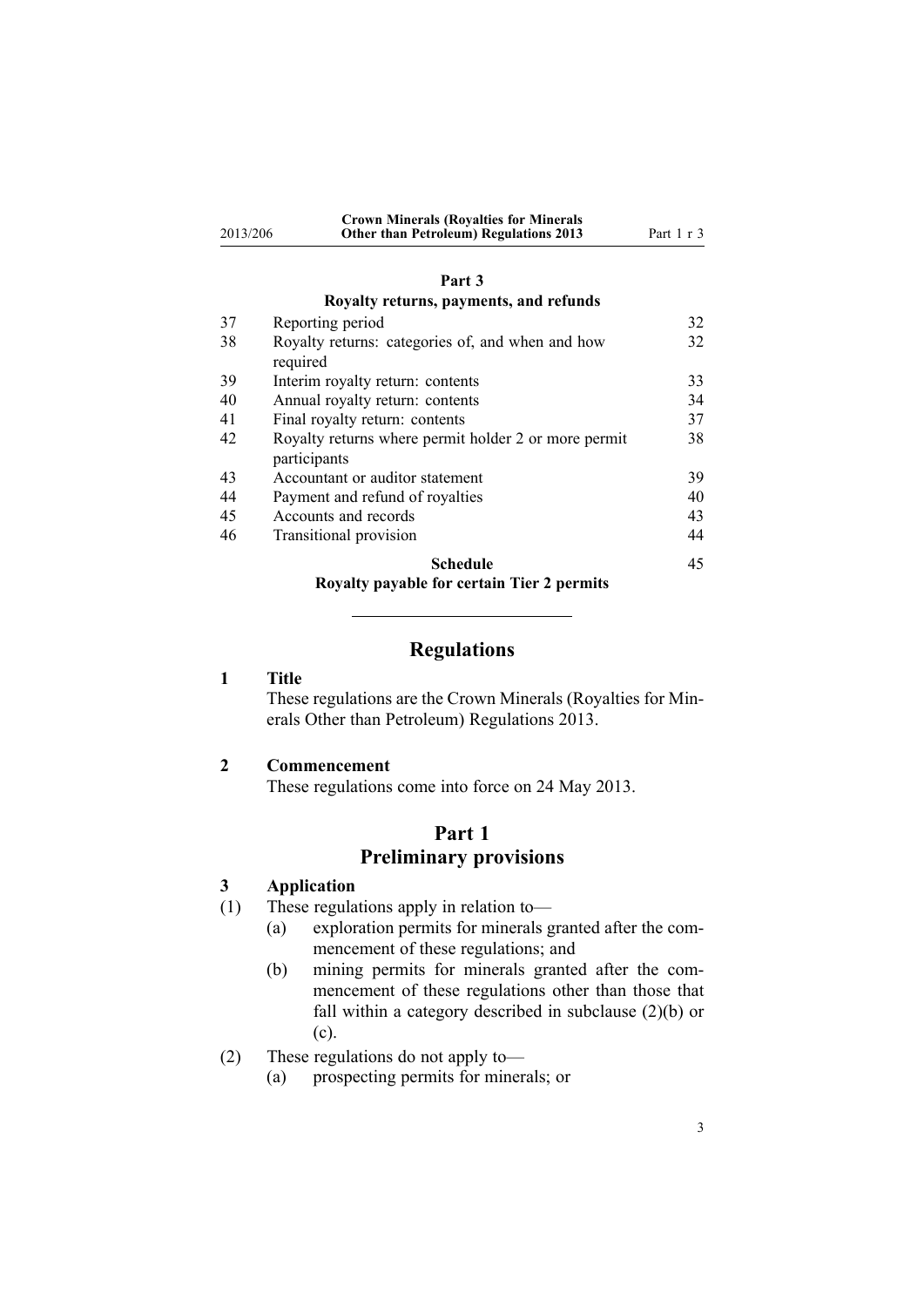<span id="page-3-0"></span>

|            | <b>Crown Minerals (Royalties for Minerals</b> |          |
|------------|-----------------------------------------------|----------|
| Part 1 r 4 | <b>Other than Petroleum) Regulations 2013</b> | 2013/206 |

- (b) permits for minerals to which clause 4 of [Schedule](http://www.legislation.govt.nz/pdflink.aspx?id=DLM247367) 1 of the Act applies; or
- (c) exploration or mining permitsfor minerals granted after the commencement of these regulations that are in exchange for <sup>a</sup> permit to which clause 4 of [Schedule](http://www.legislation.govt.nz/pdflink.aspx?id=DLM247367) 1 of the Act applies.
- (3) Despite subclause (2), [Part](#page-31-0) 3 of these regulations applies to permits for minerals to which subclause (2)(b) or (c) applies, excep<sup>t</sup> that any terms used in that Part and defined in these regulations must be read—
	- (a) as those terms are defined in the relevant minerals programme for the permit concerned; or
	- (b) if the terms are not defined in that minerals programme, as those terms are defined in the Crown Minerals (Minerals Other than Petroleum) Regulations 2007 before the commencement of the Crown Minerals (Minerals Other than Petroleum) Amendment Regulations 2013.

#### **4 Interpretation**

(1) In these regulations, unless the context otherwise requires, **accounting profits** has the meaning given in regu[lation](#page-21-0) 20 **accounting profits royalty** or **APR** means <sup>a</sup> royalty in respec<sup>t</sup> of accounting profits resulting from mining activities and determined in accordance with regu[lations](#page-21-0) 20 to 36

**Act** means the Crown [Minerals](http://www.legislation.govt.nz/pdflink.aspx?id=DLM242535) Act 1991

*ad valorem* **royalty** means <sup>a</sup> royalty in respec<sup>t</sup> of net sales revenues resulting from mining activities and determined in accordance with regu[lations](#page-16-0) 16 to 19

**allowable APR deductions** has the meaning given in [regu](#page-21-0)lation  $20(2)$ 

**arm's length**, in relation to contracts and transactions, means contracts and transactions that are entered into freely and independently by parties that are not related parties

**arm's length value**, in relation to costs, prices, and revenues, means the value that <sup>a</sup> willing buyer and <sup>a</sup> willing seller, who are not related parties, would agree is fair in the circumstances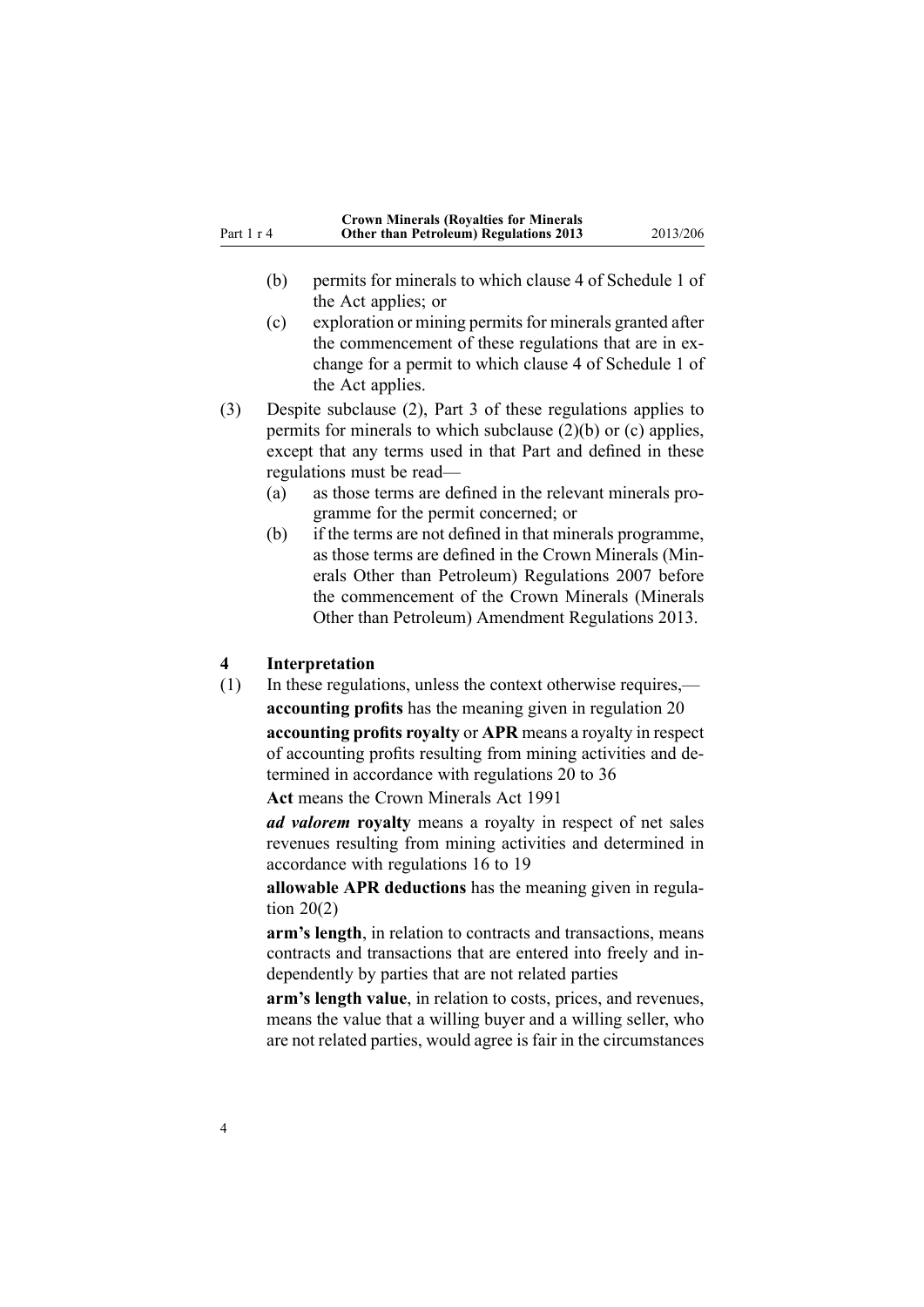#### **auditor** means—

- (a) <sup>a</sup> chartered accountant (within the meaning of [section](http://www.legislation.govt.nz/pdflink.aspx?id=DLM391422) [19](http://www.legislation.govt.nz/pdflink.aspx?id=DLM391422) of the New Zealand Institute of Chartered Accountants Act 1996); or
- (b) <sup>a</sup> member, <sup>a</sup> fellow, or an associate of an association of accountants constituted outside New Zealand that is for the time being approved for the purposes of [section](http://www.legislation.govt.nz/pdflink.aspx?id=DLM320887) 199 of the Companies Act 1993 by the Registrar of Companies by notice in the *Gazette*

**calendar year** means <sup>a</sup> period of 12 months ending with 31 December

**capital proceeds** meansthe proceeds calculated in accordance with regu[lation](#page-22-0) 21

**construction costs** means the costs incurred by <sup>a</sup> permit holder up to the point of valuation in establishing and commissioning facilities for the extraction, treatment, and transportation of saleable product, including costs relating to relevant infrastructure, buildings, machinery, and equipment

**development costs** has the meaning given in regu[lation](#page-9-0) 5

**exploration costs** has the meaning given in regu[lation](#page-9-0) 6

**feasibility study costs** means the costs incurred by <sup>a</sup> permit holder in determining the technical feasibility and commercial viability of an exploration permit or <sup>a</sup> mining permit, including the following:

- (a) determining the volume and grade of the natural resource concerned:
- (b) examining and testing extraction methods and metallurgical or treatment processes:
- (c) carrying outsurveys of transportation and infrastructure requirements:
- (d) carrying out market and finance studies

#### **finance lease**—

- (a) means <sup>a</sup> lease that transfers substantially all the risks and rewards incidental to ownership of an asset to the lessee, whether or not title has been transferred; and
- (b) includes <sup>a</sup> lease where the leased assets are of such <sup>a</sup> specialised nature that only the lessee can use them without major modifications; and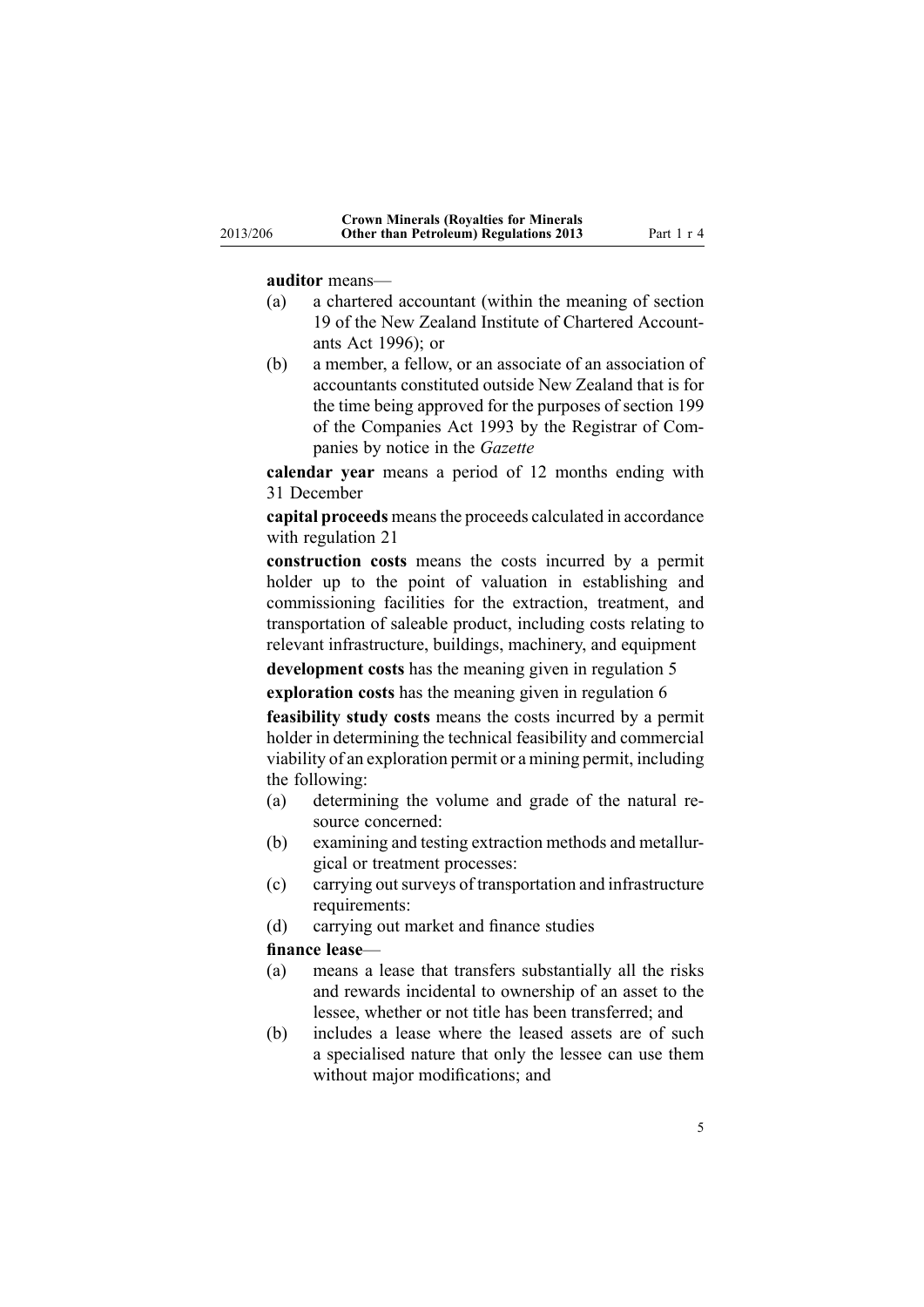(c) includes <sup>a</sup> contract for the hire of an asset that contains <sup>a</sup> provision transferring title to the asset on the fulfilment of agreed conditions

#### **fixed asset**—

- (a) means land, buildings, machinery, and equipment; and
- (b) includes land, buildings, machinery, and equipment owned or utilised by <sup>a</sup> permit holder by virtue of <sup>a</sup> finance lease that is expected to be used during more than 1 reporting period and is expected to benefit future operations

**form prescribed by the chief executive** includes, where applicable, also in the manner prescribed by the chief executive **GAAP** means generally accepted accounting practice as that term is defined in [section](http://www.legislation.govt.nz/pdflink.aspx?id=DLM324886) 3 of the Financial Reporting Act 1993

**gross sales revenues** has the meaning given in regu[lation](#page-17-0) 17

**GST** means goods and services tax

half-year means the 6-month period ending on 30 June in each calendar year

**head office costs** means costs incurred by <sup>a</sup> permit holder that are not directly attributable to the mining permit operations and that, although they in some manner may benefit the mining permit, do not qualify as indirect costs

**hybrid royalty** means <sup>a</sup> royalty in relation to which the permit holder must,—

- (a) for the purposes of providing any interim royalty return, calculate the *ad valorem* royalty for the corresponding reporting period (and pay that amount as the royalty for that period); and
- (b) for the purposes of providing each annual royalty return other than the final royalty return, calculate both the *ad valorem* royalty and the provisional accounting profits royalty for the corresponding reporting period (and pay the higher amount as the royalty for that period); and
- (c) for the purposes of providing the final royalty return, calculate both the *ad valorem* royalty and the final accounting profits royalty (and, if applicable, pay the higher amount as the royalty)

Part 1 <sup>r</sup> 4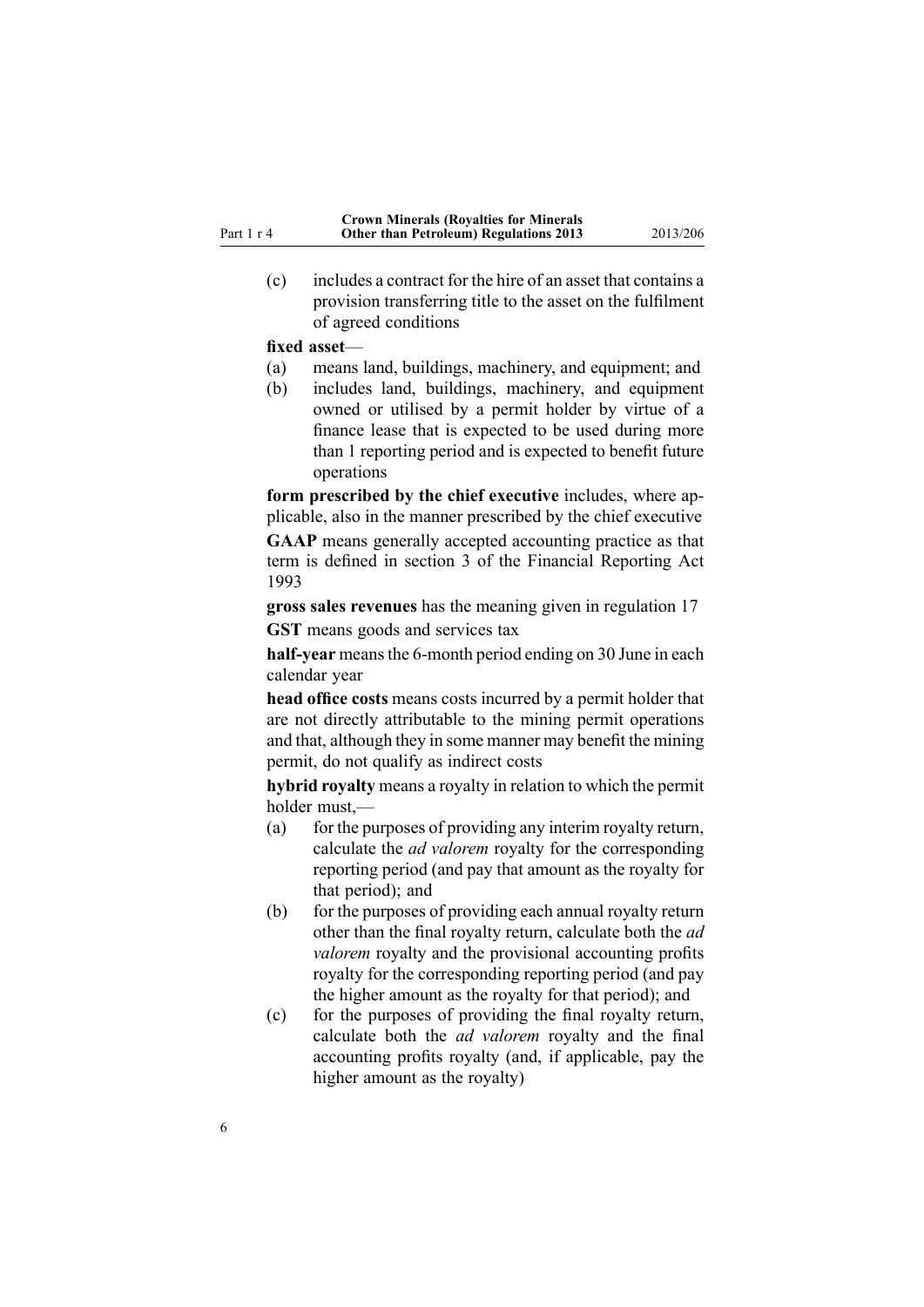**indirect costs** means the following costs incurred by <sup>a</sup> permit holder:

- (a) actual general and administrative costs (other than pre-production costs, non-allowable costs, production costs, or restoration costs) that are directly related to mining activities and carried out under or because of the mining permit:
- (b) costs incurred, in keeping with normal business practices, that provide reasonable and prudent protection against risk of loss of assets, equipment, personnel, or other things related to the permit and that result from the paymen<sup>t</sup> of premiums to an insurance company:
- (c) marketing costs incurred up to the point of sale that are directly related to minerals mined under the mining permit:
- (d) communications, travel, audit, legal, or office expenses
- **land access costs** means—
- (a) payments made by <sup>a</sup> permit holder to landowners or land occupiers, or both, to gain access to their land to conduct mining; or
- (b) costs incurred by <sup>a</sup> permit holder in purchasing land to gain access to land to conduct mining, in which case the amount that can be claimed is—
	- (i) the actual land purchase price or twice the rating valuation of the land at the commencement date of the mining permit, whichever is the lesser; or
	- (ii) if the land is purchased after the commencement date of the mining permit, the actual purchase price or twice the rating valuation of the land at the date of purchase, whichever is the lesser

### **mineral** means—

- (a) <sup>a</sup> naturally occurring inorganic substance beneath or at the surface of the earth, whether or not under water, including, to avoid doubt, all industrial rocks and building stones, all metallic minerals, and all non-metallic minerals (as those terms as defined in [section](http://www.legislation.govt.nz/pdflink.aspx?id=DLM242543) 2(1) of the Act); and
- (b) any concentrate of <sup>a</sup> mineral described in paragraph (a); and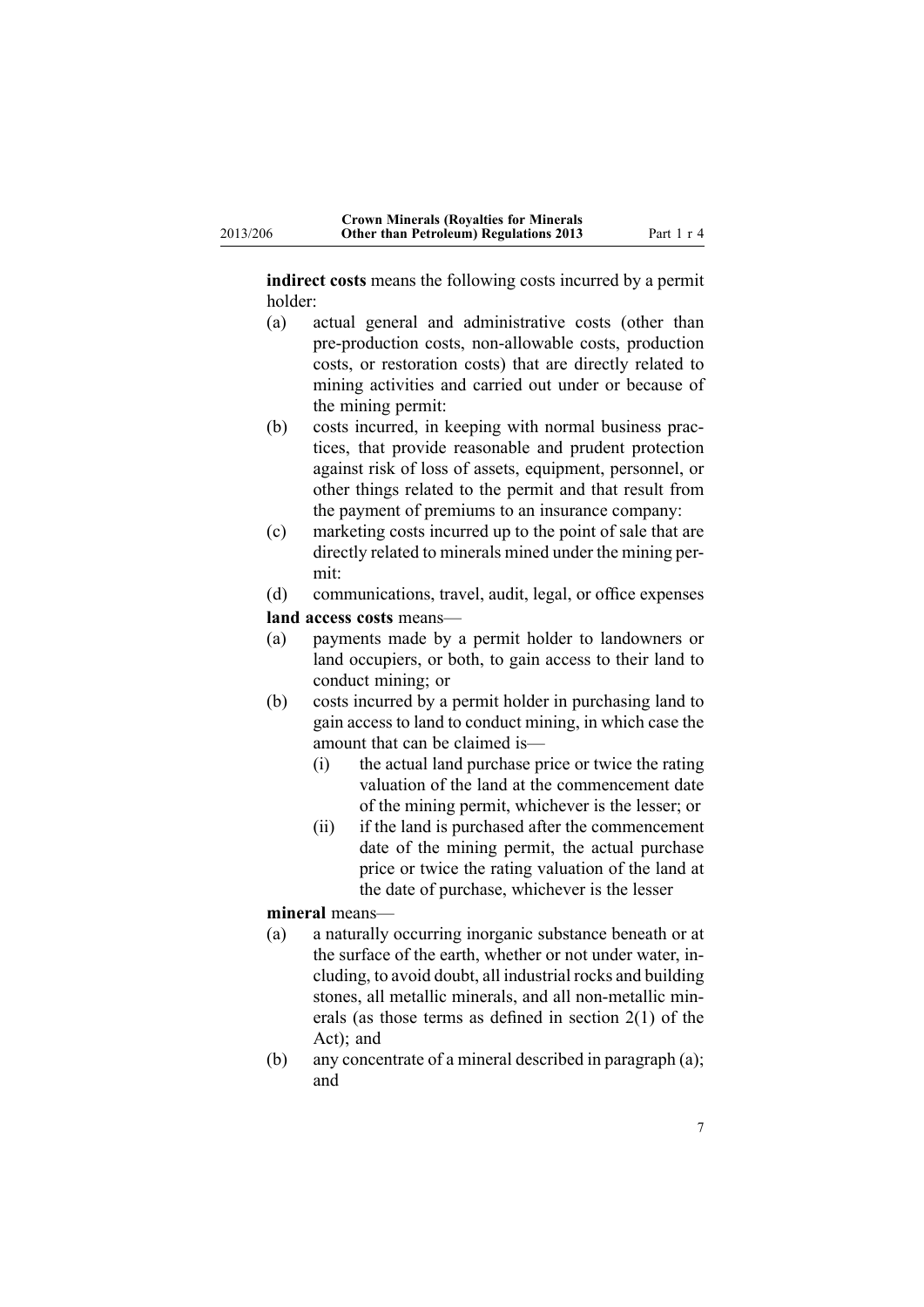- (c) coal (within the meaning of [section](http://www.legislation.govt.nz/pdflink.aspx?id=DLM242543)  $2(1)$  of the Act)
- (d) any output from underground coal gasification

**Minister** means the Minister of Energy and Resources **net allowable APR deductions** means allowable APR deductions less capital proceeds

**net forward** has the meaning given in regulation [18\(1\)](#page-18-0) **net sales revenues** means the revenues calculated in accordance with regu[lation](#page-16-0) 16

**netback** has the meaning given in regulation [18\(1\)](#page-18-0)

**non-allowable costs** means costs in the following categories:

- (a) royalties payable to the Crown or to any other party from the proceeds of production:
- (b) head office costs:
- (c) interest costs or costs of equity:
- (d) the interest componen<sup>t</sup> of <sup>a</sup> finance lease:
- (e) income tax and GST:
- (f) costs incurred in purchasing title to an existing exploration permit or mining permit or in purchasing an ownership interest in such <sup>a</sup> permit:
- (g) cash bonus bid payments:
- (h) foreign exchange gains and losses:
- (i) donations:
- (j) directors' fees:
- (k) any other costs that do not fall into any one of the categories of allowable APR deductions:
- (l) other costs not directly associated with the permit concerned:
- (m) costs not incurred by the permit holder

**offshore** means anywhere that is the seaward side of the mean high-water mark

**onshore** means anywhere that is the landward side of the mean high-water mark

**operating losses carried forward** means the costs described in regu[lation](#page-27-0) 27

#### **permit maintenance and consent costs**—

(a) means payments made to the Crown and other governmental authorities by <sup>a</sup> permit holder to maintain an exploration permit or <sup>a</sup> mining permit, or both, including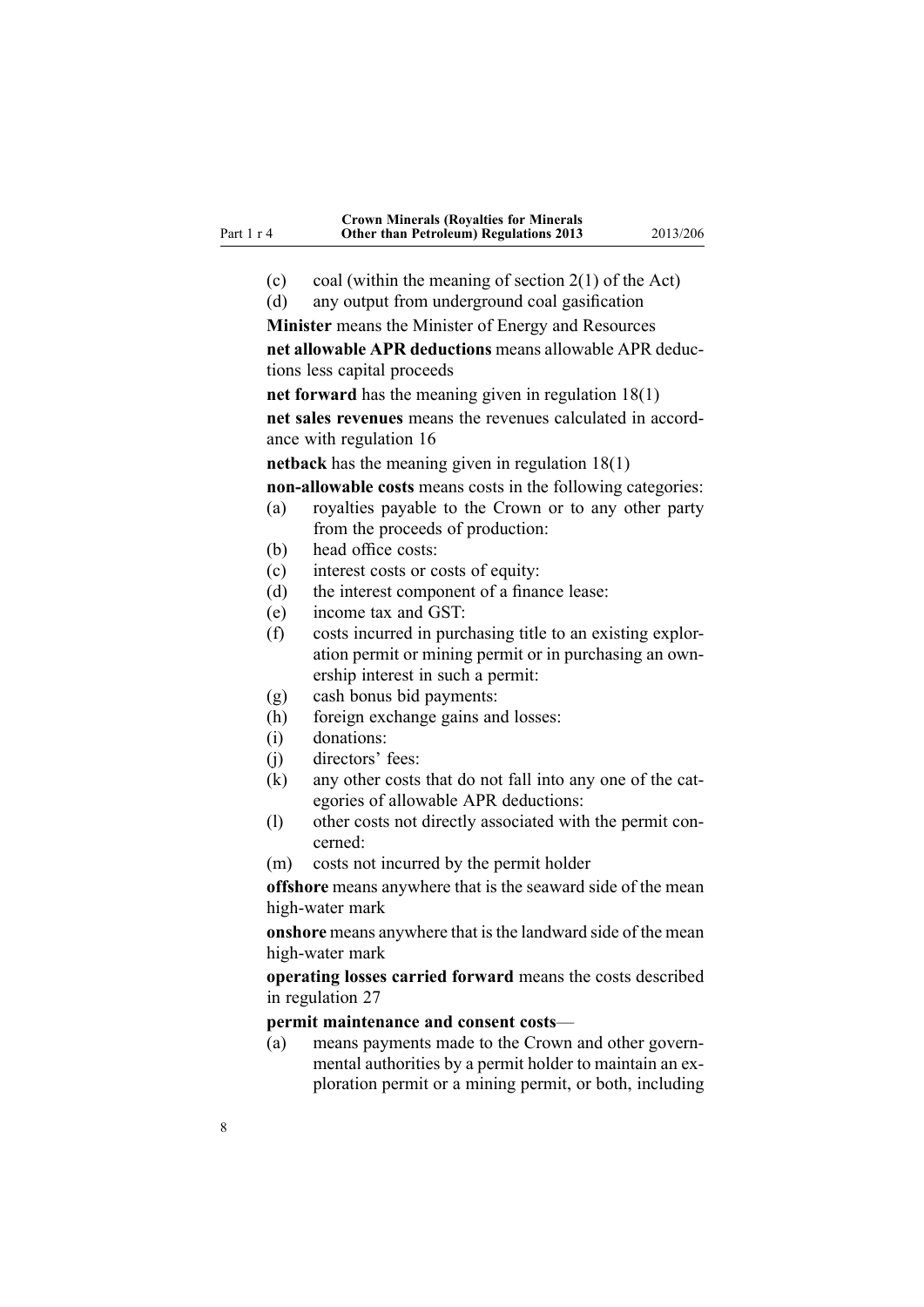payments made to maintain associated resource consents and costs in relation to the preparation of any environmental impact statement required under the [Re](http://www.legislation.govt.nz/pdflink.aspx?id=DLM230264)source [Management](http://www.legislation.govt.nz/pdflink.aspx?id=DLM230264) Act 1991; but

- (b) does not mean—
	- (i) cash bonus bid payments; or
	- (ii) costs incurred in purchasing title to an existing exploration permit or mining permit or in purchasing an ownership interest in such <sup>a</sup> permit; or
	- (iii) costs incurred in buying back into an agreemen<sup>t</sup> commonly known as <sup>a</sup> sole risk venture; or
	- (iv) costs incurred by <sup>a</sup> permit participant to increase equity in the permit

**point of sale** means the point at which the sale of minerals by <sup>a</sup> permit holder is deemed to have occurred, calculated in accordance with GAAP

**point of valuation** has the meaning given in regu[lation](#page-20-0) 19

**PPI** means the producers price index as specified in the *All industries excluding administration, health, and education index* (SN8) published by Statistics New Zealand

**pre-production costs** means exploration costs, land access costs, permit maintenance and consent costs, development costs, feasibility study costs, and construction costs

**production costs** has the meaning given in regu[lation](#page-10-0) 7

**production unit** means <sup>a</sup> mining project that comprises 2 or more permits, or <sup>a</sup> permit and 1 or more existing privileges, held by the permit holder where the permits and existing privileges are being worked together as <sup>a</sup> single project and this can be clearly established

**related parties** has the meaning given in regu[lation](#page-11-0) 9

**reporting period** means the period of time described in [regu](#page-31-0)[lation](#page-31-0) 37

**restoration costs** has the meaning given in regu[lation](#page-11-0) 8

**royalty return** means an interim royalty return, an annual royalty return, and <sup>a</sup> final royalty return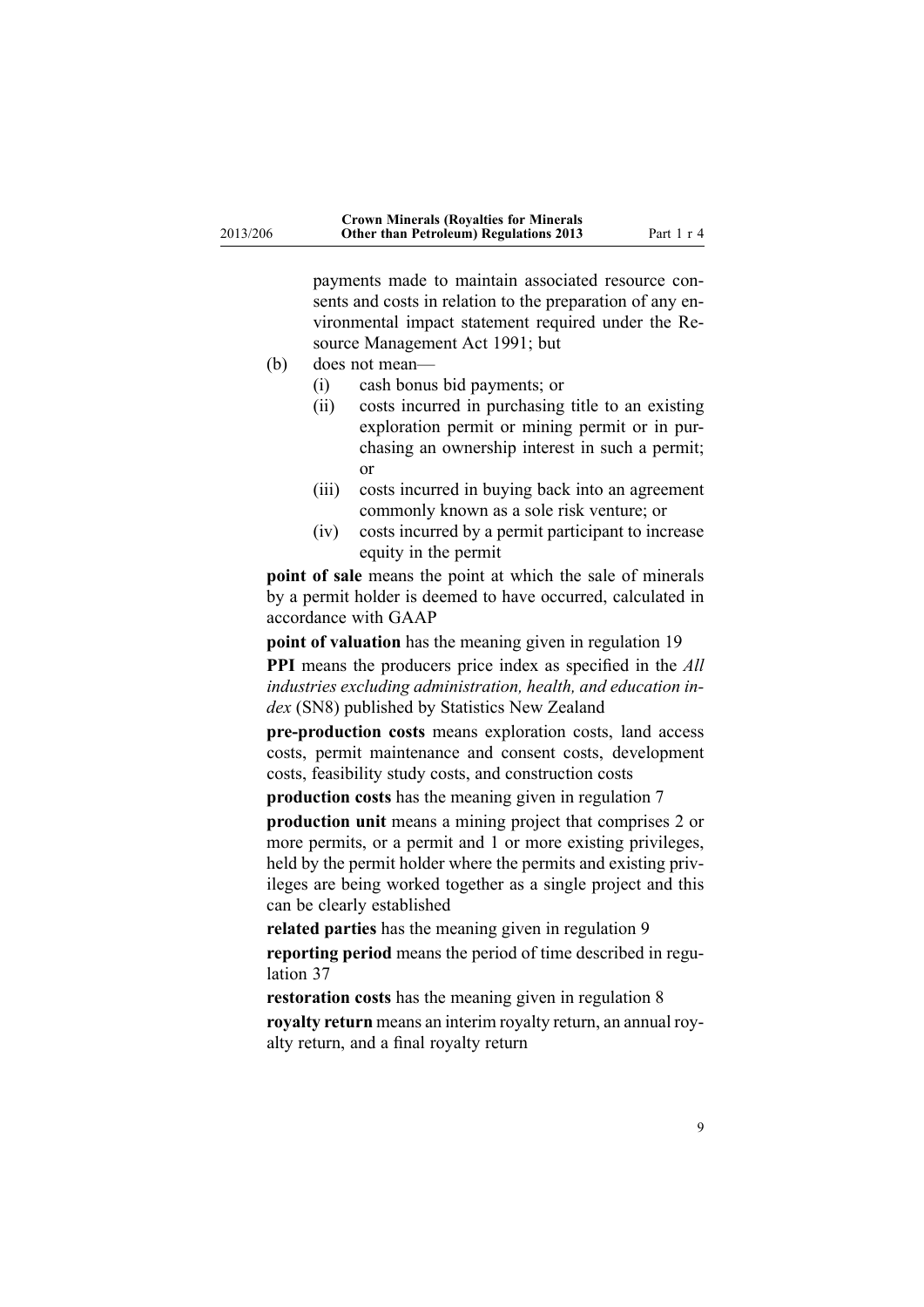<span id="page-9-0"></span>**specific rate royalty** means a royalty that is—

- (a) payable by the holder of <sup>a</sup> Tier 2 exploration or mining permit for minerals specified in the Schedule; and
- (b) calculated in accordance with regulation [15\(1\)](#page-15-0)

**tangible assets** includes fixed assets

**Tier 1 exploration or mining permit** means an exploration or <sup>a</sup> mining permit that falls within the definition of Tier 1 permit **Tier 2 exploration or mining permit** means an exploration or <sup>a</sup> mining permit that falls within the definition of Tier 2 permit **Tier 1 permit** has the same meaning as in section 2B(1) of the Act

**Tier 2 permit** has the same meaning as in section 2B(2) of the Act

**unclaimed restoration costs** means costs described in [regu](#page-27-0)[lation](#page-27-0) 28.

(2) A term that is defined in the Act and used, but not defined, in these regulations has the same meaning as in the Act.

#### **5 Meaning of development costs**

#### (1) **Development costs**—

- (a) means costs incurred by <sup>a</sup> permit holder up to the point of valuation in establishing access to the natural resource and in preparing for its commercial production; and
- (b) includes the costs incurred in establishing shafts and underground drives, the permanen<sup>t</sup> excavation of roads and tunnels, and advance removal of overburden and waste rock.
- (2) **Development costs** does not include land access costs or permit acquisition costs.

#### **6 Meaning of exploration costs**

(1) **Exploration costs** means the costs incurred by the permit holder that are reasonably necessary to determine the nature and size of <sup>a</sup> mineral deposit or occurrence, including the costs of any drilling, dredging, or excavations (whether surface or subsurface).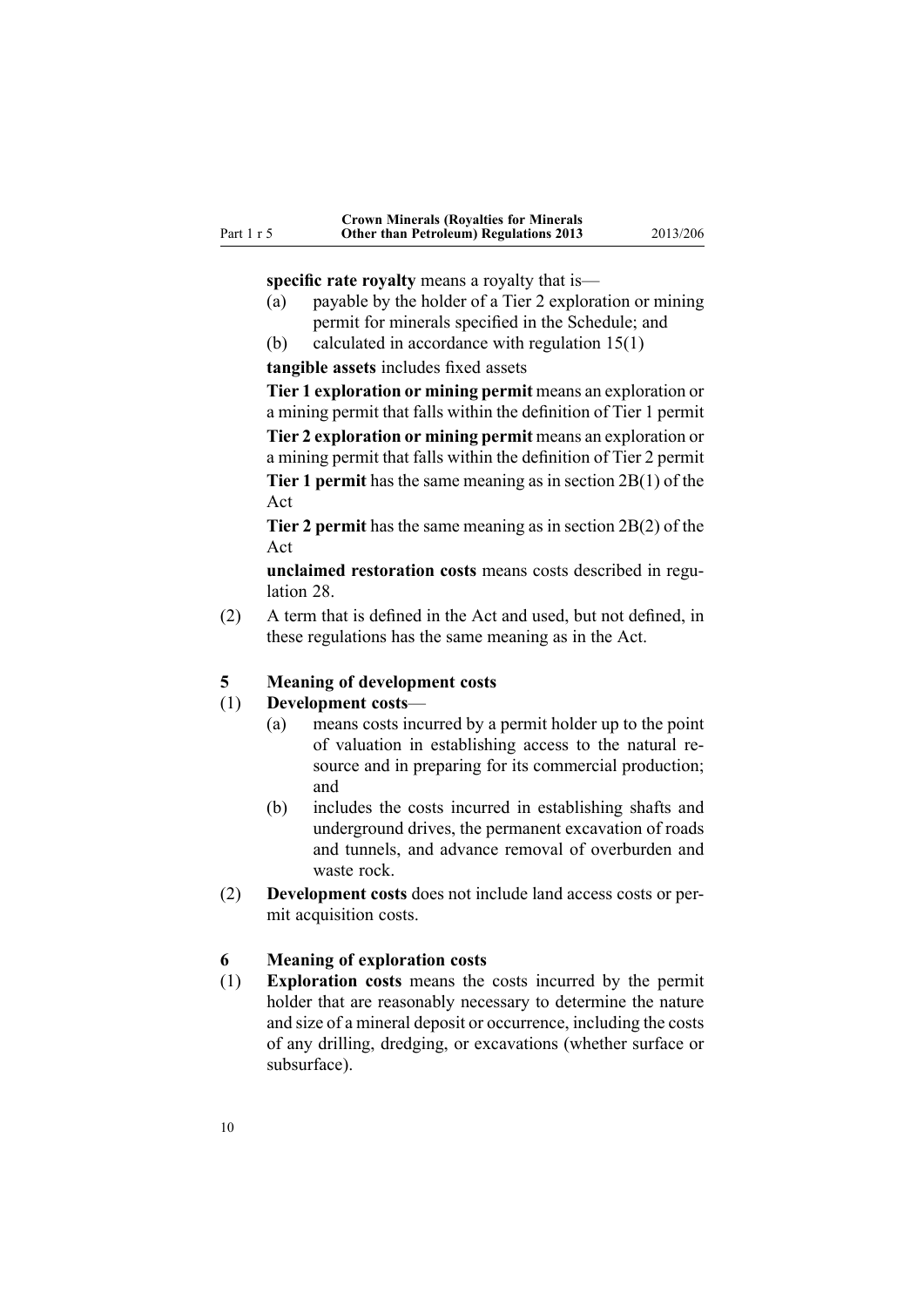(2) **Exploration costs** does not include development costs, production costs, indirect costs, restoration costs, or non-allowable costs.

### **7 Meaning of production costs**

#### (1) **Production costs**—

<span id="page-10-0"></span>2013/206

- (a) means operating costs incurred by the permit holder in the extraction, crushing, processing, sorting, refining, washing, or concentration of <sup>a</sup> mineral; and
- (b) includes direct and indirect costs of production incurred up to the point of valuation, including, but not limited  $to,$ 
	- (i) labour costs in operating and maintaining equipment and facilities used in the mining process, including remuneration elements, such as wages and salaries, and reasonable fringe benefits as provided for in employment contracts, such as housing, education, health care, and recreation:
	- (ii) costs of repairs and maintenance of equipment and facilities used in production:
	- (iii) costs of materials, supplies used, and purchased fuel consumed in operating mines and related equipment and facilities:
	- (iv) site maintenance costs during production:
	- (v) costs of leasing or hiring fixed assets.
- (2) If suppor<sup>t</sup> equipment or facilities serve activities under 2 or more exploration or mining permits or existing privileges, or serve transportation, refining, and marketing activities after the point of valuation, the chief executive and the permit holder must, before the filing of the first annual royalty return, agree on the allocation of all common production costs between the permits or between different facets of the permit holder's business.
- (3) The total of the agreed allocated costs under subclause (2) must not exceed the total costs to be allocated.
- (4) If <sup>a</sup> third party utilises <sup>a</sup> permit holder's production facilities or any other fixed assets of the permit holder and the permit holder generates revenue as <sup>a</sup> result, that revenue must be de-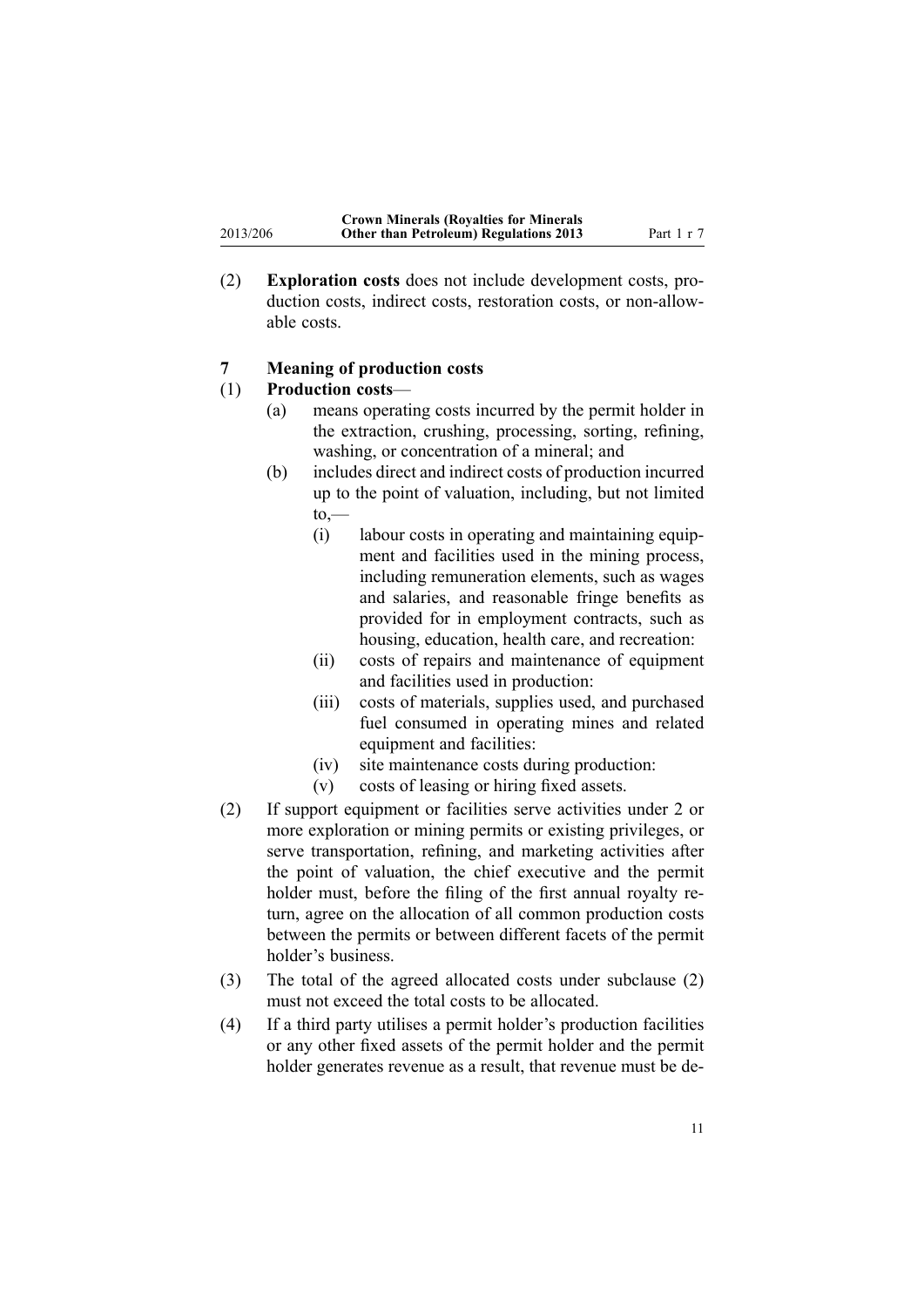<span id="page-11-0"></span>ducted from any claims for production costs up to the total deduction claimed for those production costs.

#### **8 Meaning of restoration costs**

#### (1) **Restoration costs**—

- (a) means the costs incurred by <sup>a</sup> mining permit holder up to the point of valuation—
	- (i) in abandoning and restoring sites used for the mining of minerals; and
	- (ii) in dismantling or demolishing equipment or structures used for the mining of minerals; and
- (b) includes the costs incurred by the permit holder in complying with legislative requirements related to the abandonment and restoration of sites used for the mining of minerals, including those costs relating to resource consents.
- (2) Restoration costs may be incurred—
	- (a) as par<sup>t</sup> of ongoing development of <sup>a</sup> site:
	- (b) when mining ceases at <sup>a</sup> site.

### **9 Meaning of related parties**

- (1) Entities are related parties of <sup>a</sup> permit holder if the entities directly or through 1 or more intermediaries exercise control over that permit holder or are controlled by, or are under common control with, the permit holder. Such entities may include, but are not limited to, holding companies, subsidiaries and associates and fellow subsidiaries and associates, joint ventures involving entities, and other contractual arrangements involving entities.
- (2) Individuals and their close family members or controlled trusts are related parties of <sup>a</sup> permit holder if they own, directly or indirectly, an interest in the voting power of that permit holder that gives them significant influence over that permit holder.
- (3) Key managemen<sup>t</sup> personnel are related parties of <sup>a</sup> permit holder if they have authority and responsibility for planning, directing, and controlling the activities of that permit holder. Such key managemen<sup>t</sup> personnel may include, but are not limited to, directors and officers of companies and close members of the families of those individuals.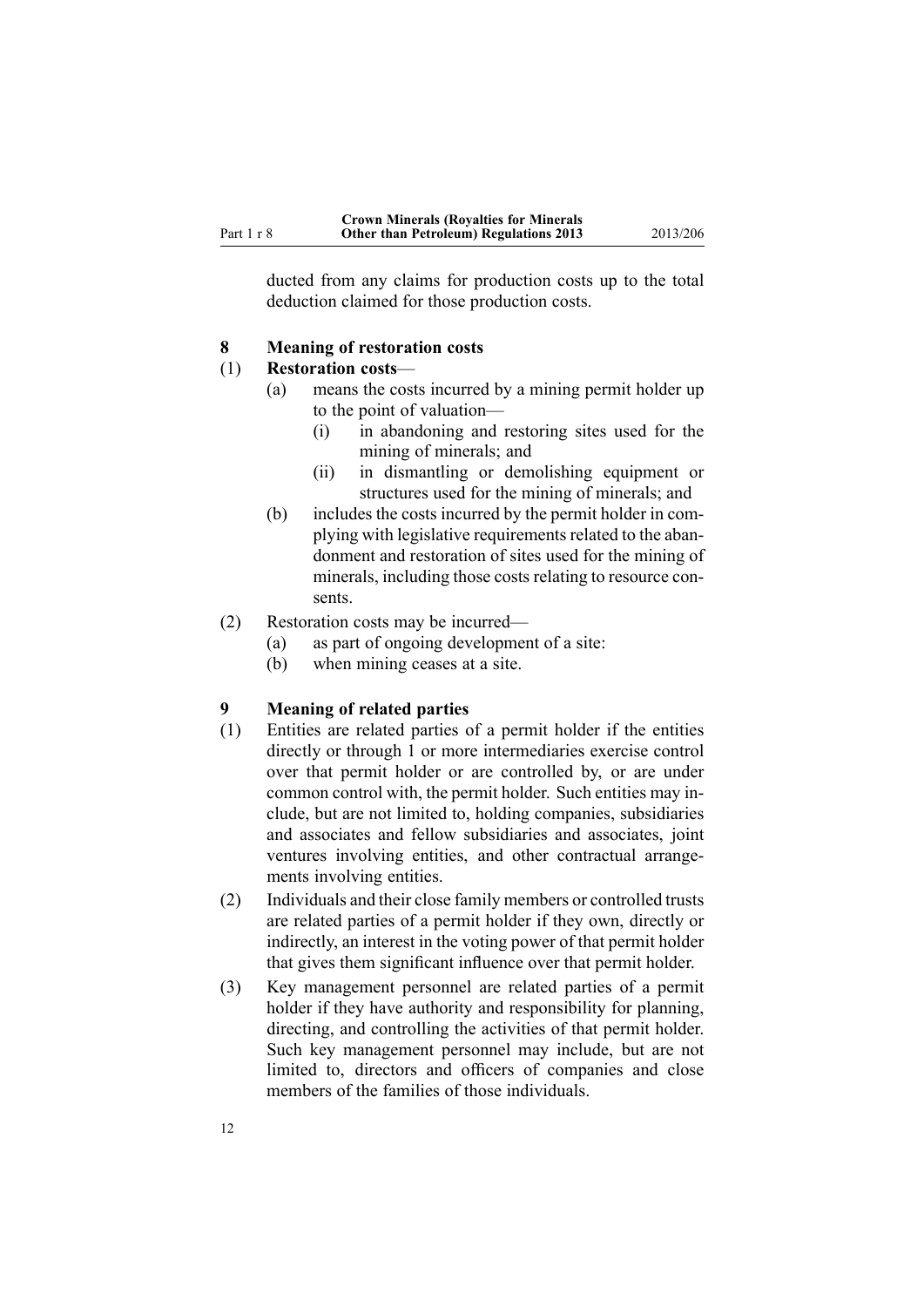<span id="page-12-0"></span>

|          | <b>Crown Minerals (Royalties for Minerals</b> |
|----------|-----------------------------------------------|
| 2013/206 | <b>Other than Petroleum) Regulations 2013</b> |

- (4) Entities are related parties of <sup>a</sup> permit holder if <sup>a</sup> substantial interest in their voting power is owned, directly or indirectly, by any person described in subclause (2) or (3) who is able to exercise significant influence over that permit holder. Such entities may include, but are not limited to, entities owned by directors or major shareholders of that permit holder and entities that have <sup>a</sup> member of key managemen<sup>t</sup> in common with that permit holder.
- (5) To the extent that these regulations apply to 2 or more permit participants (in their capacity as <sup>a</sup> permit participant rather than <sup>a</sup> permit holder), this regulation applies for that purpose as if each reference to <sup>a</sup> permit holder were <sup>a</sup> reference to <sup>a</sup> permit participant.

### **10 GAAP accounting procedures to be used**

- (1) In calculating royalties, including each element of the calculation, for the purposes of these regulations, <sup>a</sup> permit holder must use accounting procedures that are in accordance with GAAP.
- (2) Subclause (1) applies unless <sup>a</sup> provision of these regulations provides otherwise.

### **11 Form of provision of document if not prescribed**

- (1) This regulation applies if any information, document, or other thing—
	- (a) is required to be provided in <sup>a</sup> form prescribed by the chief executive; and
	- (b) no such form has been prescribed.
- (2) The information, document, or other thing must nevertheless be provided in <sup>a</sup> form and in <sup>a</sup> manner acceptable to the chief executive.

**Other than Petroleum) Regulations 2013** Part 1 <sup>r</sup> 11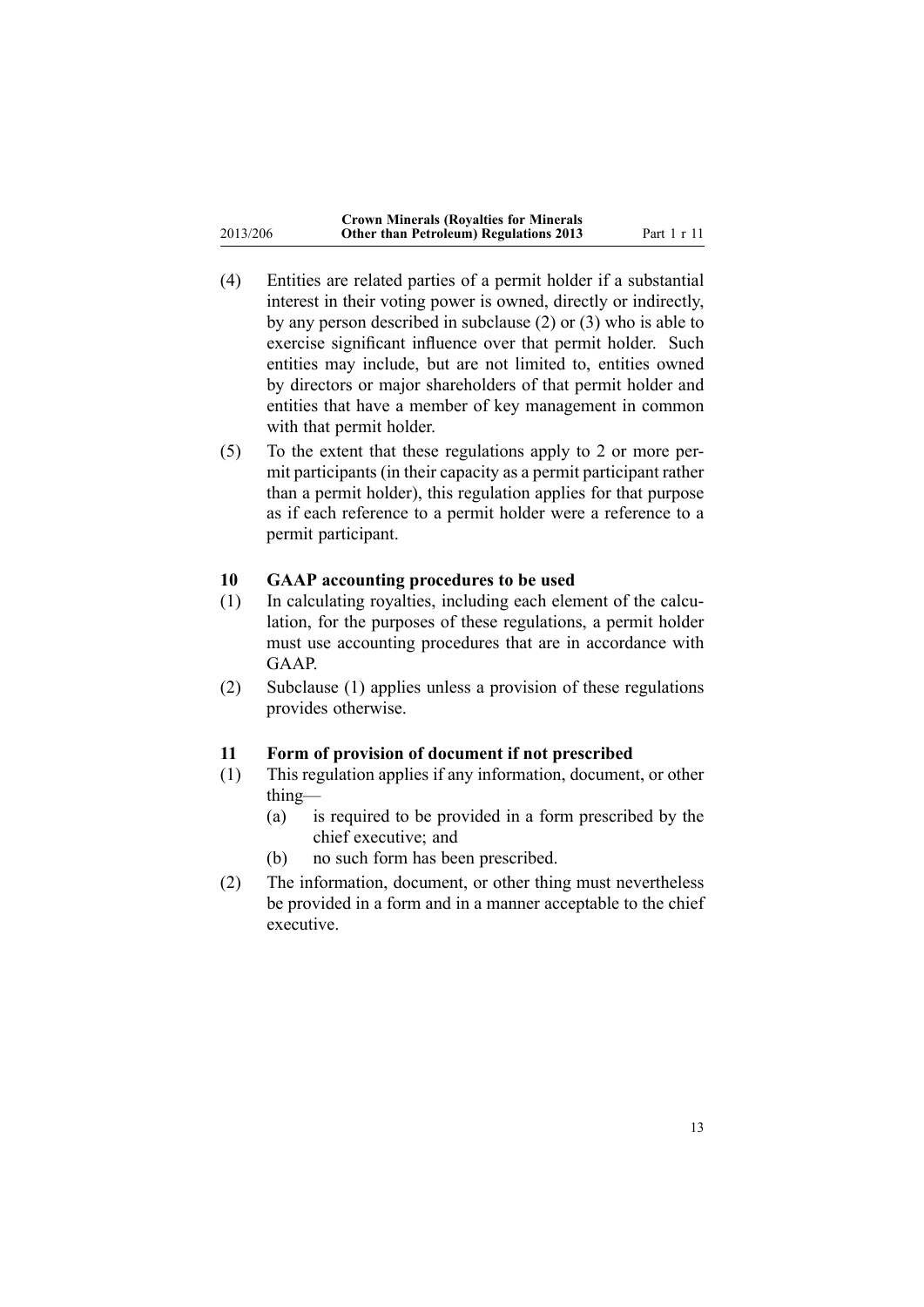### **Part 2**

# **Royalties for minerals**

# Subpart 1—When royalties payable and rates of royalties

### **12 Permit holder must pay royalties**

- (1) A permit holder must calculate and pay to the Crown royalties (in accordance with the relevant provisions of regu[lations](#page-14-0) 13 to [15](#page-14-0)) in respec<sup>t</sup> of all minerals obtained under the permit that—
	- (a) are sold; or

<span id="page-13-0"></span>Part 2 <sup>r</sup> 12

- (b) are used in the production process (as <sup>a</sup> substitute for otherwise having to purchase <sup>a</sup> mineral for this purpose); or
- (c) are otherwise exchanged or removed from the permit without sale; or
- (d) remain unsold on the surrender, expiry, or revocation of the permit.
- (2) Despite subclause (1), no royalty is payable for any mineral that, in the opinion of the Minister, has been unavoidably lost.
- (3) Despite subclause (1), no royalty is payable in respec<sup>t</sup> of <sup>a</sup> reporting period if—
	- (a) the permit is not par<sup>t</sup> of <sup>a</sup> production unit and the net sales revenues from the permit for the reporting period are less than \$200,000; or
	- (b) the permit is not par<sup>t</sup> of <sup>a</sup> production unit, the permit holder is required to pay an interim royalty, and the net sales revenues from the permit for the reporting period concerned average less than \$16,666 per month; or
	- (c) the permit is par<sup>t</sup> of <sup>a</sup> production unit and the combined net sales revenues of all permits and privileges in the production unit—
		- (i) are less than \$200,000 for <sup>a</sup> reporting period; or
		- (ii) if the permit holder is required to pay an interim royalty, average less than \$16,666 per month for the reporting period concerned; or
	- (d) the royalty is payable in accordance with regu[lation](#page-15-0) 15 and the amount calculated as payable—
		- (i) is less than \$2,000 for <sup>a</sup> reporting period; or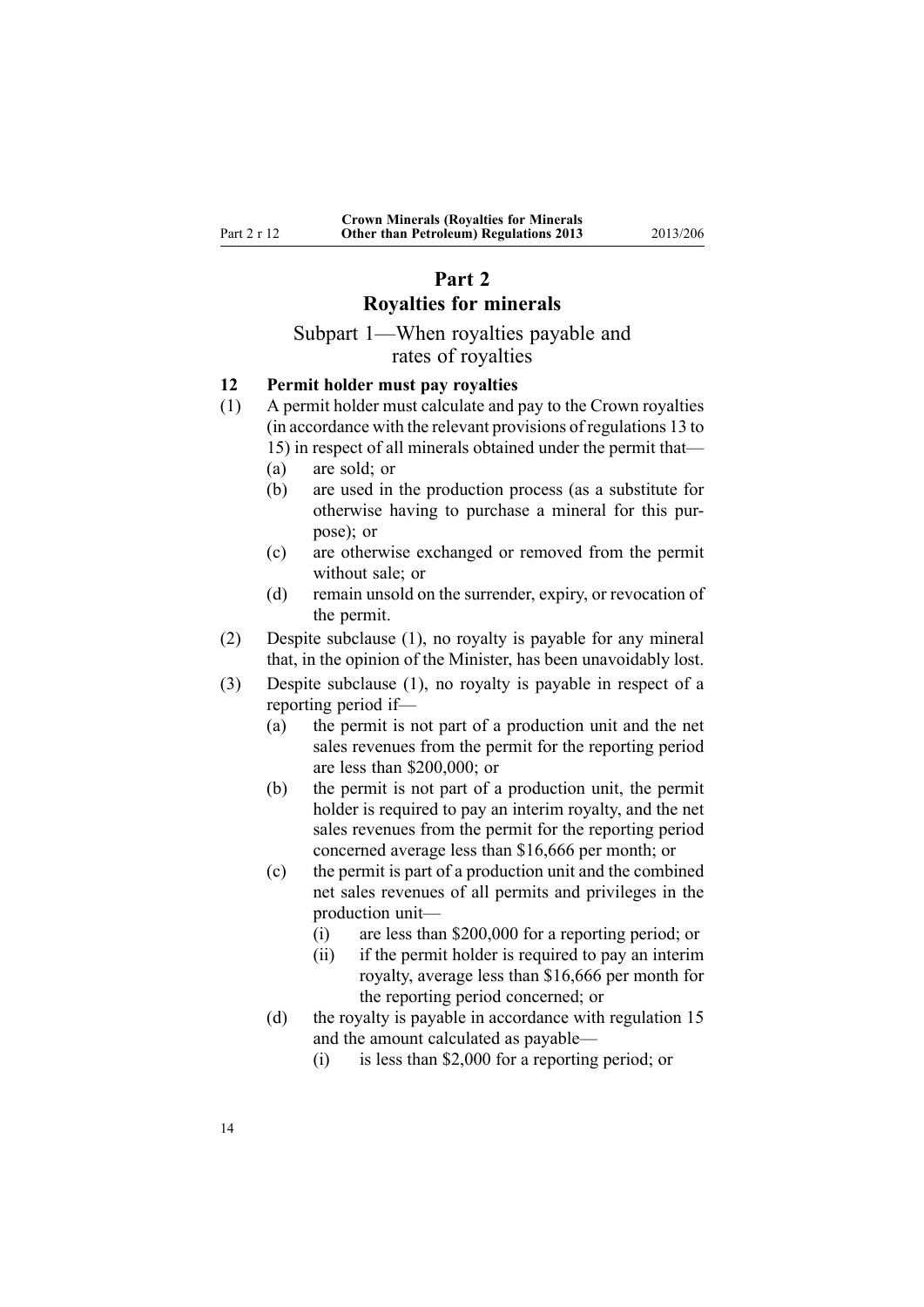<span id="page-14-0"></span>(ii) if the permit holder is required to pay an interim royalty, averages less than \$167 per month for the interim royalty reporting period.

### **13 Royalty payable for Tier 1 permits**

- (1) The holder of <sup>a</sup> Tier 1 exploration or mining permit for coal must pay an *ad valorem* royalty of 2% of the net sales revenue of the coal obtained under the permit if the accounting profits of the permit holder for the coal for the reporting period are less than or equal to \$5 million.
- (2) The holder of <sup>a</sup> Tier 1 exploration or mining permit for gold must pay an *ad valorem* royalty of 2% of the net sales revenue of the gold obtained under the permit if the accounting profits of the permit holder for the gold for the reporting period are less than or equal to \$2 million.
- (3) The holder of an exploration or <sup>a</sup> mining permit for underground coal gasification must pay the higher of—
	- (a) an *ad valorem* royalty of 1% of the net sales revenue of the products obtained under the permit; and
	- (b) an accounting profits royalty of 10% of the accounting profits, or provisional accounting profits, as the case may be, of the products obtained under the permit.
- (4) In any other case, the holder of <sup>a</sup> Tier 1 exploration or mining permit must pay the higher of—
	- (a) an *ad valorem* royalty of 2% of the net sales revenue of the minerals obtained under the permit; and
	- (b) an accounting profits royalty of 10% of the accounting profits, or provisional accounting profits, as the case may be, of the minerals obtained under the permit.
- (5) A royalty payable under this regulation is payable for each reporting period.

#### **14 Royalty payable for Tier 2 permits**

- (1) The holder of <sup>a</sup> Tier 2 exploration or mining permit for coal must pay royalties in accordance with regulation 13(1).
- (2) The holder of <sup>a</sup> Tier 2 exploration or mining permit for <sup>a</sup> mineral specified in the [Schedule](#page-43-0) must pay <sup>a</sup> royalty for the minerals obtained under the permit,—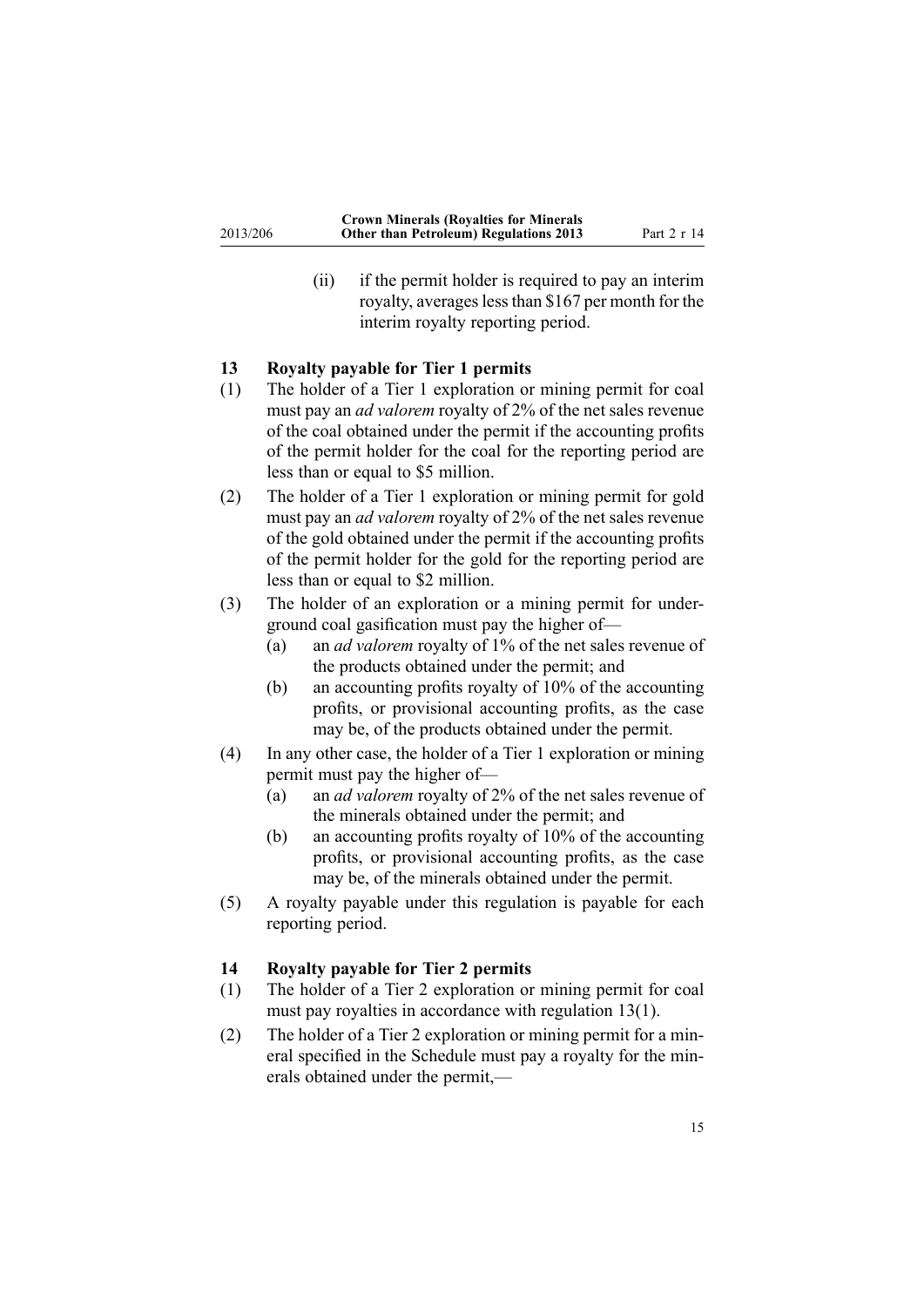<span id="page-15-0"></span>

| Part 2 r 15 | <b>Crown Minerals (Royalties for Minerals</b><br><b>Other than Petroleum) Regulations 2013</b> | 2013/206 |
|-------------|------------------------------------------------------------------------------------------------|----------|
|             |                                                                                                |          |

- (a) for the reporting period ending 31 December 2013, at the rate specified in the [Schedule](#page-43-0); and
- (b) for the reporting period ending 31 December 2014, at the rate specified in the [Schedule](#page-43-0); and
- (c) for each subsequent reporting period, at the rate specified in the [Schedule](#page-43-0) as adjusted in accordance with regulation 15.
- (3) In any other case, the holder of <sup>a</sup> Tier 2 exploration or mining permit must pay an *ad valorem* royalty of 1% of the net sales revenues of the minerals obtained under the permit.
- (4) A royalty payable under this regulation is payable for each reporting period.

#### **15 Royalty rate for minerals specified in Schedule**

(1) For the purposes of regulation  $14(2)(c)$ , the chief executive must calculate the rate of royalty for each mineral specified in the [Schedule](#page-43-0) in accordance with this regulation and using the following formula:

 $r = s \times (1 + (PPI_x \div PPI_{13} - 1))$ 

where—

- <sup>r</sup> is the rate of royalty
- s is the rate specified in the second column of the [Sched](#page-43-0)[ule](#page-43-0)
- $PPI_{x}$  is the PPI for the final quarter of the reporting period immediately preceding the reporting period for which the rate is being calculated
- PPI<sub>13</sub> is the PPI for the final quarter of the 2013 reporting period.
- (2) The calculation must be rounded to the nearest cent.
- (3) The calculation must be made annually at the close of each reporting period.
- (4) The rates, as amended by each calculation, take effect for the following reporting period.
- (5) As soon as practicable after calculating the rates, the chief executive must notify in the *Gazette*—
	- (a) each rate for the reporting year to which the calculation relates; and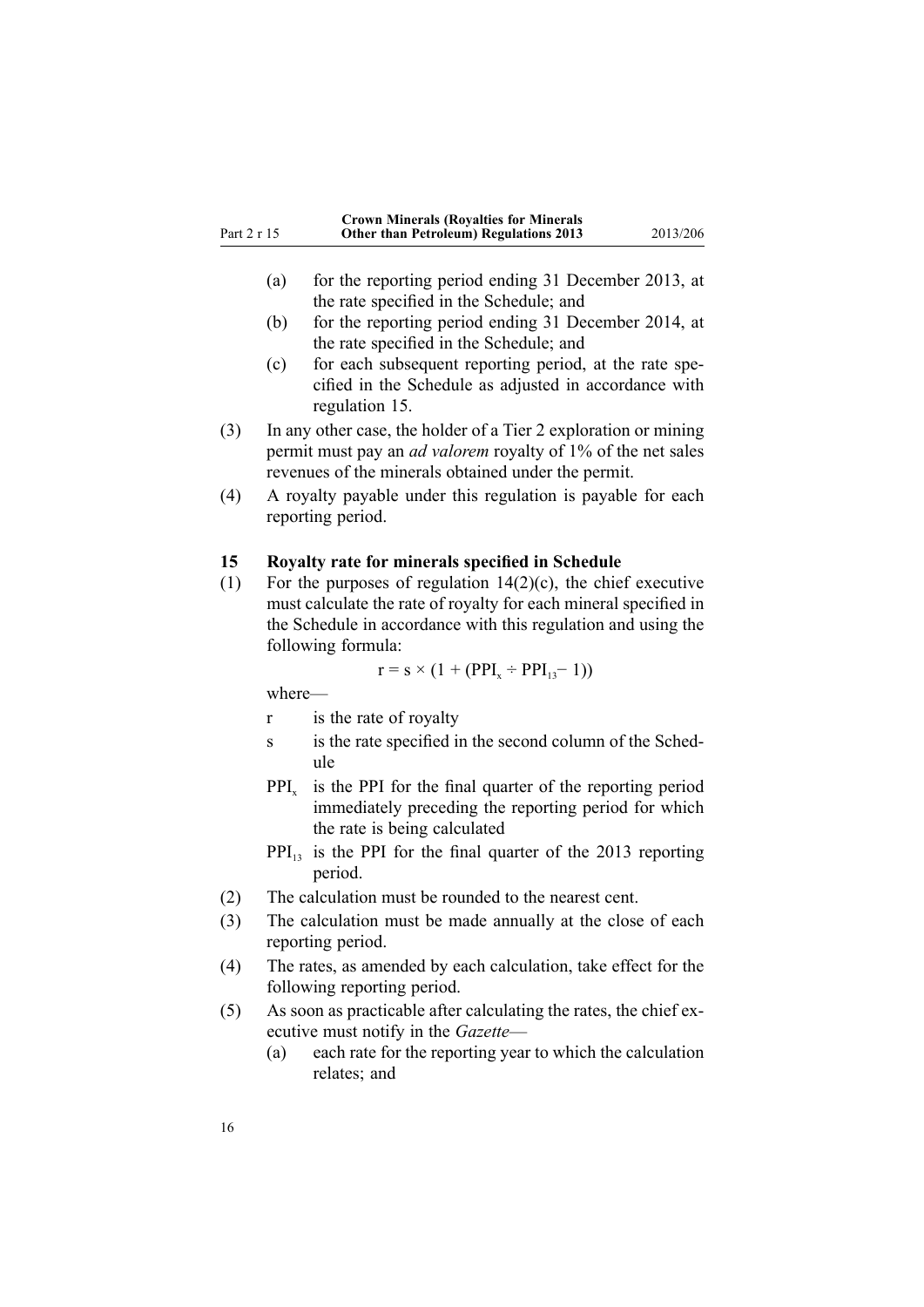- <span id="page-16-0"></span>(b) the difference between that rate and the corresponding rate in the immediately preceding reporting period.
- (6) The first calculation must be made at the close of the 2014 reporting period to take effect for the 2015 reporting period.

Subpart 2—How to calculate net sales revenues, gross sales revenues, accounting profits, and allowable APR deductions

## **16 Net sales revenues**

- (1) Net sales revenues must be calculated—
	- (a) so that all revenues are included as realised; and
	- (b) in accordance with—
		- $(i)$  the formula in subclause  $(2)$ , if the point of sale is downstream of the point of valuation:
		- (ii) the formula in subclause  $(3)$ , if the point of sale is upstream of the point of valuation.
- (2) The formula for the purposes of subclause  $(1)(b)(i)$  is—

 $r = g + p - n$ 

where—

- <sup>r</sup> is the net sales revenues
- g is the gross sales revenues
- p is the value of minerals not sold but on which <sup>a</sup> royalty is payable
- <sup>n</sup> is the netbacks.
- (3) The formula for the purposes of subclause  $(1)(b)(ii)$  is—

### $r = g + p + n$

where—

- <sup>r</sup> is the net sales revenues
- g is the gross sales revenues
- p is the value of minerals not sold but on which <sup>a</sup> royalty is payable
- <sup>n</sup> is the net forwards.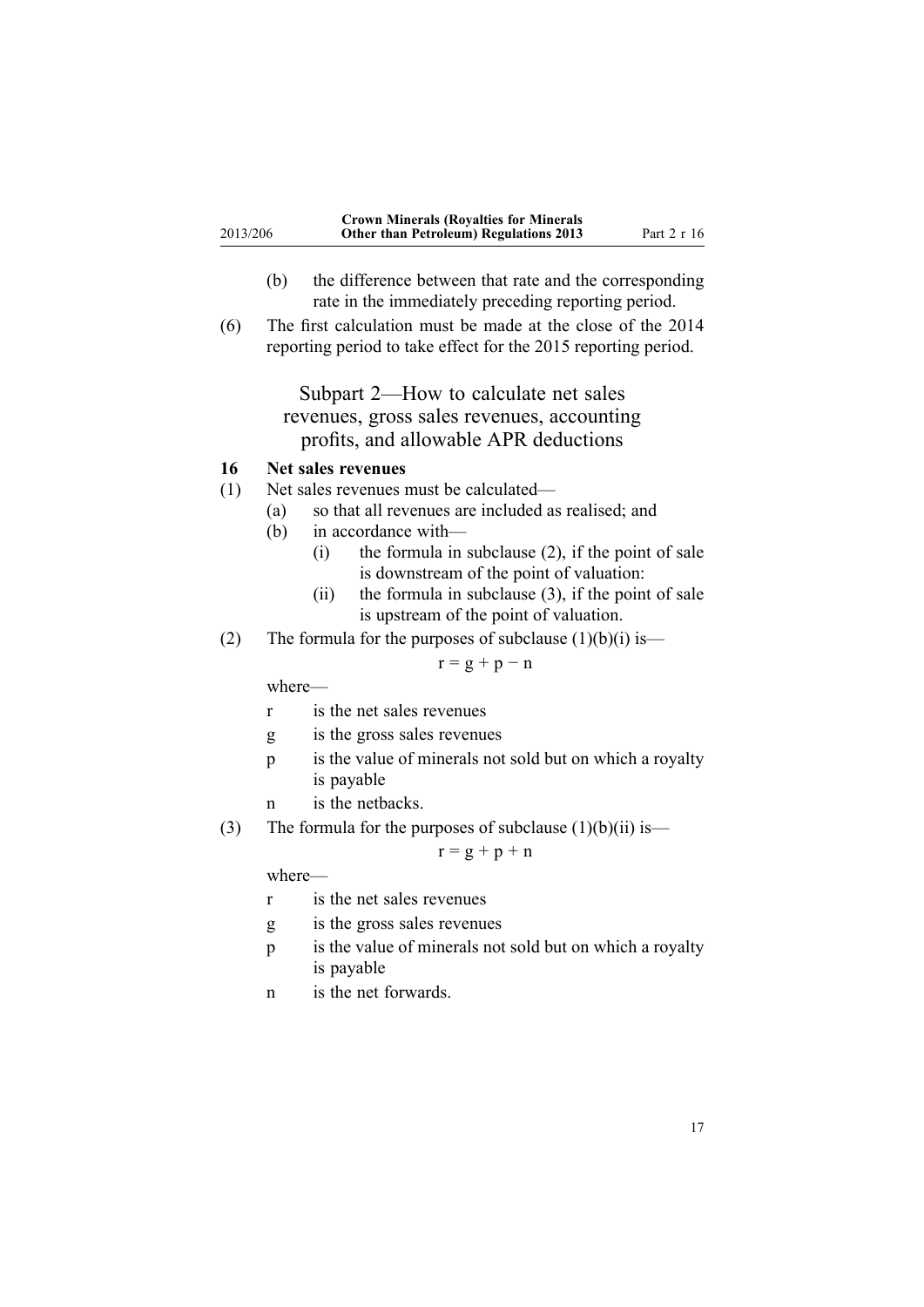### <span id="page-17-0"></span>**17 Gross sales revenues**

- (1) **Gross sales revenues** means the total sales of minerals from <sup>a</sup> permit during the period for which <sup>a</sup> royalty return must be provided.
- (2) In the case of <sup>a</sup> take or pay contract or <sup>a</sup> forward sales contract,—
	- (a) the sale of minerals must be included in the gross sales revenues at the date of delivery; and
	- (b) the sales price is the price received under the contract.
- (3) The sales price to be used for calculating gross sales revenues for gold and silver if <sup>a</sup> forward sales contract applies or if gold bullion is used to pay <sup>a</sup> gold loan must be calculated using the prevailing spo<sup>t</sup> price of gold or silver as determined by the London Bullion Market Association (pm fix) on the day before the date of delivery.
- (4) If any sales price has been denominated in <sup>a</sup> foreign currency, the exchange rate to be used for calculating the gross sales revenues is the lower of—
	- (a) the exchange rate actually received; and
	- (b) the buy rate on the date of sale set by <sup>a</sup> major New Zealand trading bank.
- (5) If any gross sales revenues amount has not been determined on an arm's length basis (for example, pursuan<sup>t</sup> to <sup>a</sup> contract between related parties), the permit holder must value the mineral using an arm'slength value, as determined by the Minister in accordance with regu[lation](#page-29-0) 32.
- (6) The value of minerals not sold, but for which royalty is payable, must be determined using an arm's length value, as determined by the Minister in accordance with regu[lation](#page-29-0) 32.
- (7) The calculation of gross sales revenues must exclude—
	- (a) foreign currency losses and gains, and losses, gains, and costs associated with futures contracts used for hedging or other purposes; and
	- (b) payments received in respec<sup>t</sup> of <sup>a</sup> take or pay contract that are not recompensed with delivery of minerals at <sup>a</sup> later date before the expiry of the permit.
- (8) In this regulation,—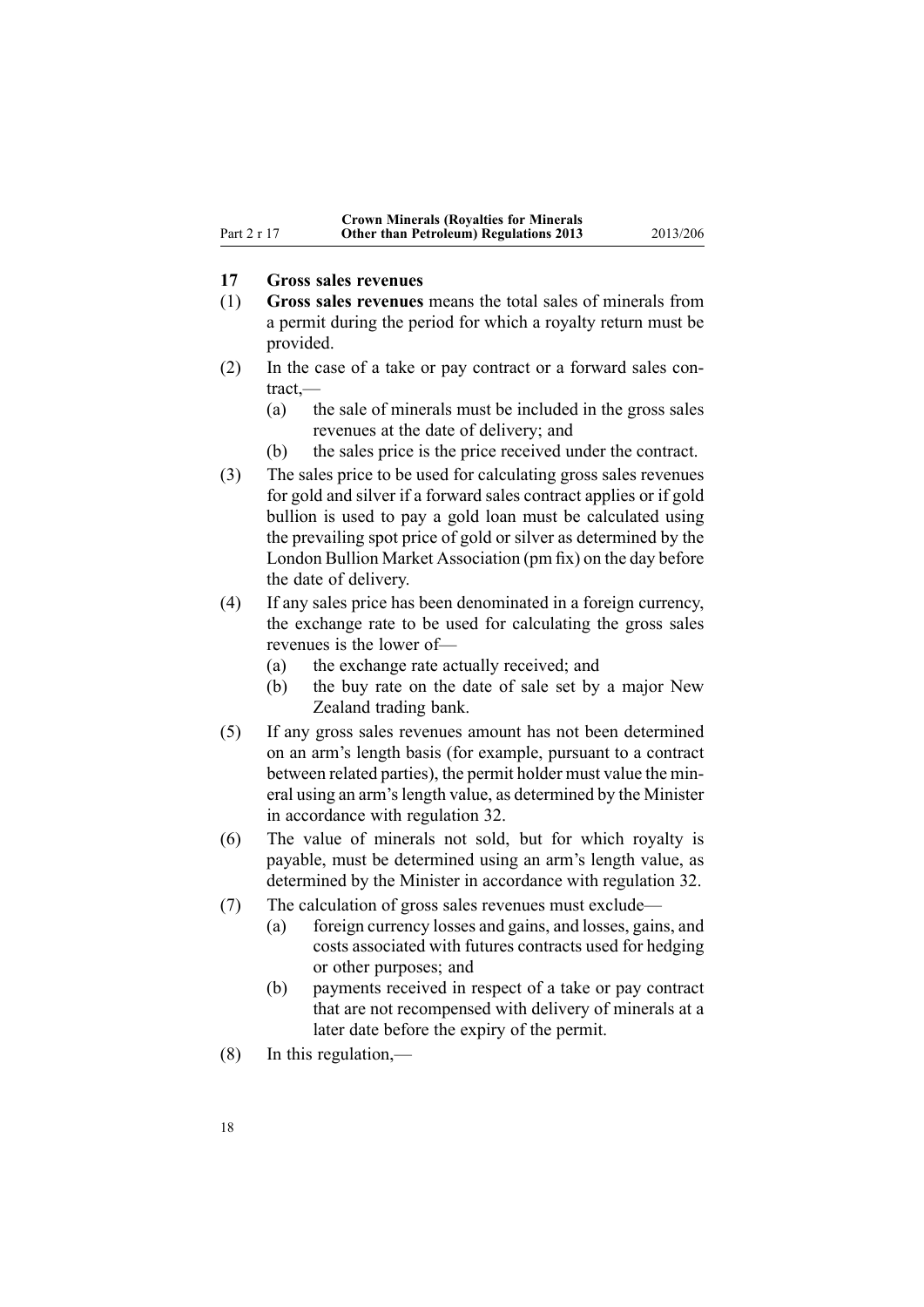#### **forward sales contract**—

<span id="page-18-0"></span>2013/206

- (a) means <sup>a</sup> contract to sell production under <sup>a</sup> permit at <sup>a</sup> future date; and
- (b) includes <sup>a</sup> contract without <sup>a</sup> specified price or fixed date of delivery (for example, <sup>a</sup> spo<sup>t</sup> deferred contract)

**futures contract** means <sup>a</sup> transaction undertaken for hedging purposes that involves the purchase and sale of <sup>a</sup> contract to supply minerals on <sup>a</sup> recognised futures trading exchange

**take or pay contract** means <sup>a</sup> contract pursuan<sup>t</sup> to which the purchaser agrees to take or pay for <sup>a</sup> minimum quantity of minerals per year whether or not the purchaser takes delivery of the minerals.

(9) For the purposes of this regulation,—

**date of delivery** means the actual date minerals are physically delivered to <sup>a</sup> purchaser or <sup>a</sup> purchaser's agen<sup>t</sup> (as in free on board, free on road, or free on rail sales)

**date of sale** means the date on which the sale is deemed to have occurred in accordance with GAAP.

#### **18 Netbacks and net forwards**

- (1) A **netback** or <sup>a</sup> **net forward** is that portion of the sale price of minerals that represents the cost (if any) to the permit holder of transporting, storing, and processing minerals between the point of valuation and the point of sale.
- (2) For the purposes of determining <sup>a</sup> netback or <sup>a</sup> net forward, the permit holder may deduct from gross sales revenues the following costs:
	- (a) the direct transportation costs and costs of transit insurance incurred by <sup>a</sup> party other than the permit holder between the point of valuation and the point of sale:
	- (b) the direct costs relating to storage and loading of minerals onto ships, rail wagons, trucks, or other forms of transport outside the boundaries of the mining permit area incurred by <sup>a</sup> party other than the permit holder between the point of valuation and the point of sale:
	- (c) the share of the costs of operating transportation, storage, and loading facilities that are shared between several permits or existing privileges and incurred by the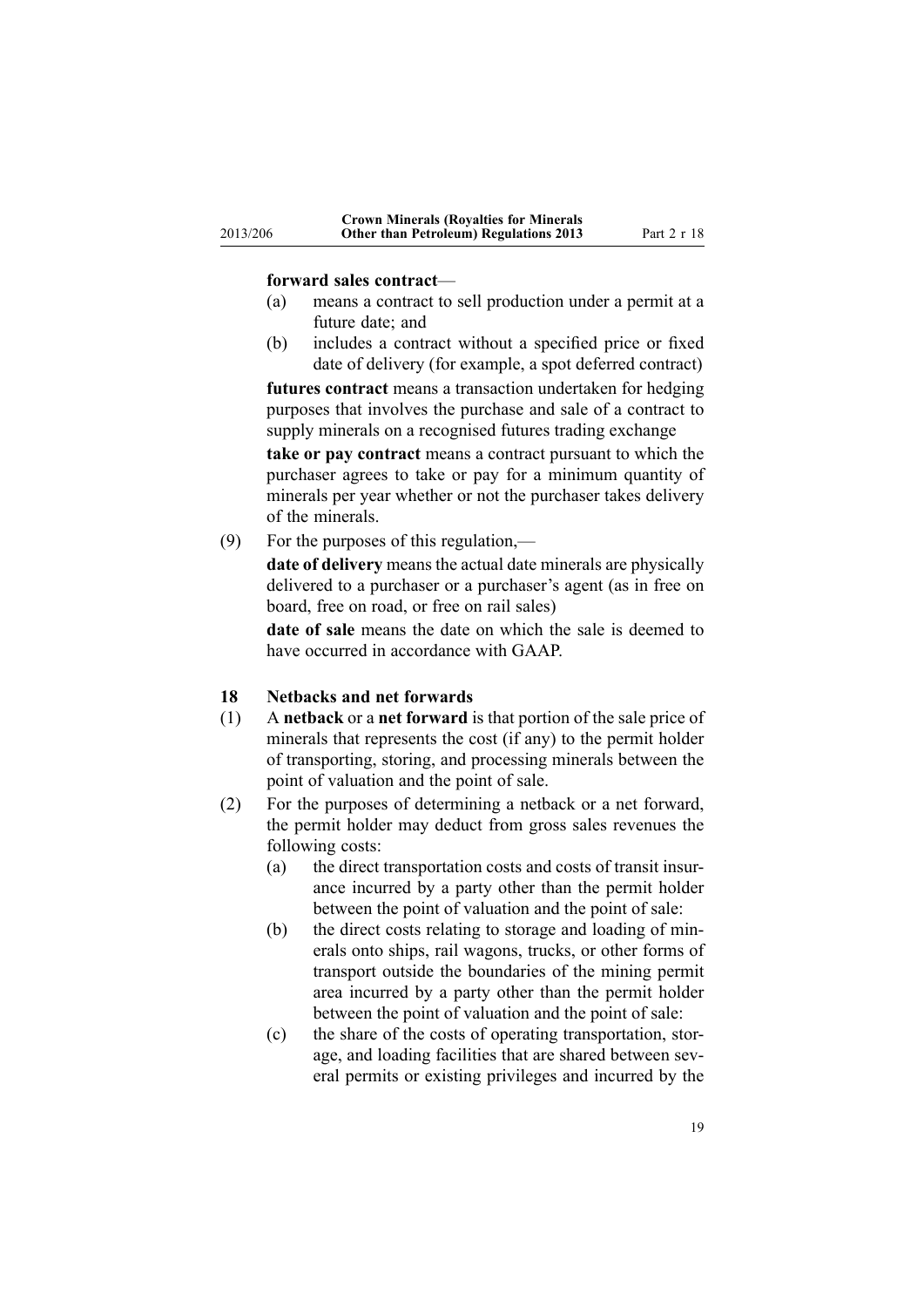permit holder between the point of valuation and the point of sale,—

- (i) excluding interest charges; but
- (ii) including maintenance, insurance, and depreciation in relation to fixed assets:
- (d) the costs of operating dedicated storage facilities outside the boundaries of the mining permit incurred by the permit holder between the point of valuation and the point of sale,—
	- (i) excluding interest charges; but
	- (ii) including maintenance, insurance, and depreciation in relation to fixed assets and land rental or rates:
- (e) the costs of operating dedicated facilities to load minerals onto ships, rail wagons, trucks, or other forms of transport outside the boundaries of the mining permit incurred by the permit holder between the point of valuation and the point of sale,—
	- (i) excluding interest charges; but
	- (ii) including maintenance, insurance, and depreciation in relation to fixed assets:
- (f) the processing costs incurred by <sup>a</sup> party other than the permit holder between the point of valuation and the point of sale:
- (g) the costs of operating dedicated transportation facilities incurred by the permit holder between the point of valuation and the point of sale,—
	- (i) excluding interest charges; but
	- (ii) including maintenance, insurance, and depreciation in relation to fixed assets and land rental or rates.
- (3) If any of the costs of transporting, storing, and processing are not considered to have been charged on an arm's length basis (for example, if they have been determined pursuan<sup>t</sup> to <sup>a</sup> contract between related parties), the permit holder must calculate the netbacks or net forwards using an arm's length value, as determined by the Minister in accordance with regu[lation](#page-29-0) 32.
- (4) A netback amount must not exceed the gross sales revenues amount.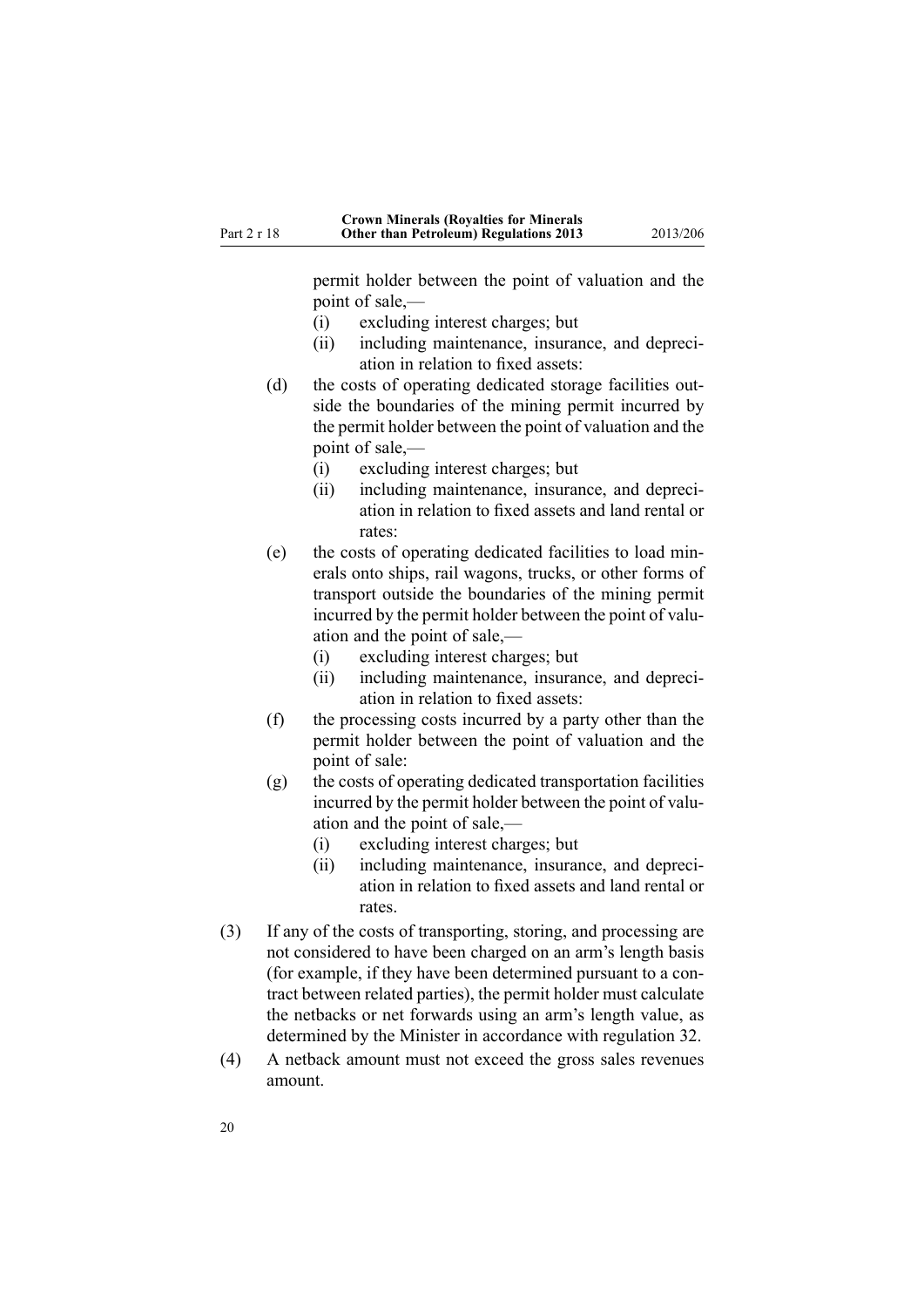<span id="page-20-0"></span>

|          | <b>Crown Minerals (Royalties for Minerals</b> |             |
|----------|-----------------------------------------------|-------------|
| 2013/206 | <b>Other than Petroleum) Regulations 2013</b> | Part 2 r 19 |

- (5) The capital costs of any transportation, storage, or processing assets owned by the permit holder are non-allowable costs and must not be used in determining <sup>a</sup> netback or net forward.
- (6) Any processing costs incurred by the permit holder between the point of valuation and the point of sale are non-allowable costs and must not be used in determining <sup>a</sup> netback or net forward.

### **19 Point of valuation**

- (1) The **point of valuation** is the point at which net sales revenues for each mineral product stream are calculated.
- (2) The Minister must determine the point of valuation,—
	- (a) in the case of <sup>a</sup> mining permit, at the time of granting the permit:
	- (b) in the case of an exploration permit, by written notice to the permit holder—
		- (i) within 30 working days after the date on which the permit is granted; or
		- (ii) assoon as practicable after the time when production of minerals under the permit commences.
- (3) In making <sup>a</sup> determination, the Minister must have regard to the following principles:
	- (a) for each mineral product stream, the point of valuation should ordinarily be the same as, or very close to, the point of sale of the product to an arm's length purchaser:
	- (b) netbacks or net forwards will not ordinarily arise or will not be significant, although separate points of valuation may be set for various mineral product streams:
	- (c) the point of valuation for alluvial gold should ordinarily be after the final wash-up:
	- (d) the point of valuation for hard rock gold should ordinarily be where the bullion is cast (or poured):
	- (e) the point of valuation for any other mineral should ordinarily be at the first point in the mining operations where the mineral has attained an acceptable saleable condition.
- (4) The Minister must consult the permit holder before making <sup>a</sup> determination.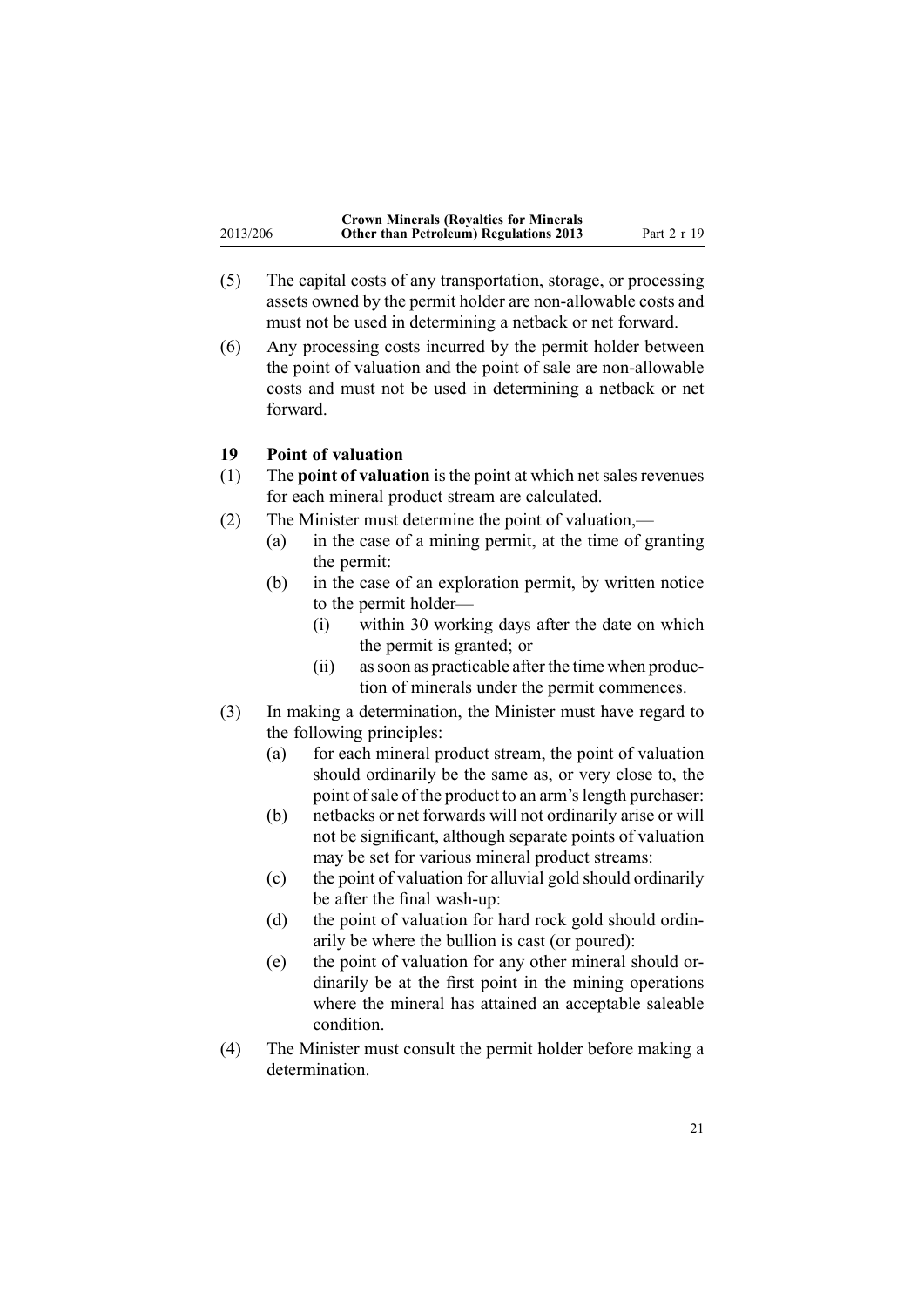- <span id="page-21-0"></span>(5) If <sup>a</sup> significant change to the production facilities has resulted in <sup>a</sup> point of valuation that is not the same as or very close to the point of sale for the mineral product stream, the Minister may, after consultation with the permit holder, amend the point of valuation for calculating net sales revenues so as to set the point of valuation at or close to the point of sale for the product stream.
- (6) For the purposes of subclause (3)(e), **first point in the mining operations where the mineral has attained an acceptable saleable condition** means, as the case may be,—
	- (a) the exit point of the final stockpile or other storage facility of the mineral within or near to the mining permit area; or
	- (b) the exit point of the processing plant associated with the mining operations.

### **20 Calculation of accounting profits**

(1) For each reporting period, **accounting profits** (the excess of net sales revenues over the net allowable APR deductions) must be calculated in accordance with the following formula:

$$
p = r - (a - c)
$$

where—

- p is the accounting profits
- <sup>r</sup> is the net sales revenues (calculated in accordance with regu[lation](#page-15-0) 15)
- <sup>a</sup> is the allowable APR deductions
- <sup>c</sup> is the capital proceeds.
- (2) **Allowable APR deductions** means pre-production costs, production costs, indirect costs, restoration costs, depreciation, operating losses carried forward, and unclaimed restoration costs.
- (3) For the purposes of calculating the allowable APR deductions, all costs are to be included as incurred.
- (4) Allowable APR deductions claimed must be reduced by any revenue generated by the permit holder from tangible assets for which <sup>a</sup> deduction has already been claimed up to the total deduction claimed for that tangible asset.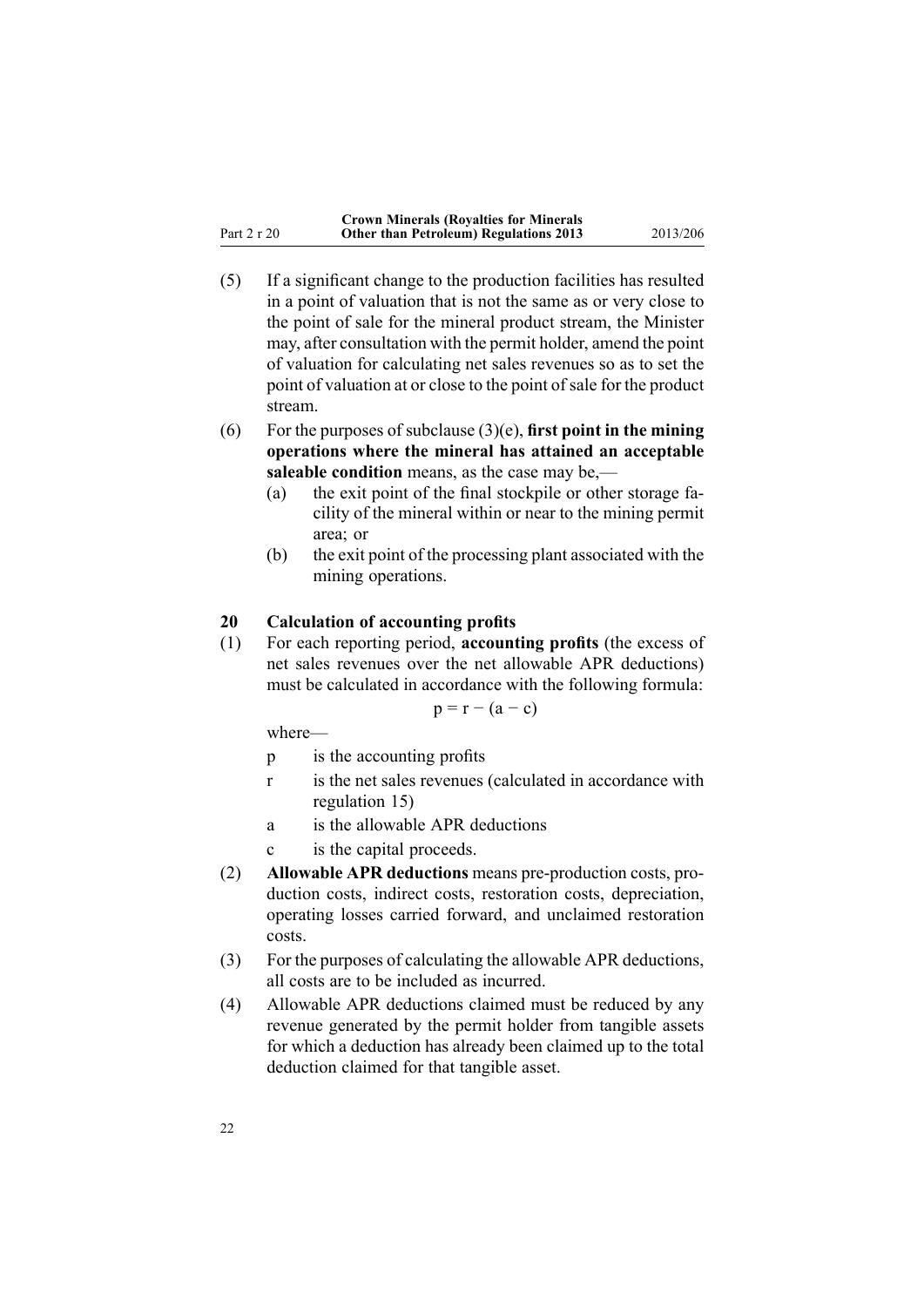<span id="page-22-0"></span>

|          | <b>Crown Minerals (Royalties for Minerals</b> |             |
|----------|-----------------------------------------------|-------------|
| 2013/206 | <b>Other than Petroleum) Regulations 2013</b> | Part 2 r 21 |

- (5) If capital proceeds exceed allowable APR deductions, the excess must be carried forward as <sup>a</sup> gain on disposal and applied against allowable APR deductions in subsequent reporting periods until it is fully written off.
- (6) Royalties due in <sup>a</sup> reporting period are **provisional accounting profits royalties** pending the calculation of the unclaimed restoration costs for the duration of the permit concerned. Once unclaimed restoration costs are taken into account (in accordance with regu[lation](#page-27-0) 28), the final accounting profits royalty must be determined (in accordance with regu[lation](#page-28-0) [29](#page-28-0)).
- (7) To avoid doubt,—
	- (a) only those costs specified in subclause (2) as allowable APR deductions may be deducted when calculating accounting profits for accounting profits royalty purposes; and
	- (b) in accordance with regu[lation](#page-28-0) 31, no deduction may be made more than once in respec<sup>t</sup> of any amount expended.

### **21 Calculation of capital proceeds**

(1) Capital proceeds must be calculated in accordance with the following formula:

$$
p = a + b + c - d
$$

where—

- p is the capital proceeds
- <sup>a</sup> is the proceeds from hire, lease, or rental of fixed assets (to the limit of the original value of the assets)
- b is any gain on the disposal of fixed assets above the net book value of the assets(to the limit of the original value of the assets)
- <sup>c</sup> is any insurance reimbursement resulting from loss of or damage to fixed assets (to the limit of the original value of the assets)
- d is any loss on the disposal of fixed assets below the net book value of the assets.
- (2) For the purposes of this regulation, **net book value**,—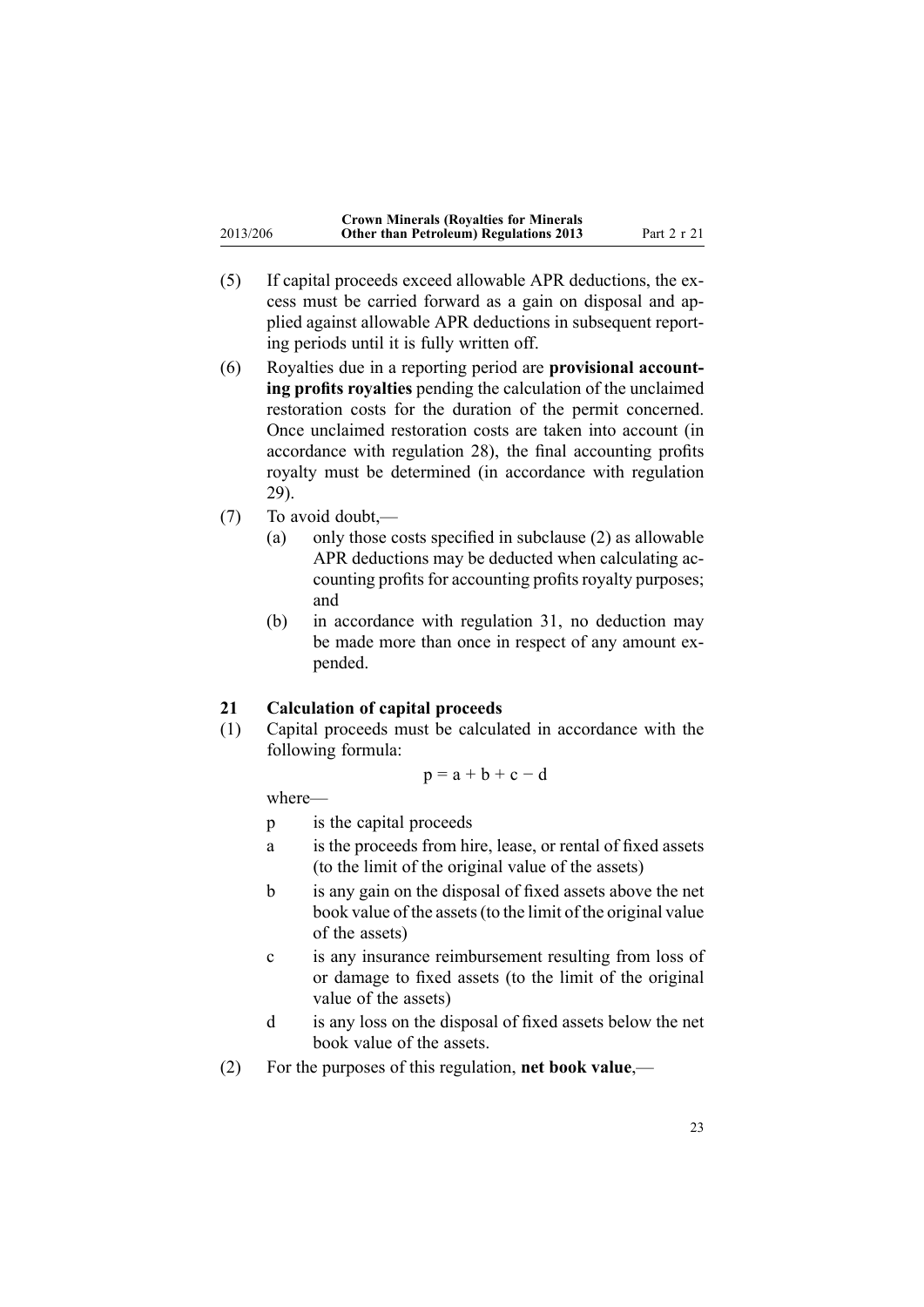- <span id="page-23-0"></span>(a) in relation to land, is the original value of the land less the accumulated amortisation of the land included in pre-production costs:
- (b) in any other case, is the original value less the accumulated depreciation.
- (3) For the purposes of calculating capital proceeds, **the original value**—
	- (a) of <sup>a</sup> fixed asset includes the purchase price of the asset plus any improvements, additions, or work done on the asset to extend its life or to improve its capacity or efficiency:
	- (b) of land islimited to twice the rating valuation of the land at the commencement date of the permit or at the date the land was purchased, whichever occurred later.
- (4) If fixed assets, the cost of which has previously been claimed as an allowable APR, have been transferred, either in whole or in part, to or in respec<sup>t</sup> of another exploration or mining permit without being sold, the sale of the assets must be treated as having occurred, with the proceeds of sale being the arm's length value of the whole or the par<sup>t</sup> of the assets, as the case may be.
- (5) Fixed assets that remain unsold at the time of the final royalty return must be valued on an arm's length basis, and any gain or loss above or below the net book value of those assets must be included in the final royalty return.

#### **22 Allowable deductions for exploration costs**

- (1) Exploration costs that are allowable APR deductions (as preproduction costs) are the following costs incurred by the permit holder (but not previously claimed against another mining permit):
	- (a) in respec<sup>t</sup> of the area defined in the mining permit, the costs incurred after the date on which the mining permit was granted; and
	- (b) in respec<sup>t</sup> of any area defined in the prospecting permit from which the mining permit was derived, the costs incurred after the date on which the prospecting permit was granted and before the exploration permit from which the mining permit was derived was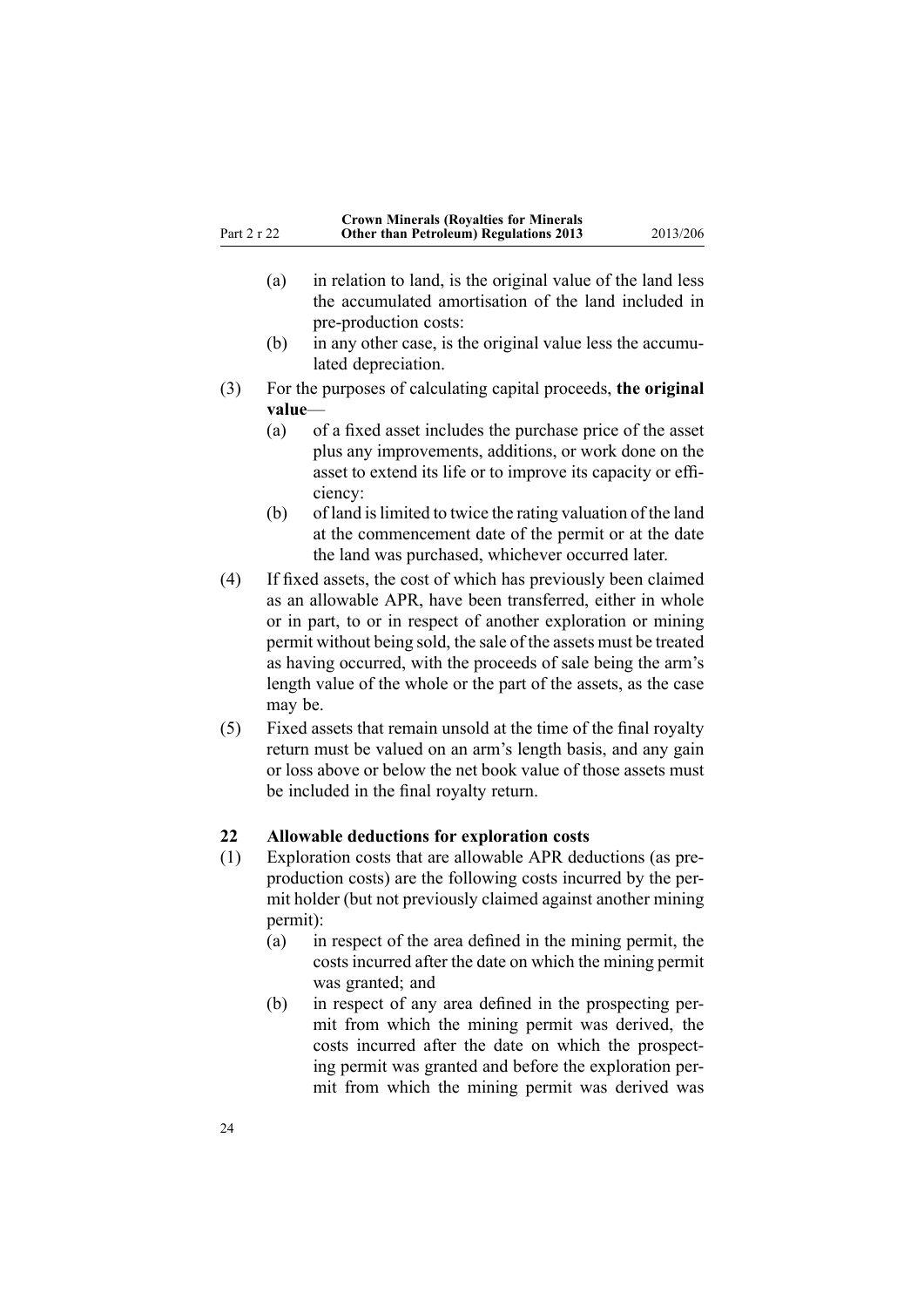<span id="page-24-0"></span>granted (including prospecting costs within any par<sup>t</sup> of the prospecting permit area, even if the area was relinquished in accordance with section 35C of the Act); and

- (c) in respec<sup>t</sup> of any area defined in the exploration permit from which the mining permit was derived, the costs incurred after the date on which the exploration permit was granted and before the mining permit was granted (including exploration costs within any par<sup>t</sup> of the exploration permit area, even if the area was relinquished in accordance with section 35C of the Act); and
- (d) in respec<sup>t</sup> of any area added by way of an extension to the mining permit, the costs incurred before the inclusion of that area in the mining permit; and
- (e) any costs incurred in purchasing the results of <sup>a</sup> speculative study or of <sup>a</sup> survey carried out by <sup>a</sup> previous prospecting permit holder—
	- (i) in an area that includes the area defined in the mining permit; and
	- (ii) before the bidding round in relation to which the permit holder was granted an exploration permit.
- (2) The maximum area in relation to which exploration costs may be drawn is—
	- (a) 500 square km, if the mining permit is onshore:
	- (b) 5 000 square km, if the mining permit is offshore.
- (3) The value of any minerals obtained as <sup>a</sup> result of exploration activities must be deducted from exploration costs when an amount in respect of subclause  $(1)(a)$  to  $(e)$  is calculated.

### **23 Allowable deductions for depreciation**

- (1) Depreciation is an allowable APR deduction for fixed assets used in the extraction or processing of minerals before the point of valuation, other than fixed assets of that type amortised within pre-production costs.
- (2) If <sup>a</sup> fixed asset is shared among multiple mining permits or existing privileges orshared between mining and other permits or privileges, the allowable APR deduction for depreciation must be calculated by—
	- (a) apportioning the total depreciation for the fixed asset according to the proportion of total production throughput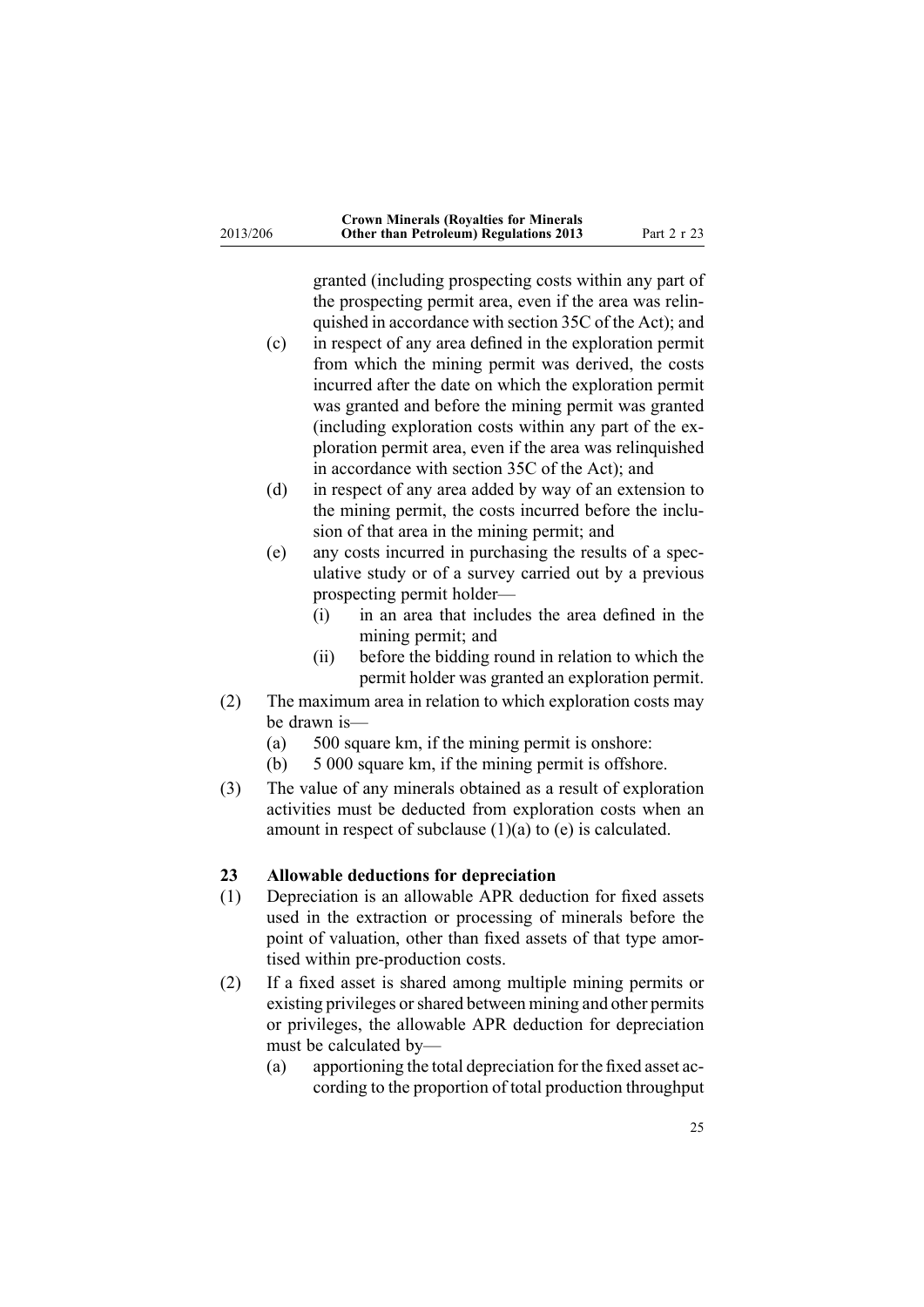or time usage of the asset for each permit or privilege; or

<span id="page-25-0"></span>(b) any other method as agreed between the chief executive and the permit holder before the filing of the first annual royalty return.

### **24 Allowable deductions for pre-production costs (for permits other than those preceded by mining licence)**

- (1) This regulation applies to mining permits other than those mining permits that are preceded by <sup>a</sup> mining licence granted under the Mining Act 1971 or the Coal Mines Act 1979.
- (2) If <sup>a</sup> permit holder wishes to claim pre-production costs as an allowable APR deduction, the initial amount of the costs must be agreed with the chief executive before—
	- (a) the filing of the first annual royalty return in which an accounting profits royalty of the minerals obtained under the permit is required to be calculated; or
	- (b) if the pre-production costs relate to an extension to <sup>a</sup> mining permit, the filing of the first annual royalty return after the extension is approved.
- (3) For pre-production costs incurred after the first annual royalty return, the chief executive's agreemen<sup>t</sup> to the amount of the costs must be sought before they are included as an allowable APR deduction in any subsequent royalty return.
- (4) Pre-production costs must be amortised over the expected period of extraction of the economically recoverable reserves under the permit and the costs determined for each reporting period according to the following formula:

$$
a = \frac{b}{c}
$$

where—

- <sup>a</sup> is the amortisation
- b is the quantity of mineral produced for the reporting period concerned
- <sup>c</sup> is the remaining economically recoverable reserves (estimated at the start date of the reporting period).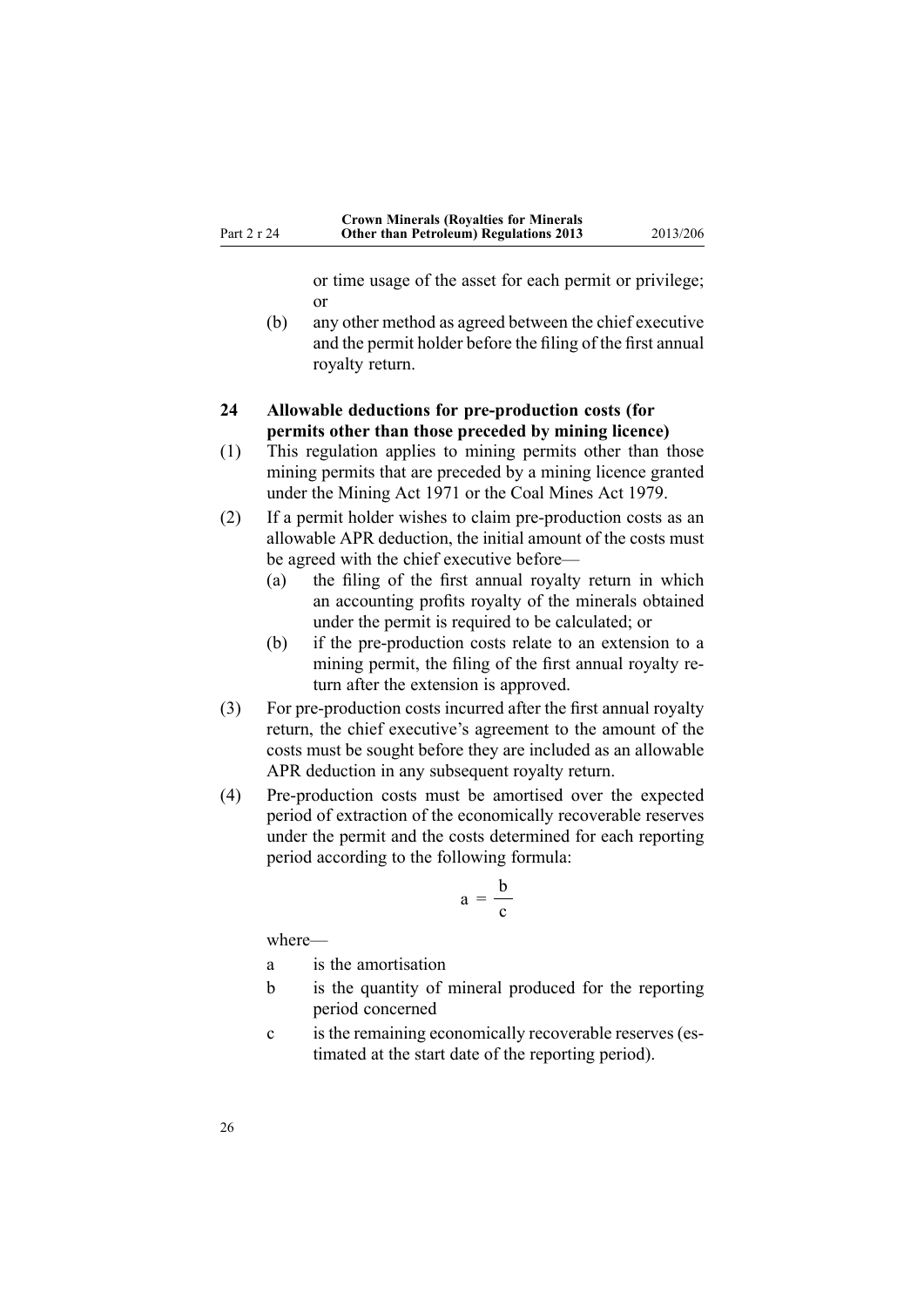- <span id="page-26-0"></span>(5) The estimates of economically recoverable reserves used for the purposes of subclause (4)—
	- (a) must agree with the proved plus probable reserves reported in the annual repor<sup>t</sup> on mining activities for the permit provided under regulation 38 of the Crown Minerals (Minerals Other than Petroleum) Regulations 2007; and
	- (b) must be related to any reserve estimates contained in any financial reporting information that the permit holder is required to provide to other persons or entities (for example, the New Zealand Stock Exchange or the Australian Stock Exchange).
- (6) If <sup>a</sup> permit holder has developed several mining permits from an exploration permit area on the basis of information gained during the term of the exploration permit, the Minister and the permit holder must, before the filing of the first annual royalty return, reach agreemen<sup>t</sup> on the allocation of pre-production costs between the first mining permit and any additional mining permits.
- (7) In this regulation, **economically recoverable reserves** means the estimated quantity of saleable mineral product in an area containing natural resources that can be expected to be profitably extracted, processed, and sold under current and foreseeable economic conditions and using current and foreseeable technology.
- **25 Allowable deductions for pre-production costs (for permits preceded by existing privilege)**
- (1) This regulation applies to mining permits that are preceded by <sup>a</sup> mining licence granted under the Mining Act 1971 or the Coal Mines Act 1979.
- (2) The pre-production costs that may be deducted for the first annual royalty return are—
	- (a) the net book value of pre-production costs for the mining licence and the net book values of fixed assets at the date of commencement of the mining permit; and
	- (b) land access costs; and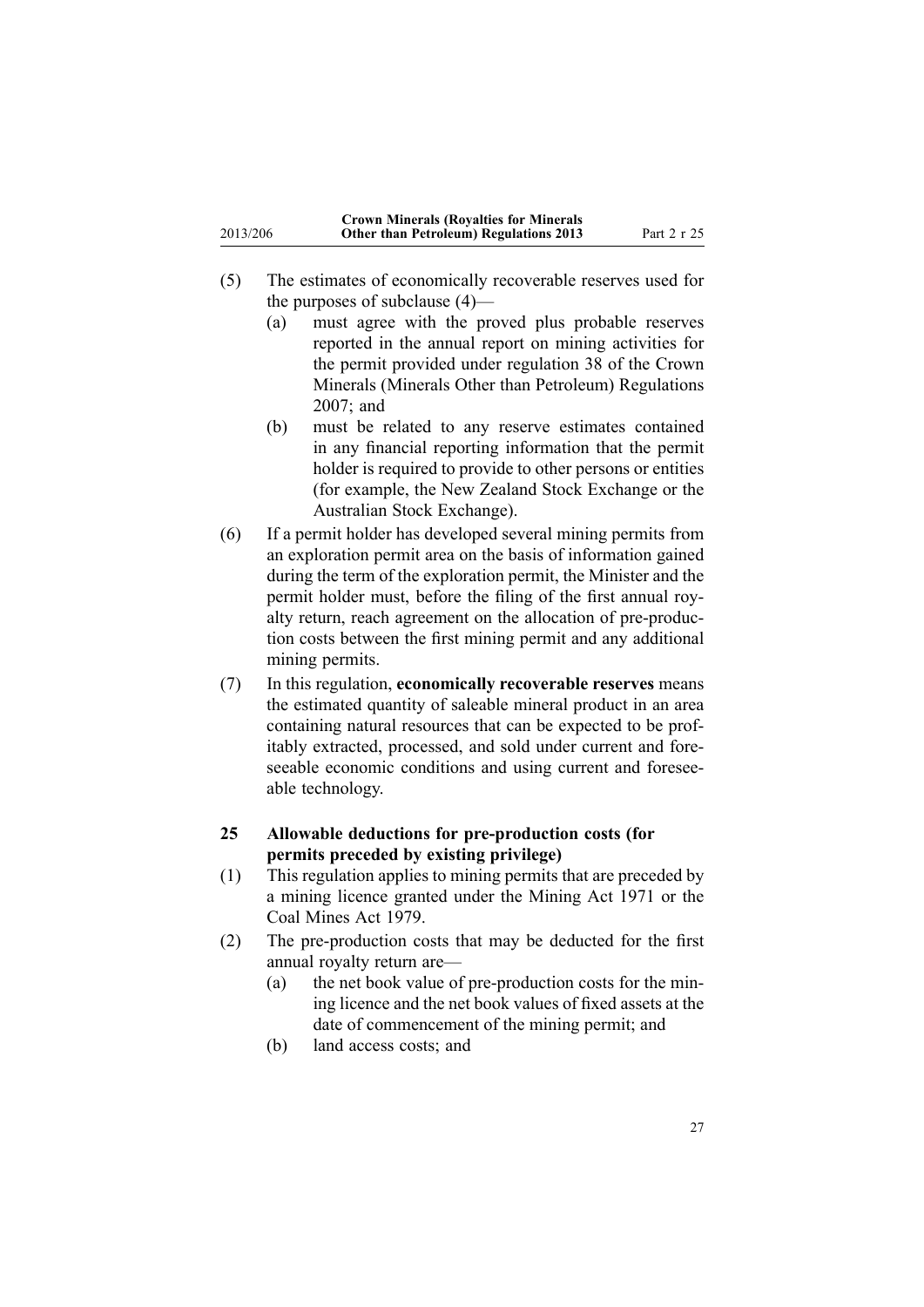- <span id="page-27-0"></span>(c) any additional pre-production costs and fixed asset purchase costs from the date of commencement of the mining permit.
- (3) The net book value of pre-production costs and fixed assets must be approved by the chief executive before the filing of the first royalty return under the mining permit.
- (4) For the purposes of this regulation, **net book value** has the same meaning as in regulation [21\(2\)](#page-22-0).

#### **26 Allowable deductions for restoration costs**

Restoration costs are an allowable APR deduction only after the actual restoration costs have been incurred.

#### **27 Allowable deductions for operating losses carried forward**

- (1) An operating loss results if the net allowable APR deductions for <sup>a</sup> reporting period exceed the net sales revenues for the period.
- (2) An operating loss for <sup>a</sup> reporting period may be accumulated as **operating losses carried forward** and deducted in subsequen<sup>t</sup> reporting periods where net sales revenues exceed the net allowable APR deductions.
- (3) Operating losses carried forward must be taken forward to subsequen<sup>t</sup> reporting periods until the earliest of the following events:
	- (a) the losses are fully utilised:
	- (b) the permit is surrendered:
	- (c) the permit is revoked:
	- (d) the permit expires.

### **28 Allowable deductions for unclaimed restoration costs**

If restoration costs exceed the net sales revenues in <sup>a</sup> reporting period, <sup>a</sup> permit holder may accumulate unclaimed restoration costs in <sup>a</sup> separate restoration costs account and, subject to regu[lation](#page-28-0) 29, include these in the final royalty return as an allowable APR deduction.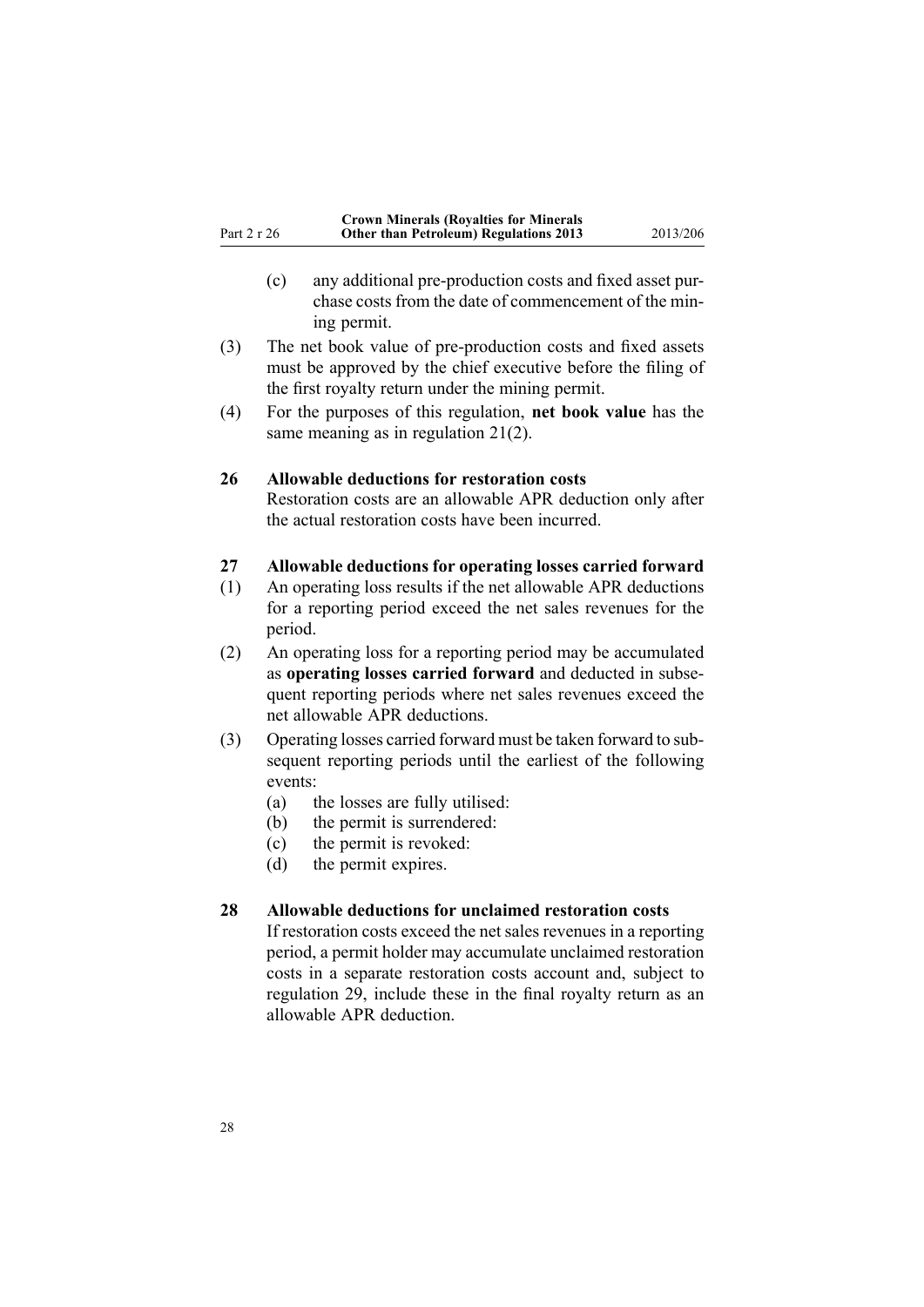<span id="page-28-0"></span>

|          | <b>Crown Minerals (Royalties for Minerals</b> |             |
|----------|-----------------------------------------------|-------------|
| 2013/206 | <b>Other than Petroleum) Regulations 2013</b> | Part 2 r 31 |

### **29 Calculation of final accounting profits**

- (1) For the purposes of the final royalty return, after the deduction of any ongoing monitoring costs, capital proceeds must be subtracted from the unclaimed restoration costs.
- (2) The subsequent balance must be divided over each reporting period of the life of the permit and allocated equally over each of those periods.
- (3) Final accounting profits must be calculated for each reporting period with the allowable APR deductions for each reporting period adjusted to incorporate capital proceeds.
- (4) If there is an operating loss in any of the reporting periods, the operating losses may be carried forward in accordance with regu[lation](#page-27-0) 27.
- (5) In subclause (1), **ongoing monitoring costs** means the costs related to any ongoing monitoring required from the permit holder under the Resource [Management](http://www.legislation.govt.nz/pdflink.aspx?id=DLM230264) Act 1991, the amount of which the chief executive has agreed with the permit holder. In agreeing an amount, any bond or monetary deposit held by <sup>a</sup> local authority for that purpose may be taken into account.

#### **30 Items not calculated according to arm's length contract**

If any of the production costs, indirect costs, restoration costs, exploration costs, development costs, permit maintenance and consent costs, feasibility study costs, or capital proceeds have not been determined pursuan<sup>t</sup> to an arm's length contract, the permit holder must calculate the relevant costs using an arm's length value determined by the Minister in accordance with regu[lation](#page-29-0) 32.

### **31 Deductions allowed only once**

Even if an amount expended by <sup>a</sup> permit holder falls under more than 1 category of allowable APR deduction under these regulations, no deduction may be made more than once in respec<sup>t</sup> of the amount expended.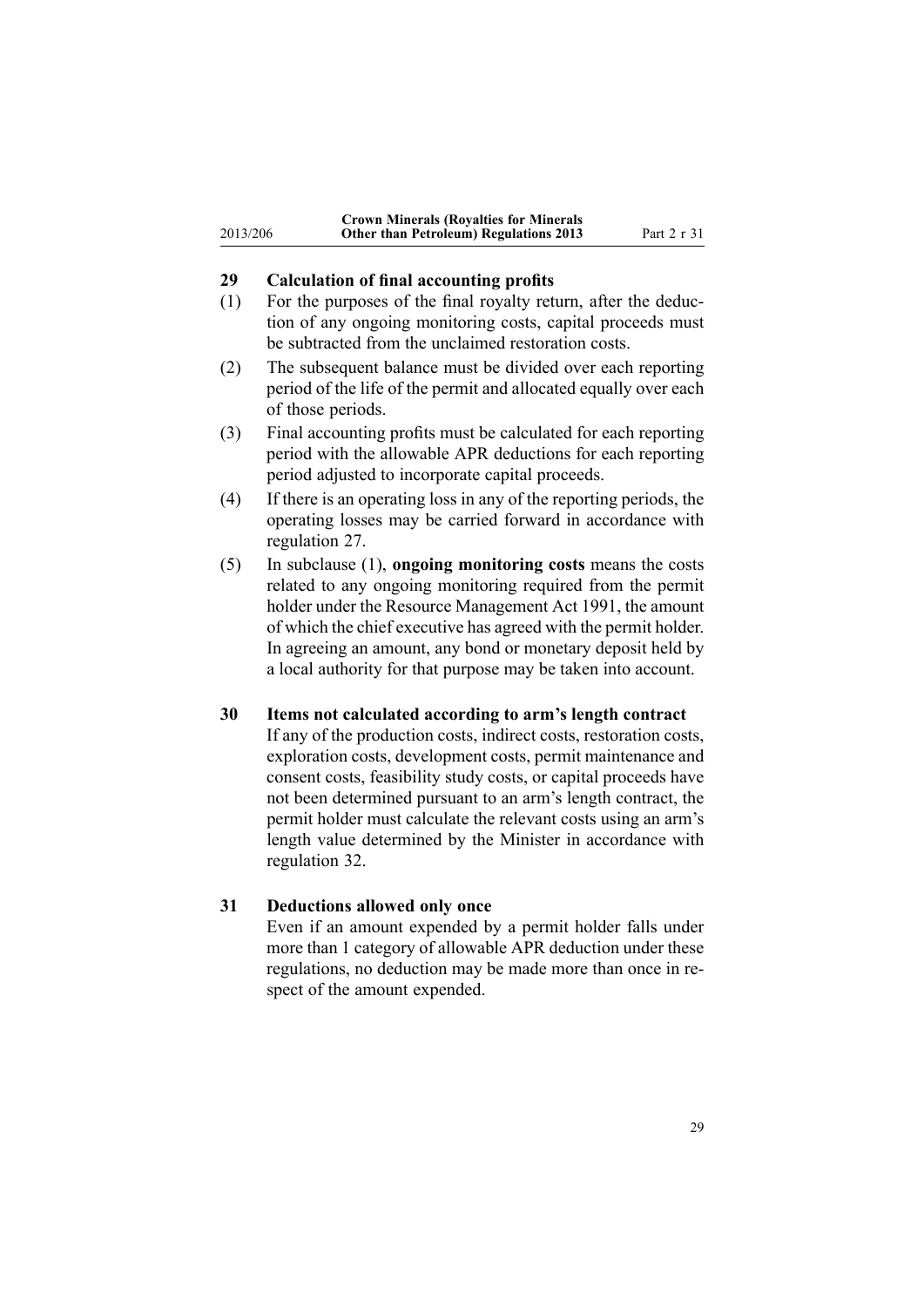### <span id="page-29-0"></span>**32 Arm's length value**

- (1) For the purposes of determining royalty payments under these regulations, the Minister may determine the arm's length value of—
	- (a) costs, prices, and revenues that are not the result of arm's length transactions between parties, if the permit holder and the Minister are unable to agree on the value within <sup>a</sup> period fixed by the Minister:
	- (b) fixed assets that are not acquired or disposed of as <sup>a</sup> result of arm's length transactions, if the permit holder and the Minister are unable to agree on the value within <sup>a</sup> period fixed by the Minister.
- (2) In determining an arm's length value, the Minister may have regard to anything he or she considers relevant, including, but not limited to,—
	- (a) the grade of the mineral produced:
	- (b) the point of sale and the point of valuation for the mineral under the permit:
	- (c) the nature of the market for the mineral being sold or transferred or the asset or service being purchased or acquired:
	- (d) the average price of any mineral sold at arm's length by the permit holder during the reporting period concerned:
	- (e) the terms of relevant contracts or agreements and the quantities specified in those contracts or agreements:
	- (f) the provisions of relevant contracts or agreements relating to the variation or renegotiation of prices:
	- (g) the state of the market for the mineral concerned at the time the prices in the relevant contracts or agreements were set:
	- (h) prices paid to producers of similar minerals elsewhere in arm's length transactions:
	- (i) costs incurred for similar assets or services elsewhere in arm's length transactions:
	- (j) prices recommended by international associations of governments of countries producing the mineral concerned: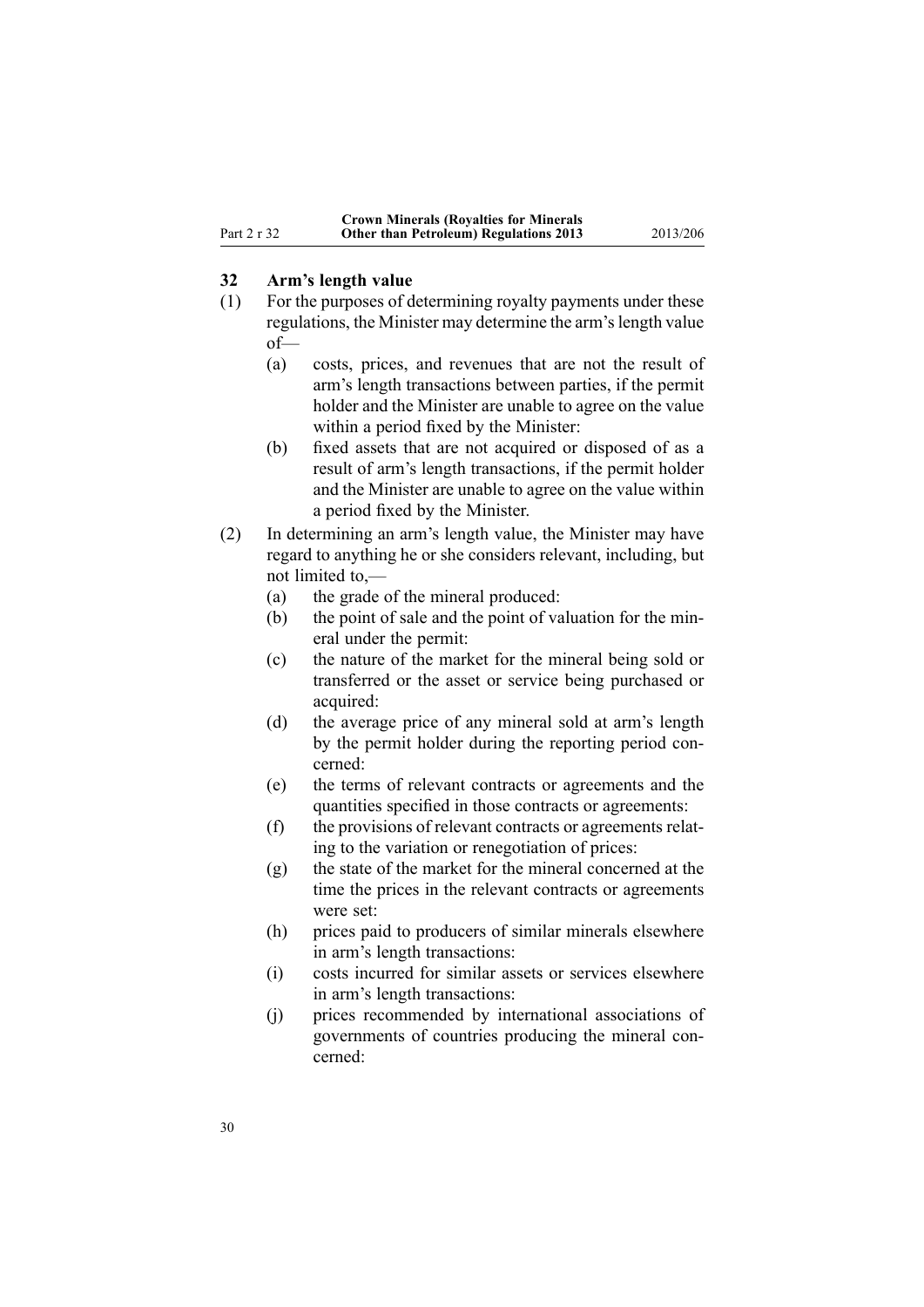<span id="page-30-0"></span>

|          | <b>Crown Minerals (Royalties for Minerals</b> |             |
|----------|-----------------------------------------------|-------------|
| 2013/206 | <b>Other than Petroleum) Regulations 2013</b> | Part 2 r 35 |

- (k) any provisions in joint venture operating agreements that relate to transactions between related parties:
- (l) declarations made to the Commissioner of Inland Revenue for the purposes of fringe benefit tax.
- (3) In determining an appropriate value, the Minister may also take into consideration that any mineral used in the production process, or otherwise exchanged or removed under <sup>a</sup> permit without sale, may have <sup>a</sup> lesser value than <sup>a</sup> similar mineral product that is being marketed.
- (4) For the purposes of subclause (3), the value of the mineral not sold must be determined by multiplying the quantity not sold by the average price of the same mineral sold at arm's length during the reporting period concerned.
- (5) In determining arm's length value, the Minister may seek advice from experts.
- (6) The Minister's determination is final.
- **33 Allocation of common costs and revenues where Crown owned and privately owned minerals extracted** If <sup>a</sup> permit holder extracts both Crown owned minerals and

privately owned minerals as par<sup>t</sup> of <sup>a</sup> single project, the permit holder must, before the filing of the first royalty return, reach agreemen<sup>t</sup> with the chief executive on the allocation of common costs and revenues between the Crown owned minerals and the privately owned minerals.

**34 Allocation of common costs and revenues where permits worked together as single project**

If several permits or existing privileges are being worked together as <sup>a</sup> single project, the Minister must, before the filing of the first royalty return, reach agreemen<sup>t</sup> with the permit holder concerning the allocation of all common costs and revenues between the permits or existing privileges.

### **35 Allowable APR deductions if transfer of participating interest**

(1) If some or all of <sup>a</sup> participating interest in <sup>a</sup> permit has been transferred, any pro rata balance of operating losses carried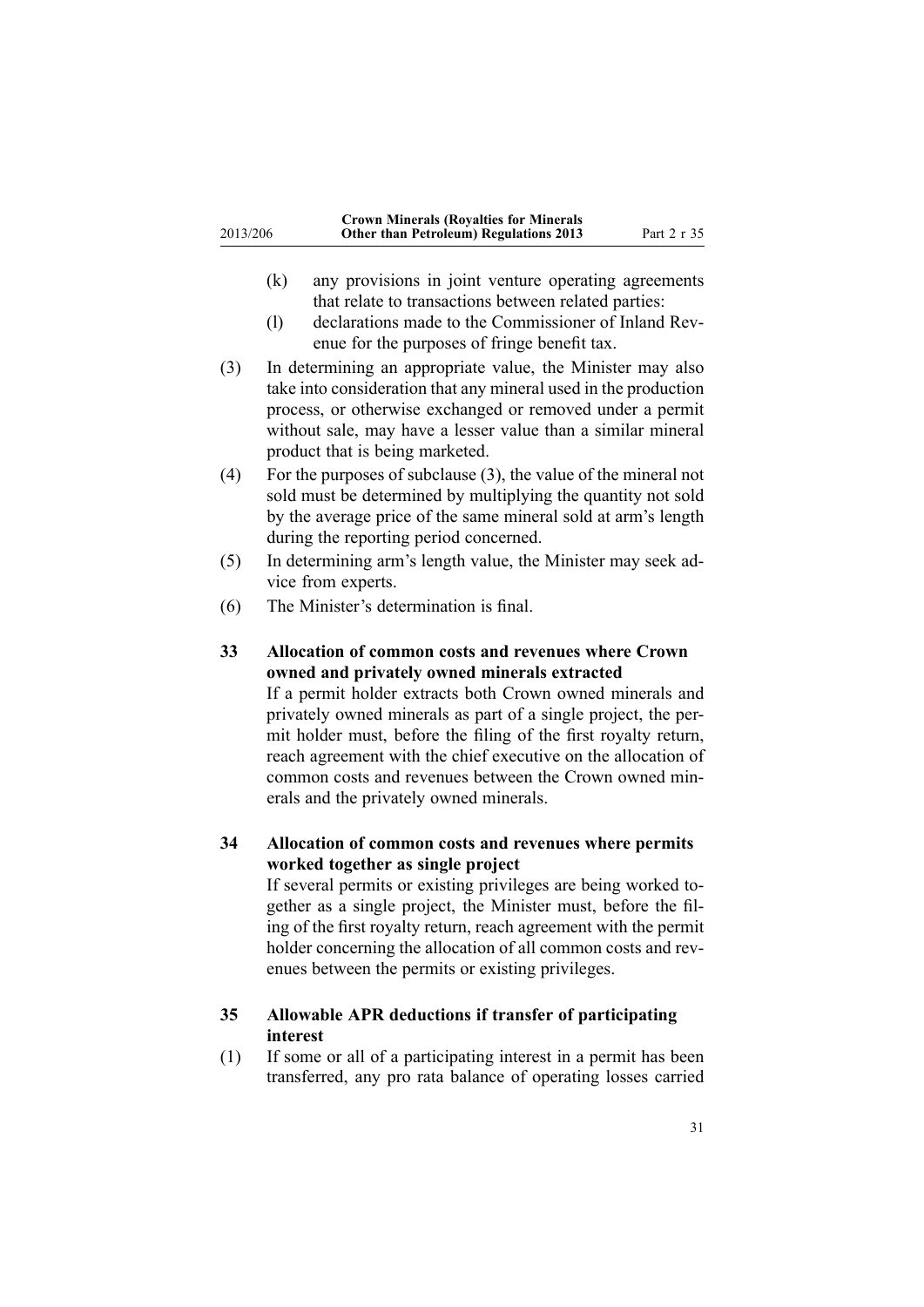<span id="page-31-0"></span>forward that have not been claimed as allowable APR deductions must be carried forward and are available to the new holder of the participating interest to the same extent as if no transaction had taken place.

- (2) A permit holder or permit participant who has transferred all or par<sup>t</sup> of <sup>a</sup> participating interest cannot claim any previously claimed allowable APR deductions against any other permit.
- (3) A new permit holder or new permit participant cannot claim as allowable APR deductions those costs already deducted by the previous permit holder or permit participant.

### **36 Calculations must be exclusive of GST**

All values calculated under this subpart must be exclusive of GST.

# **Part 3**

### **Royalty returns, payments, and refunds**

### **37 Reporting period**

- (1) The reporting period for the purposes of these regulations is <sup>a</sup> calendar year.
- (2) If <sup>a</sup> permit commences after 1 January in any year, the first reporting period for the permit is the balance of that calendar year.
- (3) The final reporting period for <sup>a</sup> permit commences on 1 January and ends on the date of the expiry, surrender, or revocation of the permit within that calendar year.

### **38 Royalty returns: categories of, and when and how required**

- (1) A permit holder must provide to the chief executive—
	- (a) an annual royalty return for each reporting period for the life of the permit other than for the final reporting period; and
	- (b) <sup>a</sup> final royalty return for the final reporting period; and
	- (c) if required to make <sup>a</sup> interim royalty paymen<sup>t</sup> in accordance with regulation [44\(3\)](#page-39-0), (4), or (5), an interim royalty return for the half-year of the reporting period concerned.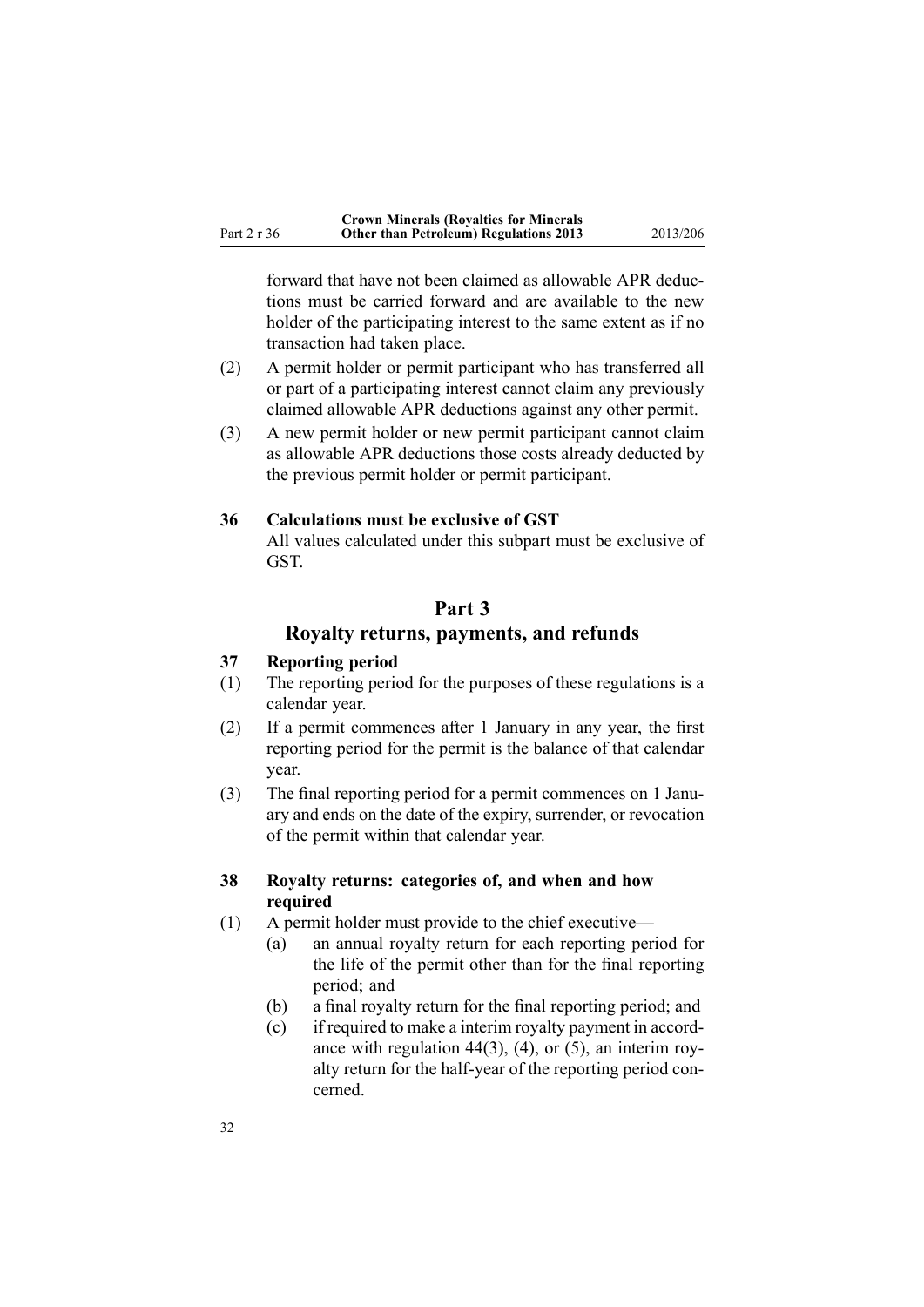<span id="page-32-0"></span>

|          | <b>Crown Minerals (Royalties for Minerals</b> |             |
|----------|-----------------------------------------------|-------------|
| 2013/206 | <b>Other than Petroleum) Regulations 2013</b> | Part 3 r 39 |

- (2) An annual royalty return and <sup>a</sup> final royalty return must be provided within 90 days after the end of the reporting period.
- (3) An interim royalty return must be provided by the due date of the interim royalty paymen<sup>t</sup> concerned.
- (4) Despite subclauses (1) to (3), a permit holder is not required to provide <sup>a</sup> royalty return for any reporting period or an interim royalty return for any half-year of <sup>a</sup> reporting period if, in accordance with regulation [12\(3\)](#page-13-0), no royalty is payable under the permit for that period.
- (5) All royalty returns must be submitted in the form prescribed by the chief executive.

### **39 Interim royalty return: contents**

- (1) An interim royalty return must include—
	- (a) the permit number; and
	- (b) for <sup>a</sup> permit holder required to pay an *ad valorem* royalty for the half-year to which the return relates, the information specified in subclause (2); and
	- $(c)$  for a permit holder required to pay a specific rate royalty for the half-year to which the return relates, the information specified in subclause (3).
- (2) The information for the purposes of subclause  $(1)(b)$  is—
	- (a) <sup>a</sup> calculation of net sales revenues for the reporting period to which the return relates that includes, for each mineral, the following information:
		- (i) the quantity of the mineral produced; and
		- (ii) the quantity of opening stocks; and
		- (iii) the quantity and value of the mineral sold (the gross sales revenues); and
		- (iv) the quantity and value of the mineral used in production; and
		- (v) the quantity and value of the mineral gifted, exchanged, or removed without sale from the permit area; and
		- (vi) the quantity of closing stocks; and
		- (vii) any allowable netbacks and net forwards; and
	- (b) <sup>a</sup> statement of the *ad valorem* royalties payable for the reporting period; and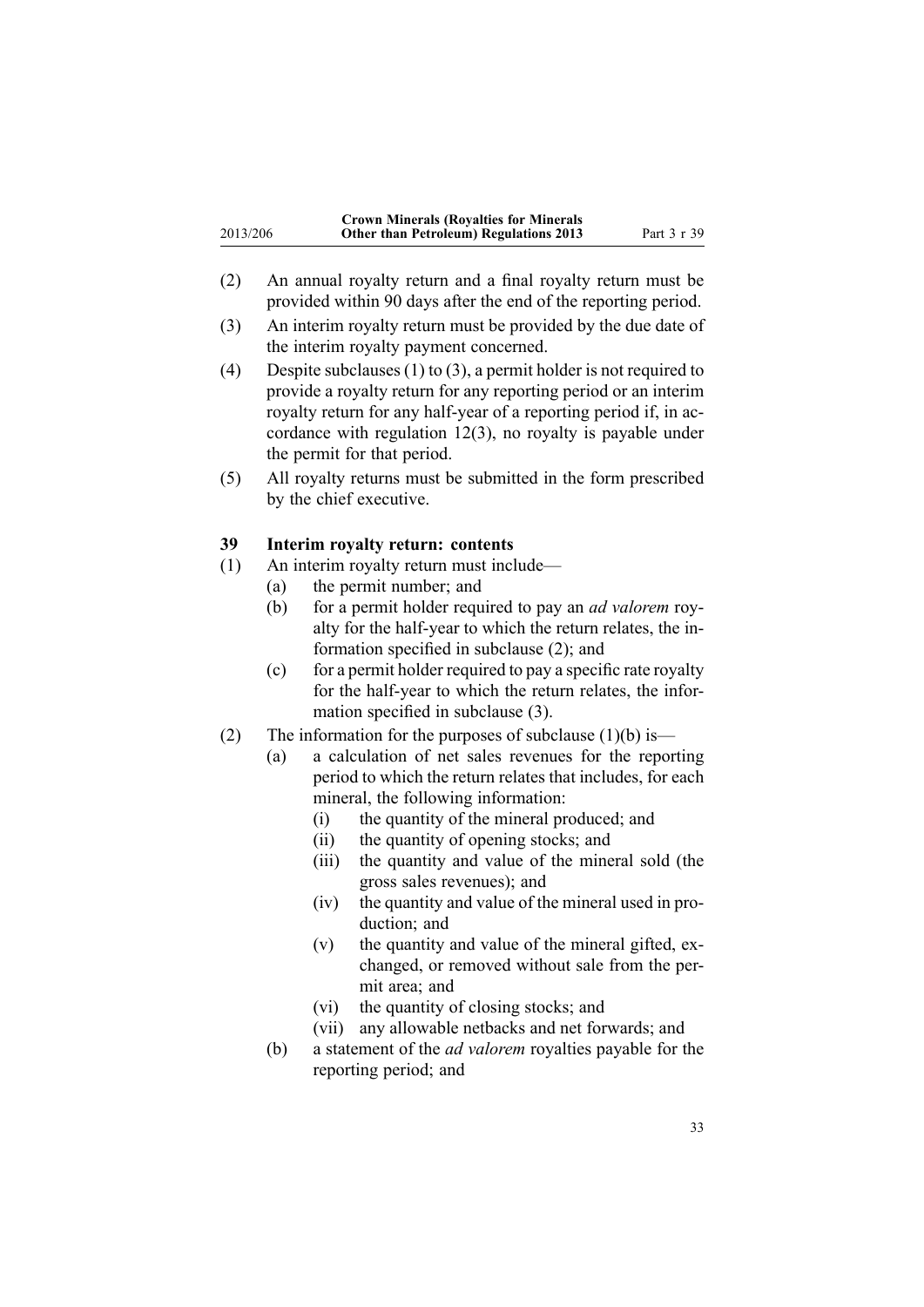<span id="page-33-0"></span>

|             | <b>Crown Minerals (Royalties for Minerals</b> |          |
|-------------|-----------------------------------------------|----------|
| Part 3 r 40 | <b>Other than Petroleum) Regulations 2013</b> | 2013/206 |

- (c) <sup>a</sup> declaration signed by the permit holderstating that the interim royalty return is correct.
- (3) The information for the purposes of subclause  $(1)(c)$  is—
	- (a) <sup>a</sup> calculation of the quantum of the mineral sold in the reporting period to which the return relates that includes, for each mineral, the following information:
		- (i) the quantity of the mineral produced; and
		- (ii) the quantity of opening stocks; and
		- (iii) the quantity of the mineral sold; and
		- (iv) the quantity of the mineral used in production; and
		- (v) the quantity of the mineral gifted, exchanged, or removed without sale from the permit area; and
		- (vi) the quantity of closing stocks; and
		- (vii) the total revenue from sales; and
	- (b) <sup>a</sup> statement of the specific rate royalties payable for the reporting period; and
	- (c) <sup>a</sup> declaration signed by the permit holderstating that the interim royalty return is correct.

### **40 Annual royalty return: contents**

- (1) An annual royalty return must include—
	- (a) the permit number; and
	- (b) for <sup>a</sup> permit holder required to pay an *ad valorem* royalty, other than <sup>a</sup> permit holder subject to <sup>a</sup> hybrid royalty, the information specified in subclause (2); and
	- (c) for <sup>a</sup> permit holder subject to <sup>a</sup> hybrid royalty, the information specified in subclause (3); and
	- (d) for <sup>a</sup> permit holder required to pay <sup>a</sup> specific rate royalty, the information specified in subclause (5).
- (2) The information for the purposes of subclause  $(1)(b)$  is—
	- (a) <sup>a</sup> calculation of net sales revenues for the reporting period to which the return relates that includes, for each mineral, the following information:
		- (i) the quantity of the mineral produced; and
		- (ii) the quantity of opening stocks; and
		- (iii) the quantity and value of the mineral sold (the gross sales revenues); and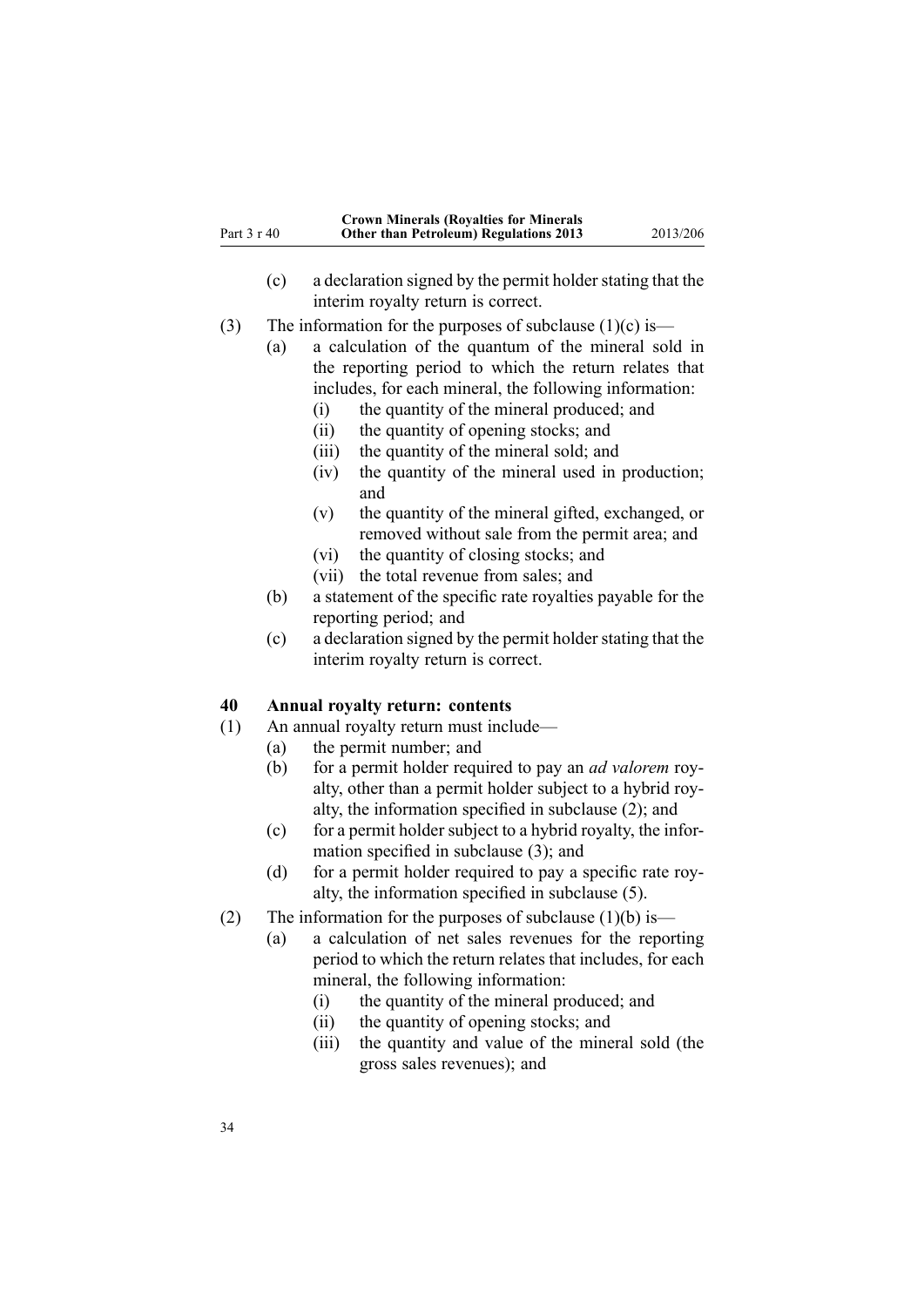| 2013/206 |     | <b>Crown Minerals (Royalties for Minerals</b><br><b>Other than Petroleum) Regulations 2013</b> | Part 3 r 40 |
|----------|-----|------------------------------------------------------------------------------------------------|-------------|
|          |     | the quantity and value of the mineral used in pro-<br>(iv)                                     |             |
|          |     | duction; and                                                                                   |             |
|          |     | the quantity and value of the mineral gifted, ex-<br>(v)                                       |             |
|          |     | changed, or removed without sale from the per-                                                 |             |
|          |     | mit area; and                                                                                  |             |
|          |     | the quantity of closing stocks; and<br>(vi)                                                    |             |
|          |     | any allowable netbacks and net forwards; and<br>(vii)                                          |             |
|          | (b) | a statement of the <i>ad valorem</i> royalties payable for the<br>reporting period; and        |             |
|          | (c) | a declaration signed by the permit holder stating that the                                     |             |
|          |     | annual royalty return is correct.                                                              |             |
| (3)      |     | The information for the purposes of subclause $(1)(c)$ is—                                     |             |
|          | (a) | a calculation of net sales revenues for the reporting year                                     |             |
|          |     | to which the return relates that includes, for each min-                                       |             |
|          |     | eral, the following information:                                                               |             |
|          |     | the quantity of the mineral produced; and<br>(i)                                               |             |
|          |     | the quantity of opening stocks; and<br>(ii)                                                    |             |
|          |     | the quantity and value of the mineral sold (the<br>(iii)                                       |             |
|          |     | gross sales revenues); and                                                                     |             |
|          |     | the quantity and value of the mineral used in pro-<br>(iv)                                     |             |
|          |     | duction; and                                                                                   |             |
|          |     | the quantity and value of the mineral gifted, ex-<br>(v)                                       |             |
|          |     | changed, or removed without sale from the per-                                                 |             |
|          |     | mit area; and                                                                                  |             |
|          |     | the quantity of closing stocks; and<br>(vi)                                                    |             |
|          |     | any allowable netbacks and net forwards; and<br>(vii)                                          |             |
|          | (b) | a calculation of the <i>ad valorem</i> royalties for the report-                               |             |
|          |     | ing period; and                                                                                |             |
|          | (c) | a calculation of the provisional accounting profits roy-                                       |             |
|          |     | alty for the reporting period and a calculation of the net                                     |             |
|          |     | allowable APR deductions for the period that includes                                          |             |
|          |     | the following information:                                                                     |             |
|          |     | pre-production costs (including details of each<br>(i)                                         |             |
|          |     | category of those costs); and                                                                  |             |
|          |     | production costs; and<br>(ii)                                                                  |             |
|          |     | depreciation (including a schedule of any fixed<br>(iii)                                       |             |
|          |     | assets to which deductions relate); and                                                        |             |

(iv) indirect costs (including details of each category of those costs); and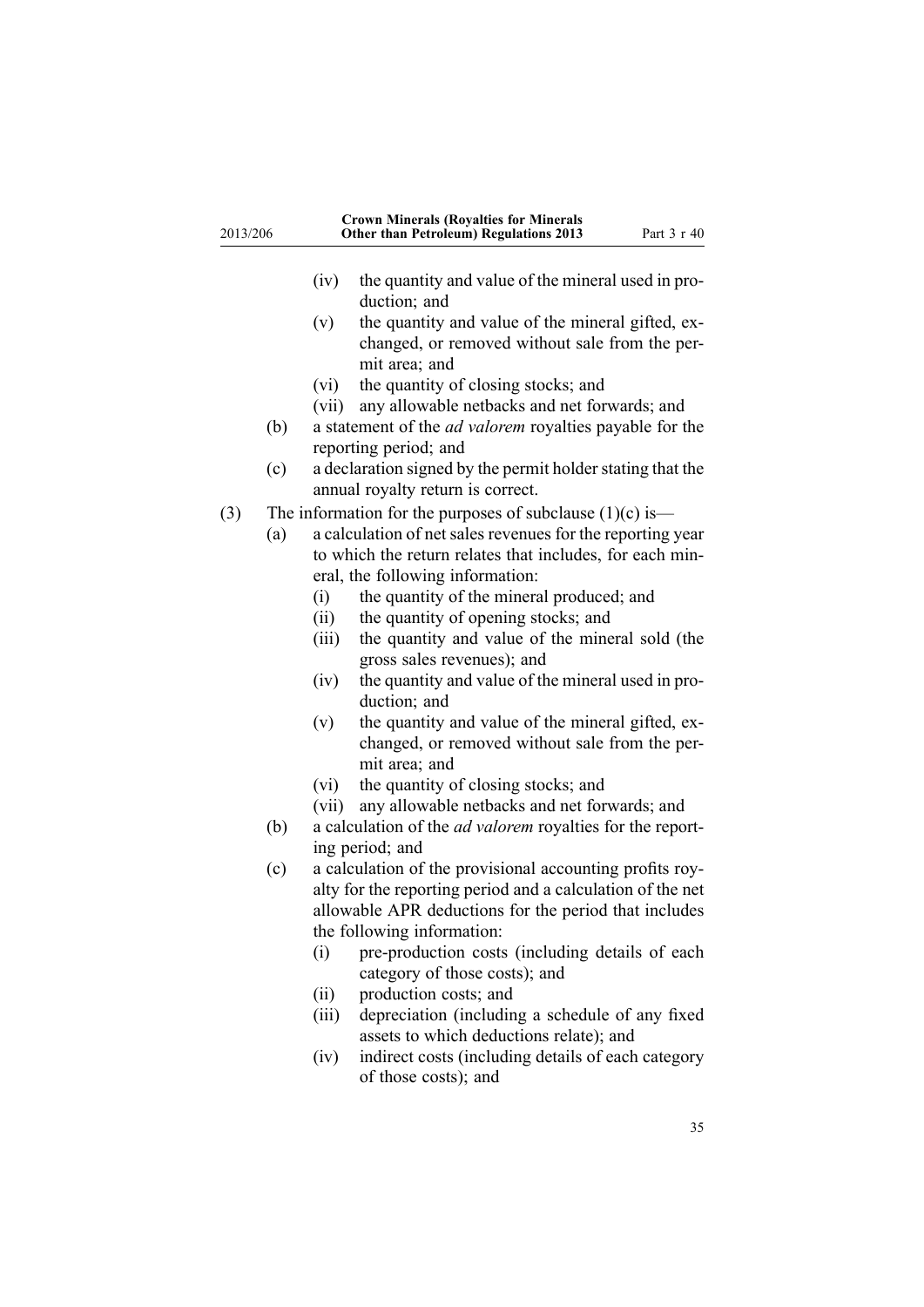- (v) restoration costs; and
- (vi) operating losses carried forward from the previous reporting period; and
- (vii) capital proceeds; and
- (d) <sup>a</sup> statement of the royalty payable for the reporting period; and
- (e) <sup>a</sup> declaration signed by the permit holderstating that the annual royalty return is correct.
- (4) Despite subclause (3), <sup>a</sup> permit holder is not required to provide the information specified in subclause  $(3)(c)$ —
	- (a) if the net sales revenues for the reporting period are less than or equal to \$1 million; or
	- (b) if the permit concerned is par<sup>t</sup> of <sup>a</sup> production unit, the combined net sales revenues of all permits and privileges in the production unit are less than or equal to \$1 million.
- (5) The information for the purposes of subclause  $(1)(d)$  is—
	- (a) <sup>a</sup> calculation of the quantum of the mineral sold in the reporting period to which the return relates that includes, for each mineral, the following information:
		- (i) the quantity of the mineral produced; and
		- (ii) the quantity of opening stocks; and
		- (iii) the quantity of the mineral sold; and
		- (iv) the quantity of the mineral used in production; and
		- (v) the quantity of the mineral gifted, exchanged, or removed without sale from the permit area; and
		- (vi) the quantity of closing stocks; and
		- (vii) the total revenue from sales; and
	- (b) <sup>a</sup> statement of the specific rate royalties payable for the reporting period; and
	- (c) a declaration signed by the permit holder stating that the annual royalty return is correct.
- (6) Despite subclauses (1)(b) and (c), if <sup>a</sup> permit holder has already supplied an interim royalty return in accordance with regu[lation](#page-32-0) 39 that covers the half-year of the reporting period to which the annual royalty return relates, a statement supplied under subclause  $(2)(a)$  or  $(3)(a)$  for the reporting period may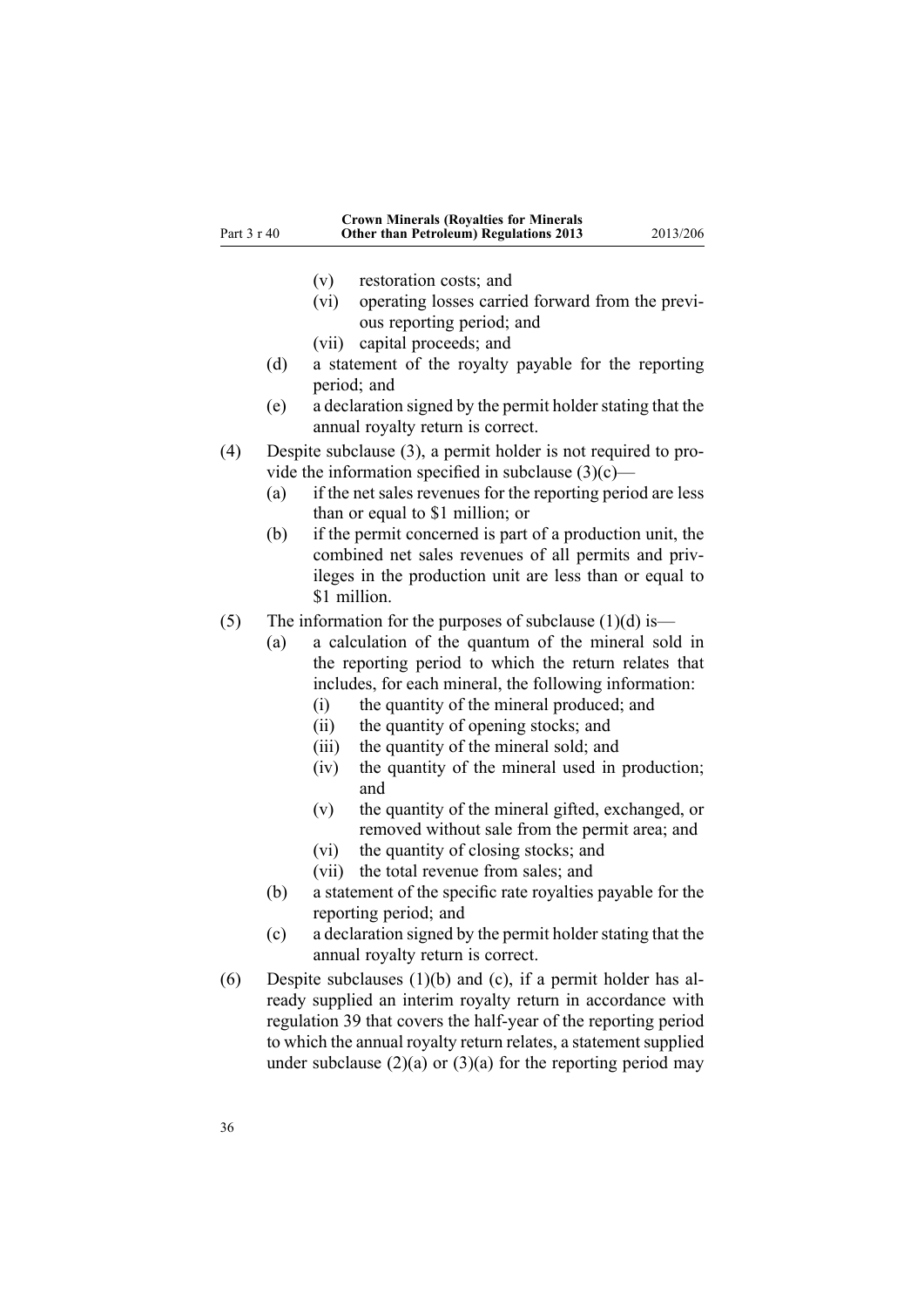<span id="page-36-0"></span>comprise <sup>a</sup> summation of the net sales revenue details in relation to that half-year period.

(7) Despite subclause  $(1)(d)$ , if a permit holder has already supplied an interim royalty return in accordance with regu[lation](#page-32-0) [39](#page-32-0) that covers the half-year of the reporting period to which the annual royalty return relates, <sup>a</sup> statement supplied under subclause (5)(a) for the reporting period may comprise a summation of the mineral sales details in relation to that half-year period.

#### **41 Final royalty return: contents**

A final royalty return must include,—

- (a) for <sup>a</sup> permit holder required to pay an *ad valorem* royalty, other than <sup>a</sup> permit holder subject to <sup>a</sup> hybrid royalty,—
	- (i) the information required under regulation  $40(2)$ ; and
	- (ii) <sup>a</sup> statement of the arm's length value of the closing stocks that are unsold at the date of the transfer, expiry, surrender, or revocation of the permit, as the case may be:
- (b) for <sup>a</sup> permit holder subject to <sup>a</sup> hybrid royalty,—
	- (i) the information required under regulation  $40(3)$ ; and
	- (ii) <sup>a</sup> statement of the arm's length value of the closing stocks that are unsold at the date of the transfer, expiry, surrender, or revocation of the permit, as the case may be; and
	- (iii) if the permit holder has paid provisional accounting profits royalty for any reporting period,—
		- (A) details of the net allowable APR deductions (other than restoration costs or restoration costs carried back) that the permit holder is claiming for the royalty return, including pre-production costs, production costs, depreciation (including <sup>a</sup> schedule of any fixed assets to which the deduction relates), indirect costs, operating losses carried forward (from the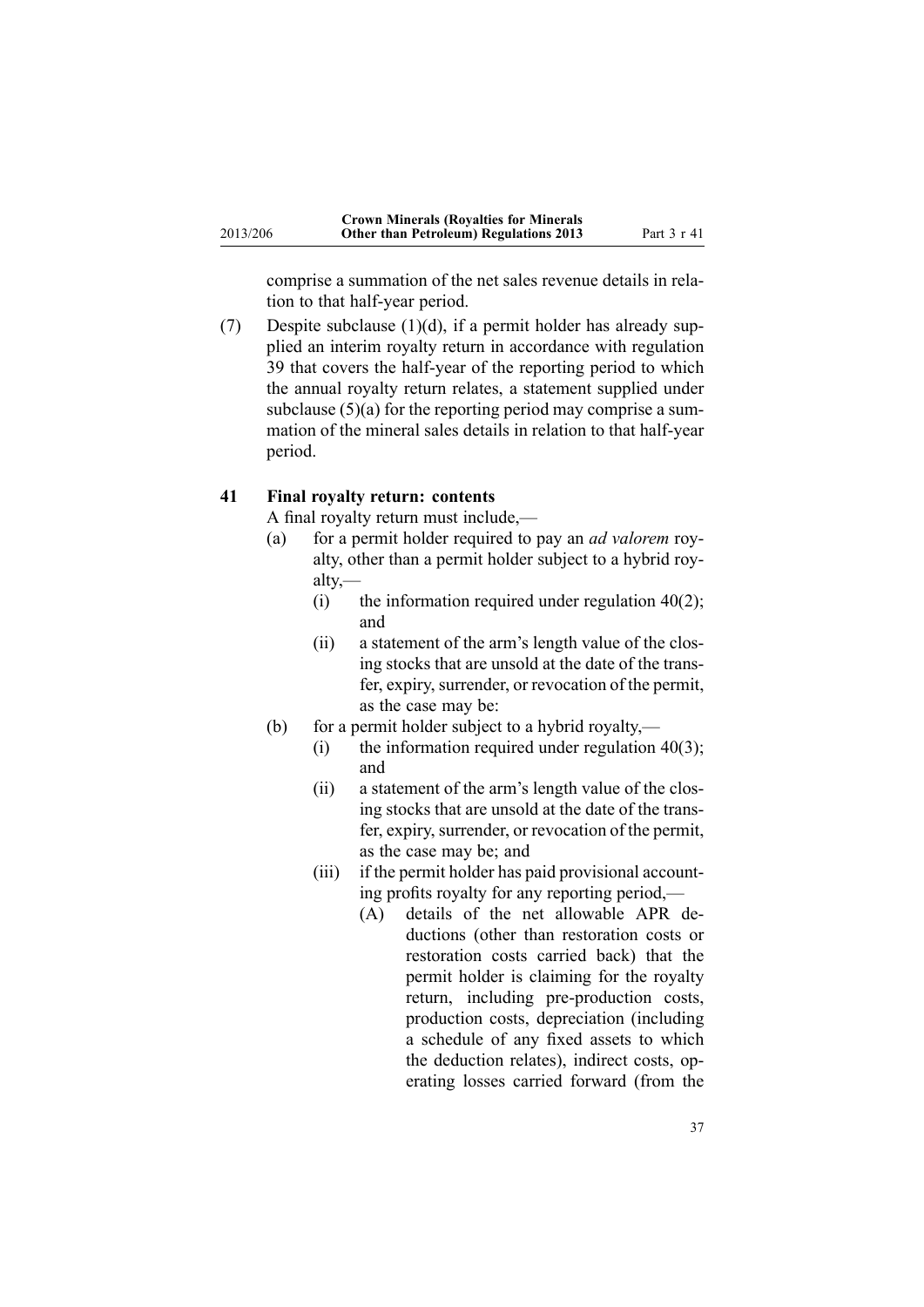<span id="page-37-0"></span>

| Part 3 r 42 |     | <b>Crown Minerals (Royalties for Minerals</b><br><b>Other than Petroleum) Regulations 2013</b><br>2013/206                                                      |
|-------------|-----|-----------------------------------------------------------------------------------------------------------------------------------------------------------------|
|             |     | immediately preceding reporting period),<br>and capital proceeds; and<br>details of the restoration costs to be carried<br>(B)                                  |
|             |     | back and any recapture of capital expend-<br>iture deductions; and                                                                                              |
|             |     | for each reporting period over the life of<br>(C)<br>the permit in which a provisional account-<br>ing profits royalty was paid, a calculation                  |
|             |     | of the <i>ad valorem</i> royalty and the final ac-<br>counting profits royalty; and                                                                             |
|             |     | (D)<br>a statement of any refund or overpayment<br>of final accounting profits royalty claimed:                                                                 |
|             | (c) | for a permit holder required to pay a specific rate roy-<br>$\text{alty},$                                                                                      |
|             |     | (i)<br>the information required under regulation $40(5)$ ;<br>and                                                                                               |
|             |     | (ii)<br>the quantity of closing stocks that are unsold at<br>the date of the transfer, expiry, surrender, or revo-<br>cation of the permit, as the case may be. |
| 42          |     | Royalty returns where permit holder 2 or more permit                                                                                                            |
| (1)         |     | participants<br>This regulation applies if a permit holder comprises 2 or more<br>permit participants.                                                          |
| (2)         |     | A royalty return may comprise separate returns from each per-<br>mit participant detailing each participant's share of the follow-<br>ing as applicable:        |
|             | (a) | for a permit holder required to pay an <i>ad valorem</i> roy-<br>alty, other than a permit holder subject to a hybrid roy-<br>alty,—                            |
|             |     | $\mathbf{r} \cdot \mathbf{r} = \mathbf{r} \cdot \mathbf{r}$ and $\mathbf{r} \cdot \mathbf{r} = \mathbf{r} \cdot \mathbf{r}$                                     |

- $(i)$  if an interim royalty return, the net sales revenues (provided in accordance with regulation [39\(2\)\)](#page-32-0):
- (ii) if an annual royalty return, the net sales revenues (provided in accordance with regulation  $40(2)$ ):
- (iii) if a final royalty return,—
	- (A) the net sales revenues (provided in accordance with regulation  $\widehat{40}(2)$ ); and
	- (B) <sup>a</sup> statement of the arm's length value of the closing stocks that are unsold at the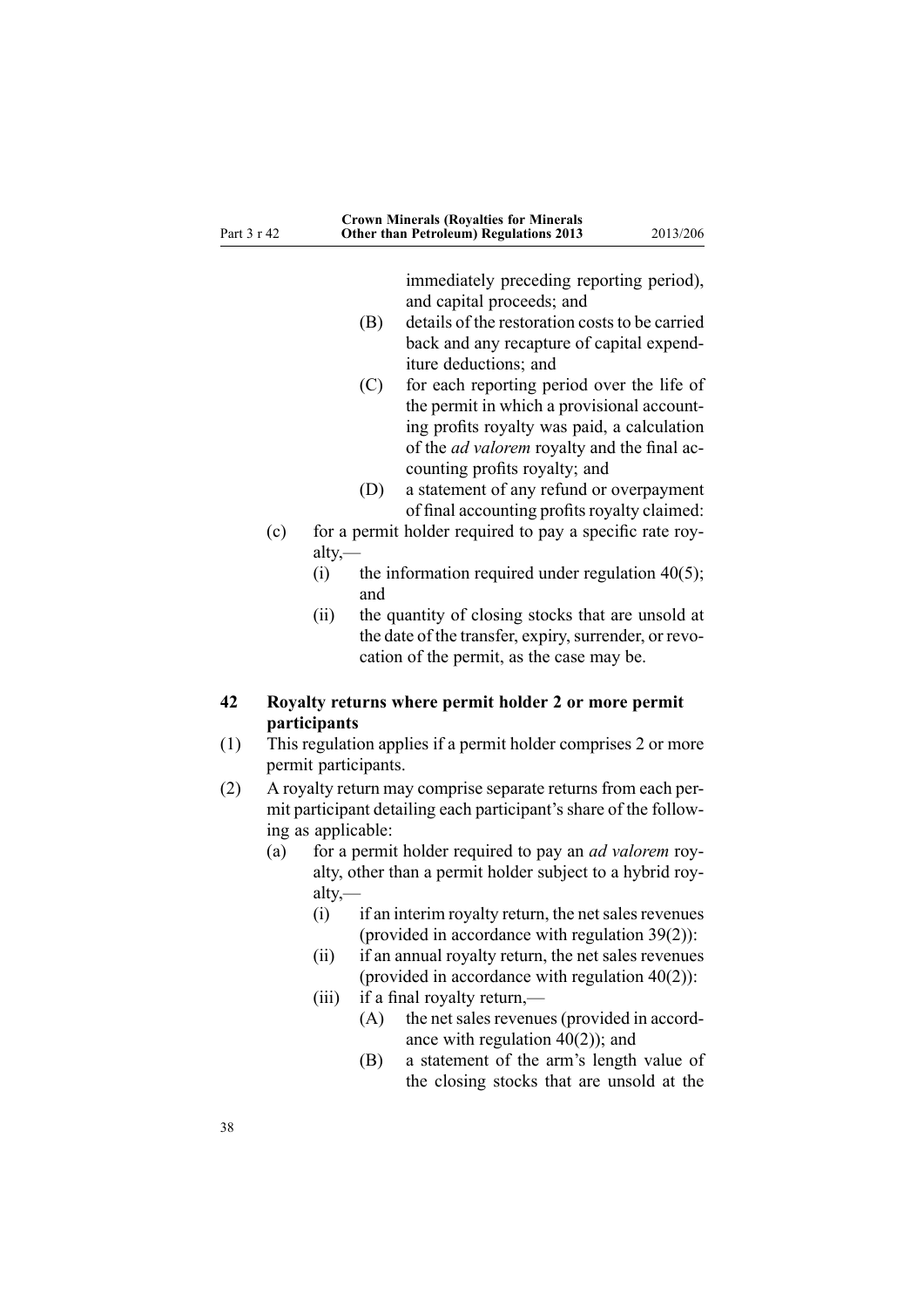<span id="page-38-0"></span>

|          | <b>Crown Minerals (Royalties for Minerals</b> |             |
|----------|-----------------------------------------------|-------------|
| 2013/206 | <b>Other than Petroleum) Regulations 2013</b> | Part 3 r 43 |

date of the transfer, expiry, surrender, or revocation of the permit, as the case may be:

- (b) for <sup>a</sup> permit holder subject to <sup>a</sup> hybrid royalty,—
	- $(i)$  if an interim royalty return, the net sales revenues (provided in accordance with regulation 39(2):
	- (ii) if an annual royalty return, the net sales revenues and the provisional accounting profits royalty (provided in accordance with regulation [40\(3\)\)](#page-33-0):
	- (iii) if <sup>a</sup> final royalty return, the information required under regulation  $41(b)(ii)$  and (iii):
- (c) for <sup>a</sup> permit holder required to pay <sup>a</sup> specific rate royalty,—
	- (i) if an interim royalty return, the royalty payable (provided in accordance with regulation [39\(3\)\)](#page-32-0):
	- (ii) if an annual royalty return, the royalty payable (provided in accordance with regulation  $40(5)$ ):
	- (iii) if <sup>a</sup> final royalty return—
		- (A) the royalty payable (provided in accordance with regulation [41\(c\)](#page-36-0); and
		- (B) the quantity of unsold closing stock at the date of the transfer, expiry, surrender, or revocation of the permit, as the case may be.
- (3) If <sup>a</sup> participating interest in <sup>a</sup> permit is transferred to <sup>a</sup> new permit participant, the new permit participant must provide—
	- (a) <sup>a</sup> separate annual royalty return for the balance of the current reporting period starting from the day after the date of transfer of the participating interest; and
	- (b) if applicable, any separate interim royalty returns for the same period.

### **43 Accountant or auditor statement**

- (1) This regulation applies to permit holders subject to <sup>a</sup> hybrid royalty.
- (2) An annual royalty return or <sup>a</sup> final royalty return must be accompanied by <sup>a</sup> statement, in the form prescribed by the chief executive, that confirms the matters in subclause (4) if—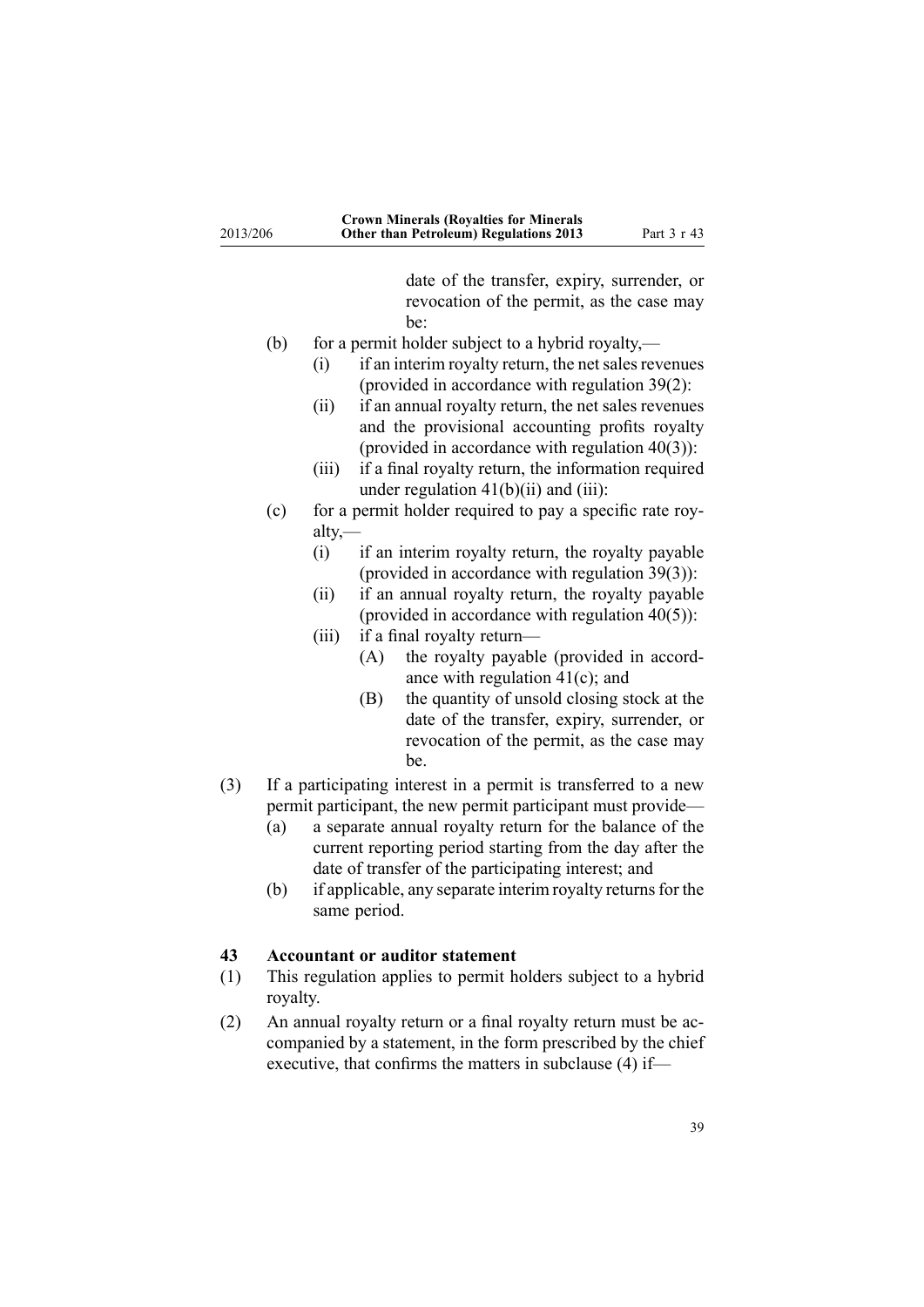- <span id="page-39-0"></span>(a) the net sales revenues for the exploration or mining permit concerned or the combined net sales revenues for the production unit concerned are more than \$1 million in <sup>a</sup> reporting period or, if an interim reporting period, average more than \$83,333 per month; or
- (b) the net sales revenues for the exploration or mining permit concerned or the combined net sales revenues for the production unit concerned—
	- (i) are less than or equal to \$1 million in <sup>a</sup> reporting period or, if an interim reporting period, average less than or equal to \$83,333 per month; and
	- (ii) an accountant or auditor has prepared the royalty return.
- (3) The statement may be made by an accountant or an auditor. However, if subclause (2)(a) applies and an auditor has reviewed the permit holder's statements of financial information for the purposes of the [Companies](http://www.legislation.govt.nz/pdflink.aspx?id=DLM319569) Act 1993 or the [Financial](http://www.legislation.govt.nz/pdflink.aspx?id=DLM323597) [Reporting](http://www.legislation.govt.nz/pdflink.aspx?id=DLM323597) Act 1993, the statement must be made by an auditor.
- (4) Each statement provided under this regulation must confirm that—
	- (a) the deductions set out in the return have been checked by the auditor or accountant and are in accordance with the permit; and
	- (b) the calculations set out in the return have been checked by the auditor or accountant and are in accordance with the permit; and
	- (c) the return has been checked by the auditor or accountant for arithmetical accuracy; and
	- (d) the return has been compared with the permit holder's trial balance and the amounts in the return have been correctly extracted.

### **44 Payment and refund of royalties**

- (1) A permit holder must pay the royalty due for any reporting period for which <sup>a</sup> royalty return must be provided within 90 days after the end of the reporting period.
- (2) Subclause (1) is subject to subclauses (3) to (9).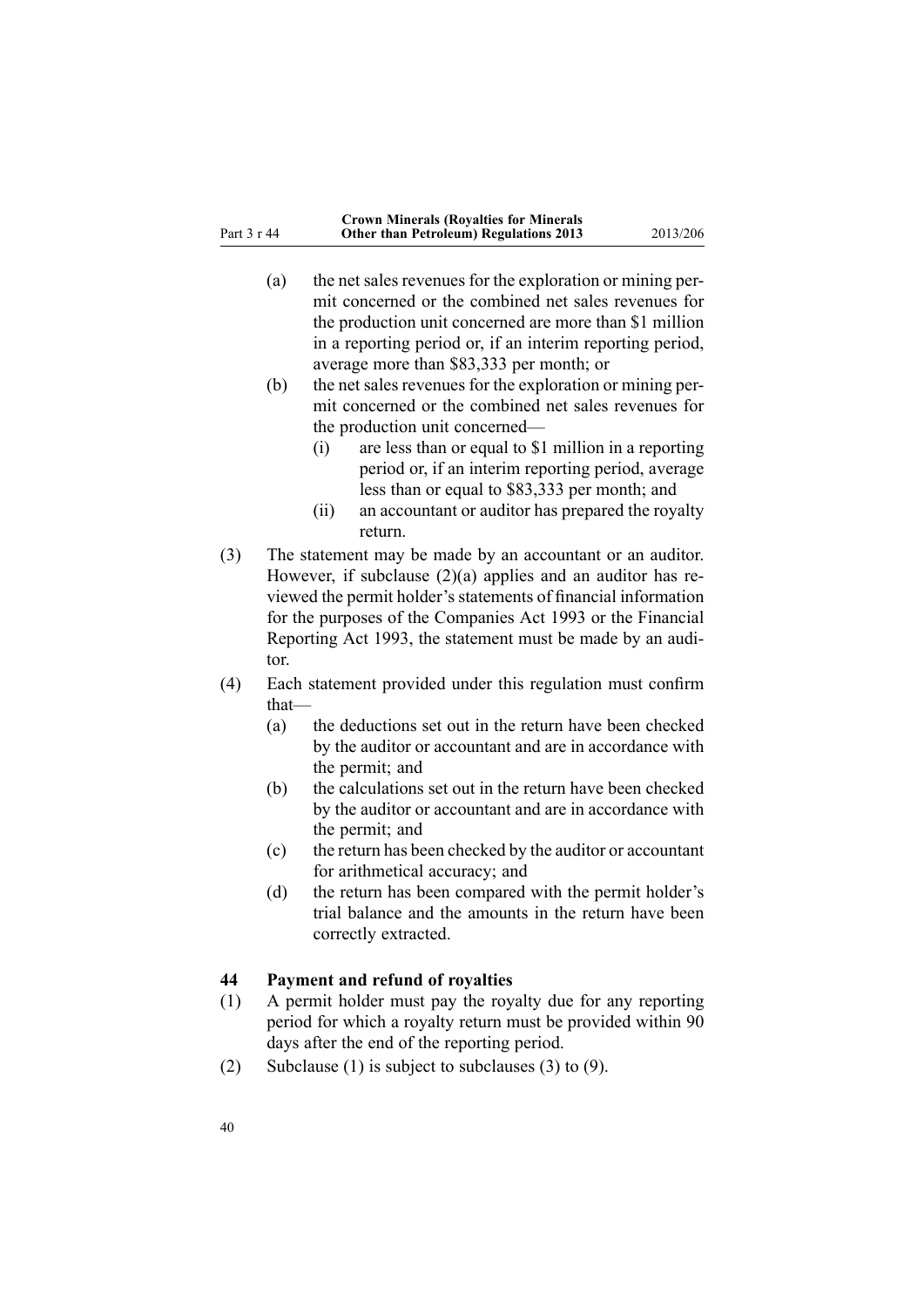|          | <b>Crown Minerals (Royalties for Minerals</b> |             |
|----------|-----------------------------------------------|-------------|
| 2013/206 | <b>Other than Petroleum) Regulations 2013</b> | Part 3 r 44 |

- (3) If net sales revenues for <sup>a</sup> Tier 1 permit are equal to or greater than \$100,000 for the half-year of <sup>a</sup> reporting period, an interim royalty paymen<sup>t</sup> of the following amount must be paid within 30 days after the end of the half-year:
	- (a) 1% of the *ad valorem* royalty, if the permit is subject to the royalty regime set out in the 1996 Minerals Programme:
	- (b) the specific rate royalty calculated as payable under the 2008 Minerals Programme, if the permit relates to coal and is subject to the royalty regime in that programme:
	- (c) 1% of the *ad valorem* royalty, if the permit relates to gold or silver, or the permit holder is <sup>a</sup> PGE permit holder, and—
		- (i) the permit is subject to the royalty regime set out in the 2008 Minerals Programme; and
		- (ii) the net sales revenues for the half-year are less than or equal to \$1.5 million:
	- (d) 2% of the *ad valorem* royalty, if the permit relates to gold or silver, or the permit holder is <sup>a</sup> PGE permit holder, and—
		- (i) the permit is subject to the royalty regime set out in the 2008 Minerals Programme; and
		- (ii) the net sales revenues for the half-year are more than \$1.5 million:
	- (e) 2% of the *ad valorem* royalty, if the permit is <sup>a</sup> Tier 1 permit and the permit is subject to the royalty regime set out in these regulations.
- (4) If net sales revenues for <sup>a</sup> Tier 2 permit are equal to or greater than \$5,000 for the half-year of <sup>a</sup> reporting period, an interim royalty paymen<sup>t</sup> of the following amount must be paid within 30 days after the end of that half-year:
	- (a) 1% of the *ad valorem* royalty, if the permit is subject to the royalty regime set out in the 1996 Minerals Programme:
	- (b) the specific rate royalty calculated as payable under the 2008 Minerals Programme, if the permit relates to <sup>a</sup> mineral other than gold or silver, or the permit holder is not <sup>a</sup> PGE permit holder, and the permit is subject to the royalty regime set out in that programme: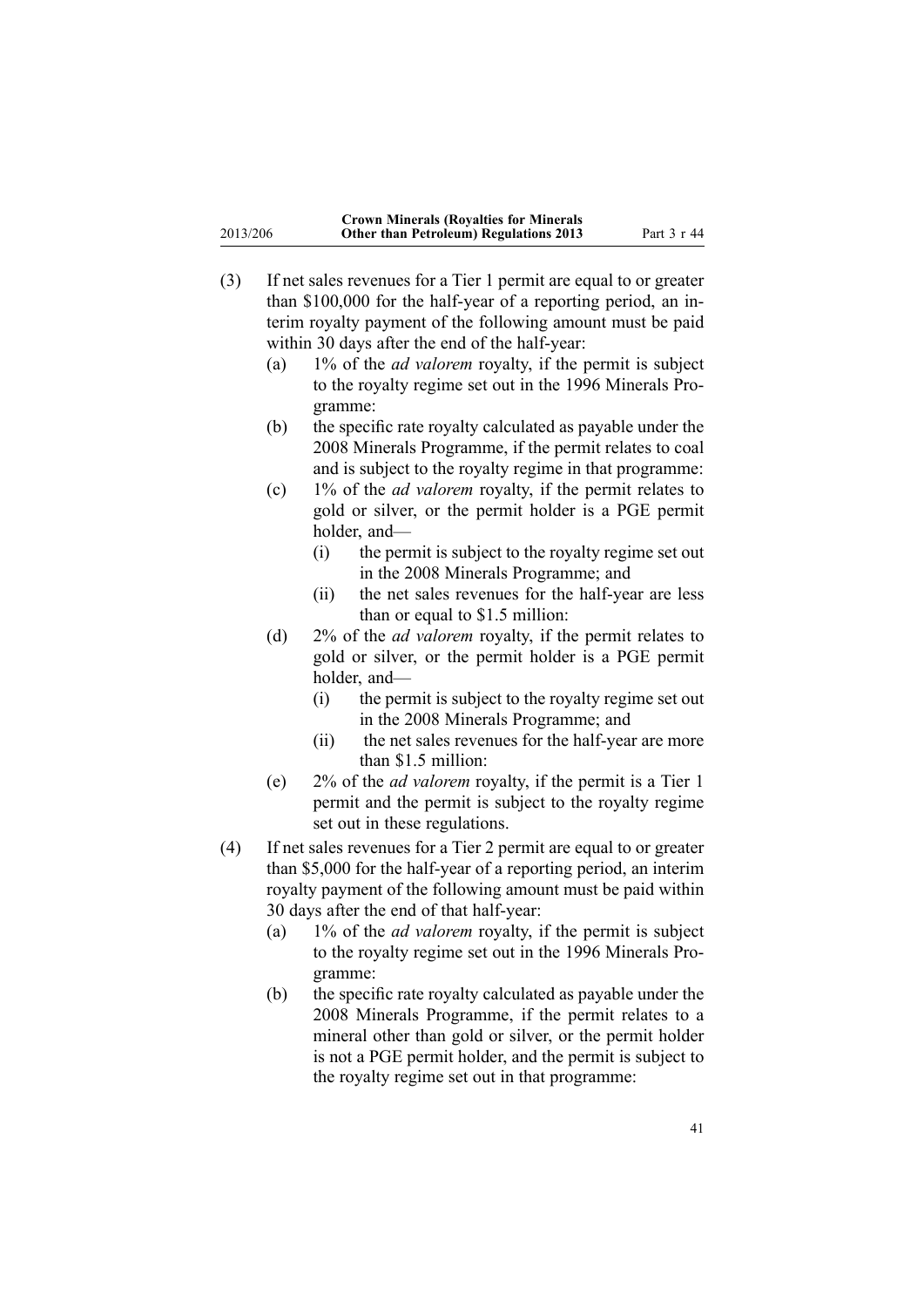- (c) the specific rate royalty calculated as payable for the half-year under these regulations, if the permit is subject to the royalty regime set out in these regulations and the permit is for <sup>a</sup> mineral specified in the [Schedule](#page-43-0):
- (d) 1% of the *ad valorem* royalty, if the permit is subject to the royalty regime set out in these regulations and the permit is for <sup>a</sup> mineral not specified in the [Schedule](#page-43-0).
- (5) An interim royalty paymen<sup>t</sup> must be paid within 30 days after the end of the half-year of <sup>a</sup> reporting period if—
	- (a) the permit is subject to the royalty regime set out in these regulations; and
	- (b) the permit is for a mineral specified in the [Schedule](#page-11-0); and
	- (c) the specific rate royalty calculated as payable is equal to or greater than \$1,000 but less than \$5,000 for the half-year.
- (6) If <sup>a</sup> royalty return has been provided with separate statements from permit participants,—
	- (a) the royalty may be paid by the participants forwarding their share of the royalty due together with <sup>a</sup> copy of their statement; and
	- (b) any interim payment under subclause  $(3)$  or  $(4)$  may also be made by each permit participant paying an agreed share.
- (7) If the chief executive is satisfied on the basis of <sup>a</sup> final royalty return that an amount should be refunded, <sup>a</sup> one-time refund must be made to the permit holder in the manner nominated by the permit holder.
- (8) If <sup>a</sup> refund is to be made and the royalties have been paid by 2 or more permit participants, the refund must be divided between the permit participants in the same proportion as the payments were made.
- (9) If the royalties paid in <sup>a</sup> reporting period vary by more than 20% from the previous reporting period, the chief executive may require the permit holder to do 1 or both of the following:
	- (a) provide an explanation of the variance:
	- (b) provide copies of the relevant records.
- (10) If, on completion of the royalty return for <sup>a</sup> reporting period, there is <sup>a</sup> balance of royalties payable net of any interim pay-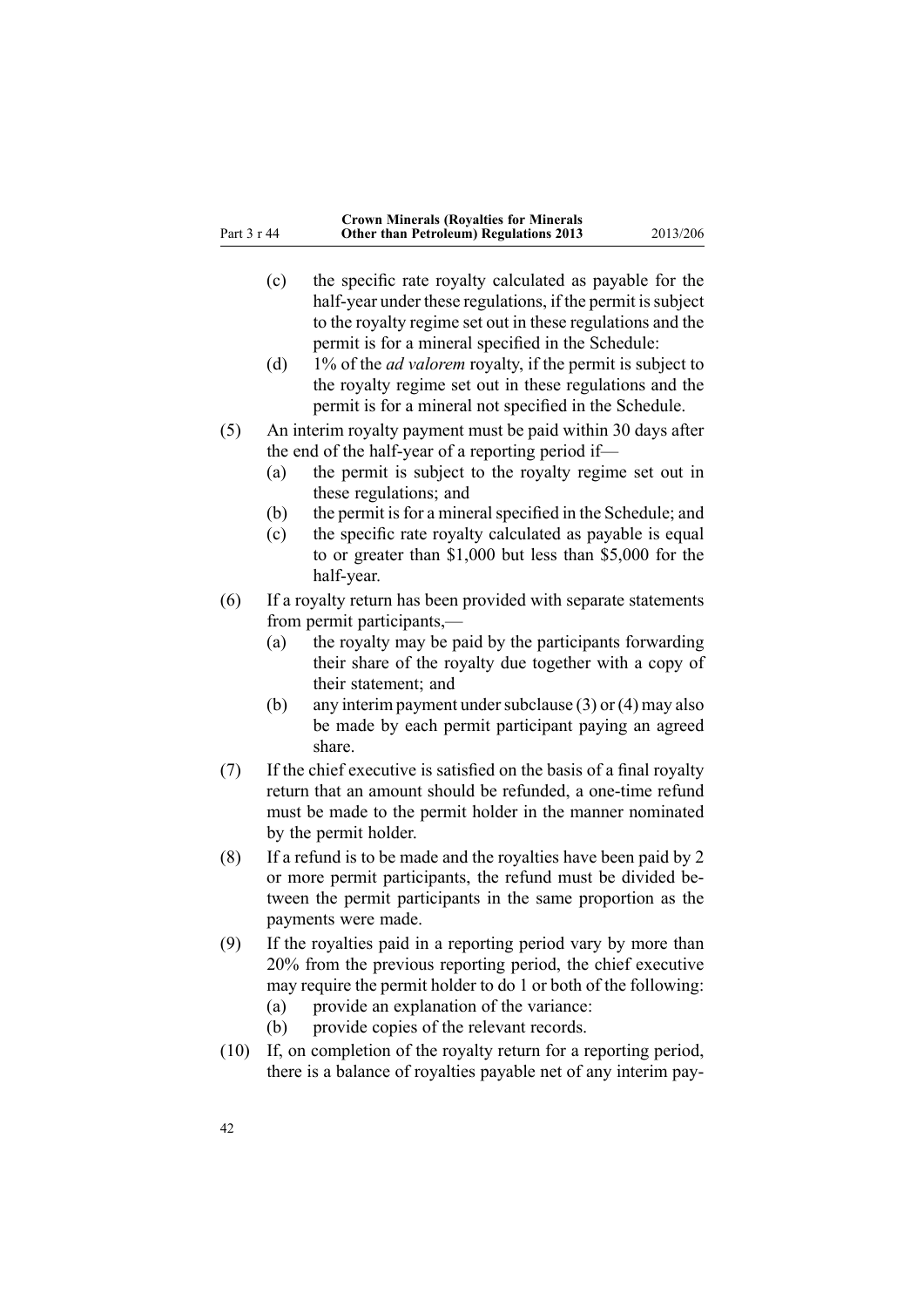<span id="page-42-0"></span>ments made in respec<sup>t</sup> of the period, the permit holder must pay the balance within 90 days after the end of the reporting period.

- (11) If, on completion of an annual royalty return, the total of interim payments exceeds the amount of the royalties due for the reporting period, the chief executive must refund the overpaymen<sup>t</sup> unless the permit holder requests that it be applied against future liabilities (in which case it may be so applied).
- (12) In this regulation,—

**1996 Minerals Programme** means the *Minerals Programme for Minerals other than coal and petroleum* issued to take effect from 1 October 1996 and the Minerals Programme for Coal issued to take effect from 1 October 1996

**2008 Minerals Programme** means the *Minerals Programme for Minerals (Excluding Petroleum)* issued to take effect from 1 February 2008

**PGE permit holder** means the holder of <sup>a</sup> platinum group element permit.

### **45 Accounts and records**

- (1) A permit holder required to pay an *ad valorem* royalty in any reporting period, other than <sup>a</sup> permit holder subject to <sup>a</sup> hybrid royalty, must keep accounts and records that verify—
	- (a) details of the minerals produced from the permit for which royalties are payable, including details of the date, destination, value, and basis of valuation of each shipment, transfer, or other disposal; and
	- (b) the amount and particulars of each transaction included in gross sales revenues.
- $(2)$  A permit holder subject to a hybrid royalty must keep accounts and records that verify—
	- (a) the amount and particulars of each transaction included in gross sales revenues; and
	- (b) the amount and particulars of each expenditure in each category of allowable APR deductions, including original invoices (or true copies) received from third parties and affiliates; and
	- (c) the basis of allocation of all allocated expenditures; and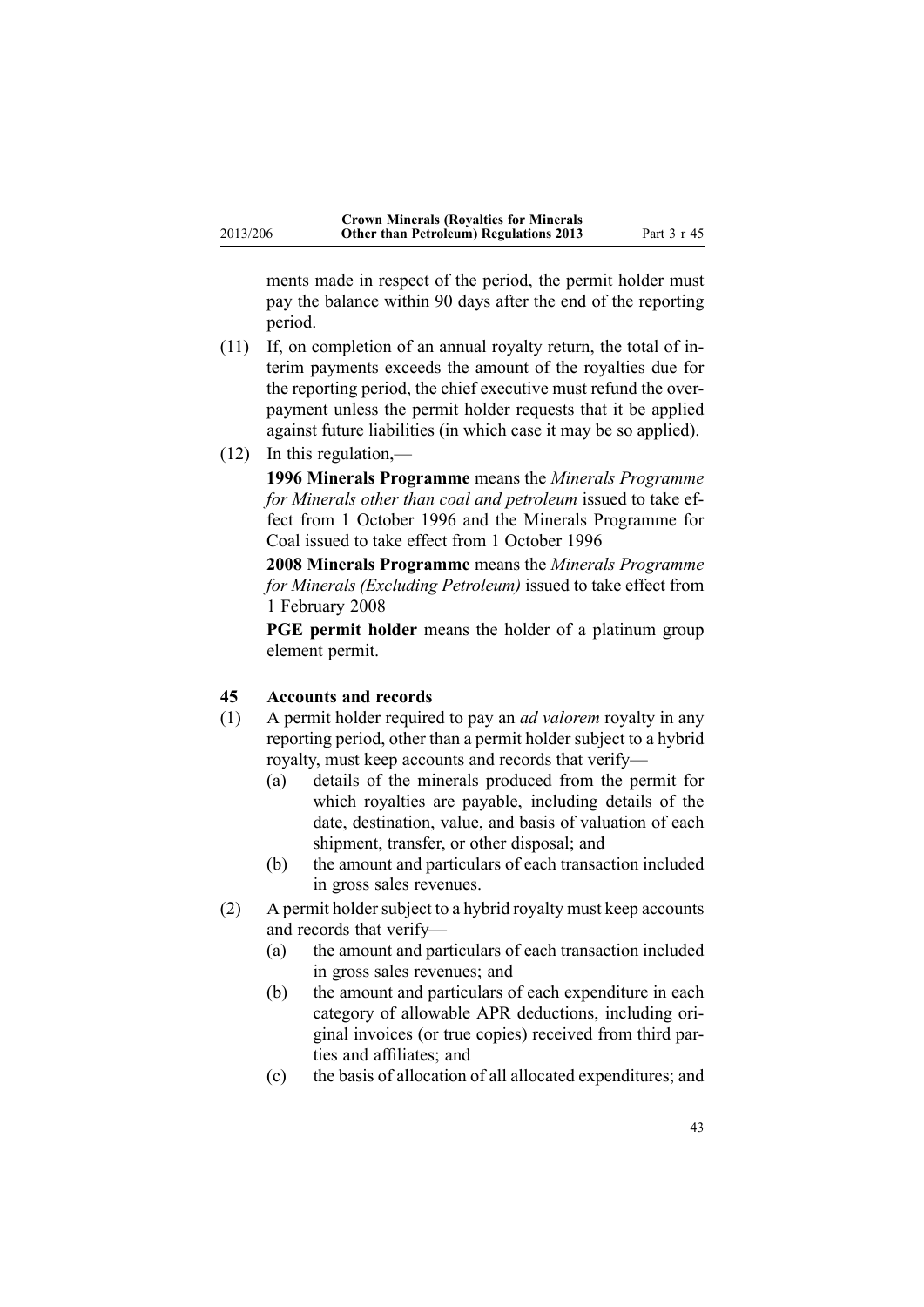<span id="page-43-0"></span>

|             | <b>Crown Minerals (Royalties for Minerals</b> |          |
|-------------|-----------------------------------------------|----------|
| Part 3 r 46 | <b>Other than Petroleum) Regulations 2013</b> | 2013/206 |

- (d) details of all fixed assets, including all transfers, sales, and disposals, if the costs of these have been previously recorded as allowable APR deductions; and
- (e) details of the minerals produced from the permit for which royalties are payable, including details of the date, destination, value, and basis of valuation of each shipment, transfer, or other disposal.
- (3) A permit holder required to pay <sup>a</sup> specific rate royalty in any reporting period must keep accounts and records that verify—
	- (a) details of the minerals produced from the permit for which royalties are payable, including details of the date, destination, value, and basis of valuation of each shipment, transfer, or other disposal; and
	- (b) the amount and particulars of each transaction included in gross sales revenues.
- (4) Accounts and records must be held for the period set out in section  $33(1)(d)$  of the Act.

#### **46 Transitional provision**

- (1) This regulation applies to <sup>a</sup> permit—
	- (a) to which clause 4 of [Schedule](http://www.legislation.govt.nz/pdflink.aspx?id=DLM247367) 1 of the Act applies; and
	- (b) that, before the commencement of the Crown [Minerals](http://www.legislation.govt.nz/pdflink.aspx?id=DLM4756102) [Amendment](http://www.legislation.govt.nz/pdflink.aspx?id=DLM4756102) Act 2013, had <sup>a</sup> royalty reporting period other than <sup>a</sup> calendar year.
- (2) If that reporting period ends after 31 December 2013, the permit holder must provide an annual royalty return for the balance of the 2013 calendar year on 31 December 2013.
- (3) If that reporting period ends before 31 December 2013, the permit holder must provide—
	- (a) an annual royalty for that period; and
	- (b) an annual royalty return for the balance of the 2013 calendar year.
- (4) For each successive reporting period, the permit holder must provide all royalty returns in accordance with the reporting period in these regulations.
- (5) This regulation overrides regu[lation](#page-31-0) 37.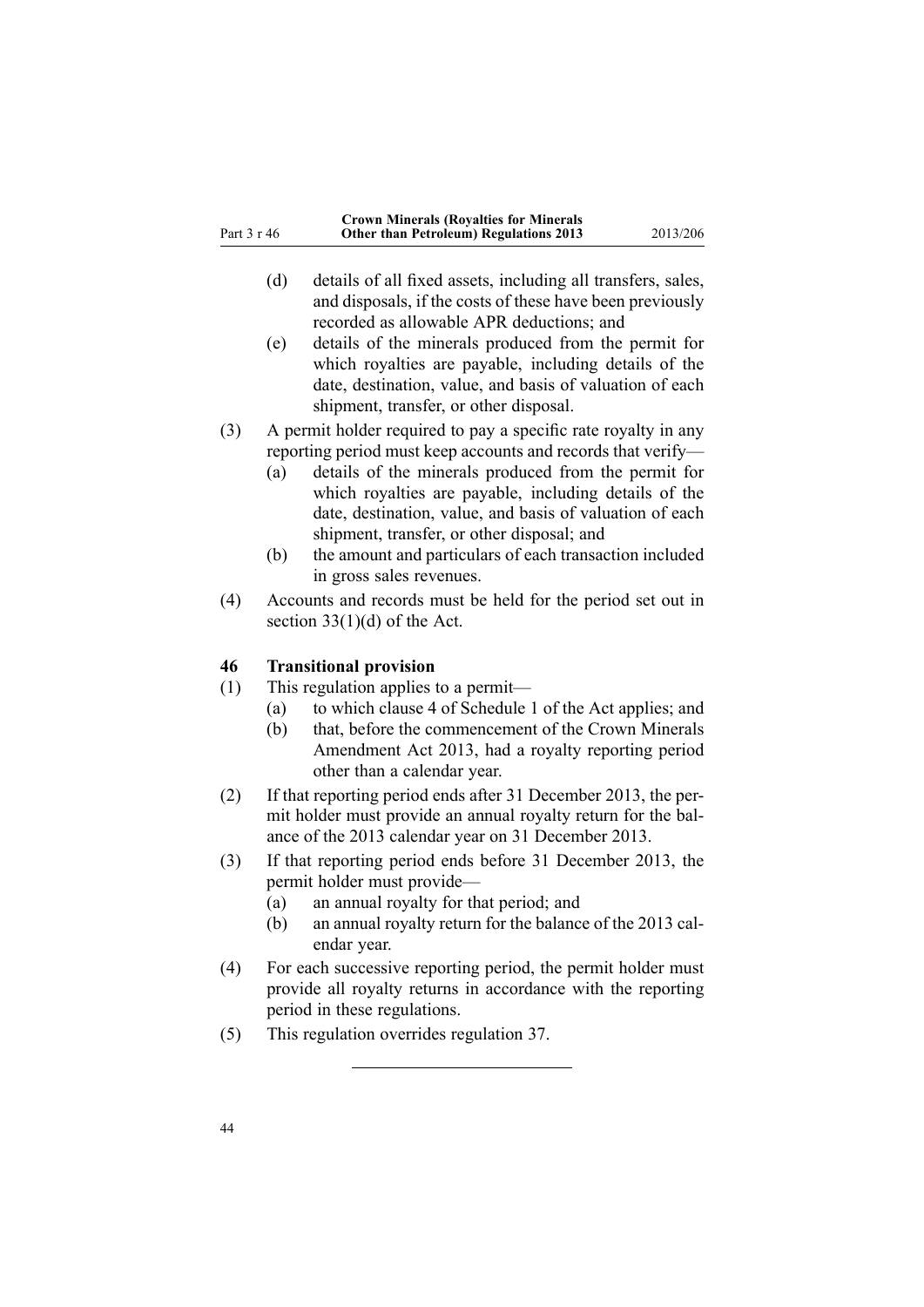**Crown Minerals (Royalties for Minerals Other than Petroleum) Regulations 2013** Schedule

<span id="page-44-0"></span>2013/206

# **Schedule** rr [4\(1\)](#page-3-0), [14\(2\)](#page-14-0), [15\(1\)](#page-15-0), [44](#page-39-0) **Royalty payable for certain Tier 2 permits**

| <b>Mineral</b>                                                                                                                                 | Rate of royalty per<br>tonne sold (\$)       |
|------------------------------------------------------------------------------------------------------------------------------------------------|----------------------------------------------|
| Aggregate and construction materials (including rock,<br>sand, and gravel for roading, building, fill reclamation,<br>and protection purposes) | 0.11                                         |
| <b>Bentonite</b>                                                                                                                               | 0.92                                         |
| Clay for brick and tiles                                                                                                                       | 0.11                                         |
| Clay for pottery                                                                                                                               | 0.34                                         |
| Decorative/dimension building stone                                                                                                            | 1.72                                         |
| Decorative pebbles                                                                                                                             | 0.34                                         |
| Diatomite                                                                                                                                      | 1.72                                         |
| Dolomite                                                                                                                                       | 0.23                                         |
| Limestone for agriculture, cement, and industry                                                                                                | 0.23                                         |
| Marl                                                                                                                                           | 0.11                                         |
| Perlite                                                                                                                                        | 0.34                                         |
| Pumice                                                                                                                                         | 0.11                                         |
| Serpentinite                                                                                                                                   | 0.34                                         |
| Silica sand for industry                                                                                                                       | 0.34                                         |
| Zeolite                                                                                                                                        | 1.72                                         |
| <b>Mineral</b>                                                                                                                                 | Rate of royalty per<br>cubic metre sold (\$) |
| Peat                                                                                                                                           | 0.34                                         |

Rebecca Kitteridge, Clerk of the Executive Council.